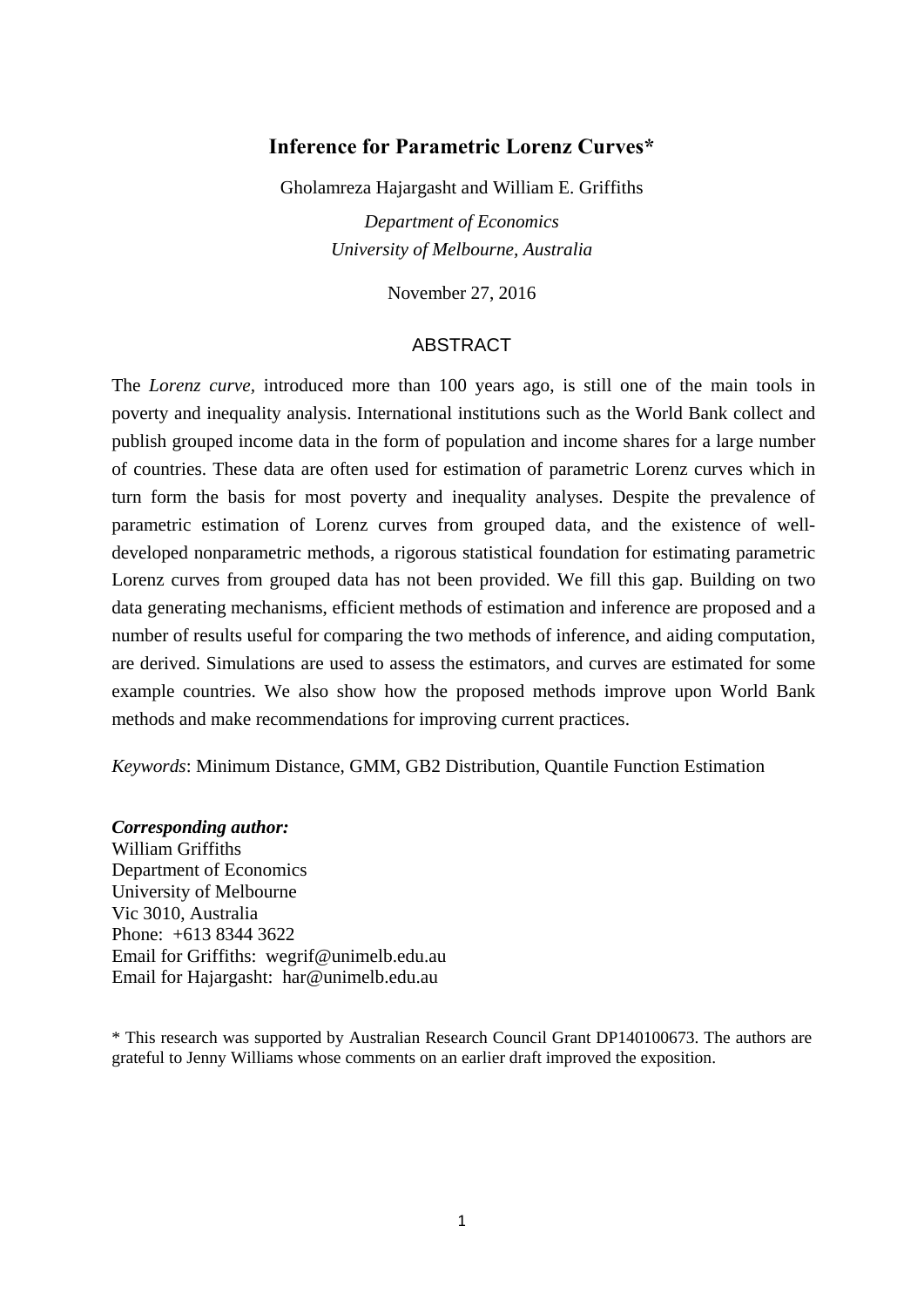#### 1. INTRODUCTION

 The Lorenz curve introduced more than 100 years ago (Lorenz 1905) provides an intuitive and complete characterisation of an income distribution and provides a basis for poverty and inequality measurements through, for example, its relation with the Gini coefficient, poverty measures and Lorenz orderings. The modern literature on Lorenz curves is now substantial, both in economics and statistics. Data availability has made the estimation and use of Lorenz curves widespread. For example, institutions such as the *World Bank* and the *World Institute for Development Economics Research* (WIDER) collect and publish income or expenditure data that cover a large number of countries over time. These data are usually in the form of population and income shares for a number of groups, typically between 10 and 20. Parametric Lorenz curves estimated using these grouped data form the basis for poverty and inequality analyses. For example, the World Bank website *PovcalNet* provides a variety of poverty and inequality measures for the countries based on such Lorenz curve estimations. $<sup>1</sup>$ </sup>

 Despite the Lorenz curve's long history, its importance for welfare analysis, the abundance of parametric Lorenz curves that have been estimated, and the existence of welldeveloped distribution-free methods of analysis, current practice for parametric Lorenz curve estimation lacks a solid statistical foundation. The main objective of this paper is to remedy this deficiency by providing a sound statistical framework for conducting estimation and inference for parametric Lorenz curves and their by-products. Our paper represents the first description of optimal estimation techniques for both parametric Lorenz curves and related quantile functions, using grouped data. As a secondary objective we show how the methods we develop lead to an improvement over conventional techniques.

<sup>&</sup>lt;sup>1</sup> Recently, the World Bank has started to publish data on *PovcalNet* in the form of 100 groups for some countries and years and to base its poverty and inequality estimates on these groups.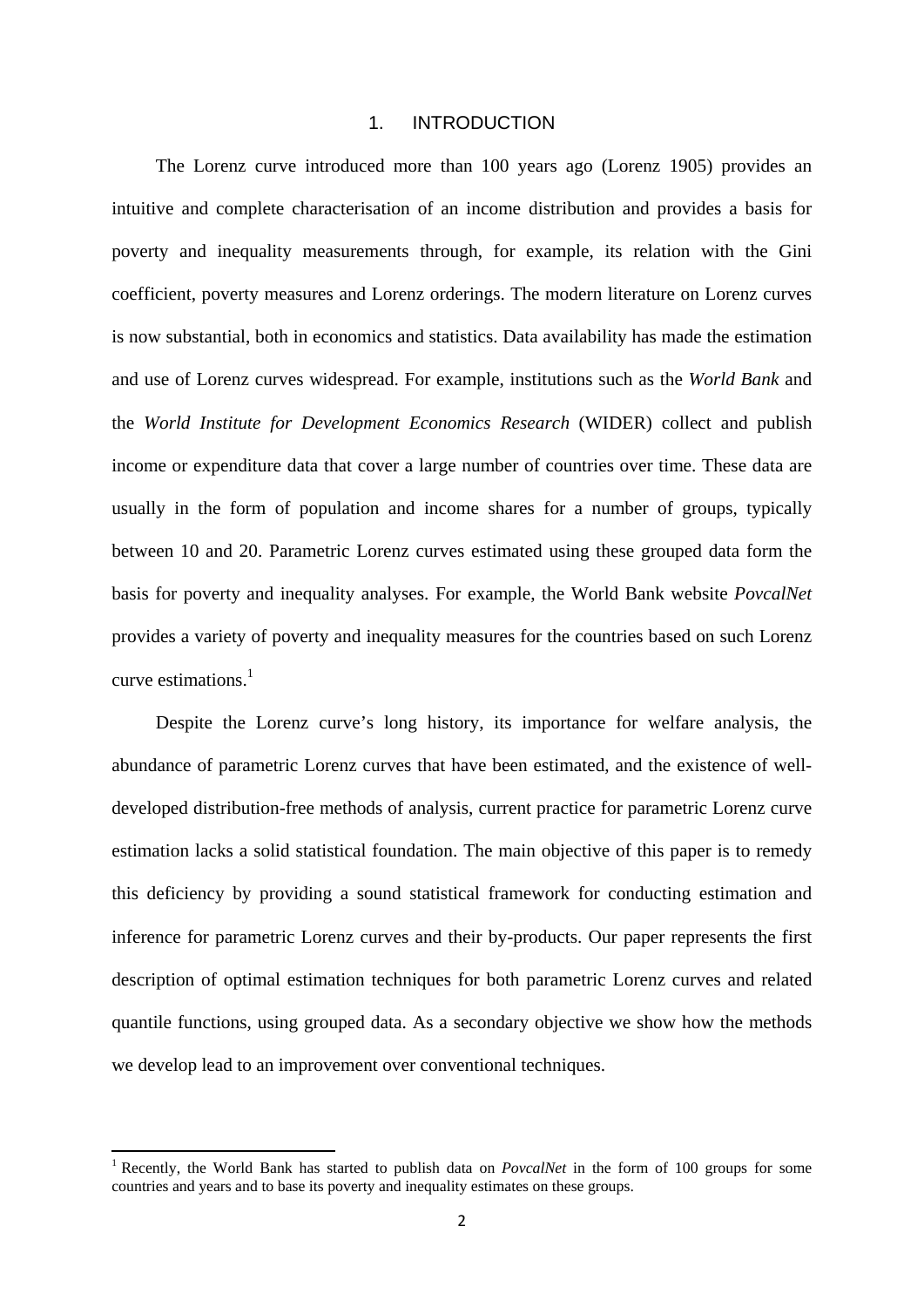Our contribution can be summarised as follows: (*i*) First, we recognise two possible data generation processes and, accordingly, propose two inferential procedures for estimating generalized Lorenz curves from grouped data. (*ii*) We also explain how inference can be done for the standard scale-free Lorenz curve. (*iii*) We derive closed forms for the optimal weight matrices for each of the data generation processes. (*iv*) We uncover the relationship between the two cases, derive expressions that facilitate computation, and show that, under "equivalent conditions", the two methods provide the same asymptotic covariance matrix for the estimated parameters. (*v*) Monte Carlo simulations are performed to compare the two methods with each other and with conventional approaches, and to study their finite sample performance. (*vi*) We point out weaknesses of procedures used by the World Bank, and show that our methods lead to significant improvements.

 The literature on Lorenz curves can be loosely grouped into three categories with the first two frequently overlapping: (*i*) papers that suggest alternative functional forms or families of functional forms for Lorenz curves, (*ii*) papers that focus on parametric estimation of Lorenz curves, and (*iii*) papers that propose distribution free inference for Lorenz curve ordinates. Excellent reviews of the literature on alternative functional forms, their properties, and their relationships with income distributions, can be found in Sarabia (2008) and Kleiber and Kotz (2003). Recent work that falls into the first two categories is that of Wang et al (2011), Wang and Smyth (2015a, 2015b) and Sarabia et al. (2015). Most methods for estimating parametric Lorenz curves have involved linear or nonlinear least squares, or a form of generalized least squares, applied directly to income and population shares, or functions of them. See, for example, Kakwani and Podder (1973, 1976), Basmann et al (1990), Chotikapanich (1993) and Wang et al (2011).

 For their poverty and inequality analyses, the World Bank has used least squares to estimate both the general quadratic (Villasenor and Arnold, 1989) and the beta (Kakwani,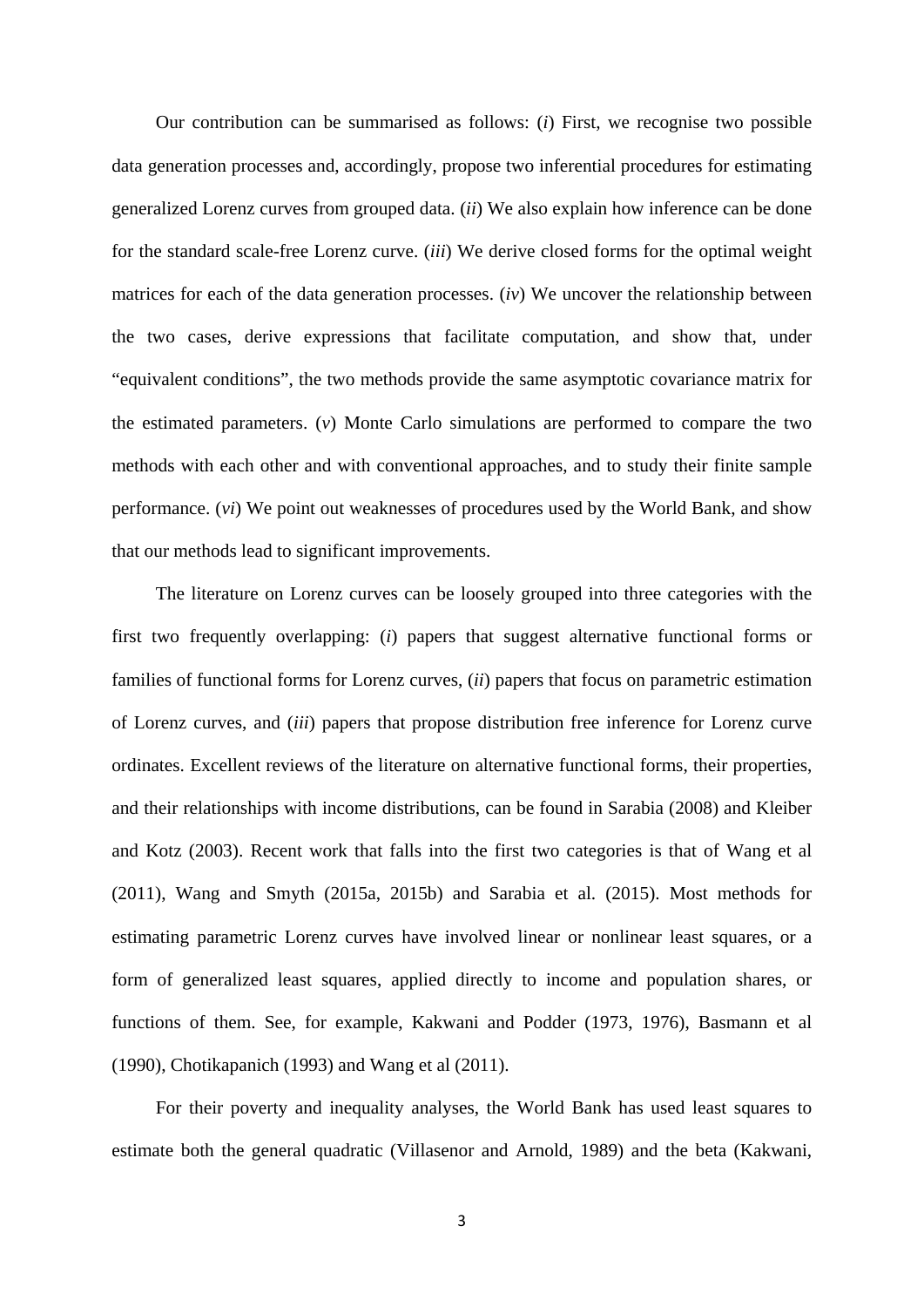1980) Lorenz curves, with the better-fitting one being chosen for later analysis.<sup>2</sup> A significant problem with existing approaches to parametric estimation is the lack of a transparent data generating process that is needed for providing a sound basis for inference about the Lorenz curve parameters, and the inequality and poverty measures derived from them. While naïve application of least squares may be a reasonable "fitting device", when used for inference, it does not recognise that observations on cumulative proportions (or their log transformations) are not independent; nor does it utilise the size of the sample that generated the grouped observations. Some attempts have been made to mitigate these concerns. Kakwani and Podder (1976) recognised the multinomial nature of grouped data and used a Lorenz curve specification that, after transformation, could be placed in an approximate linear model framework. Sarabia et al (1999) suggested a distribution-free method of estimation with bootstrap standard errors, and Chotikapanich and Griffiths (2002) proposed a Dirichlet distributional assumption that is consistent with the proportional nature of the data. Nevertheless, these studies still do not come to grips with the need for a suitable underlying data generation process.

 There is also a rich literature [see e.g., Gastwirth (1972), Goldie (1977), Beach and Davidson (1983), Gastwirth and Gail (1985), Bishop et al (1989), Cowell and Victoria-Feser (2002) and references cited therein] that does not make any parametric assumptions about the income distribution or the Lorenz curve. Studies in this literature provide a sound basis for statistical inference for Lorenz ordinates. However, to use these methods with grouped data requires knowledge of the bounds and variances of each group, information that is not typically provided by the World Bank and WIDER. Also, inferences are often made only at observed Lorenz ordinates. Thus, there are compelling reasons for considering a rigorous

 $2^{2}$  Datt (1998) describes the World Bank's methods. An example of where the estimates are used for poverty and inequality analysis is Chen and Ravallion (2010).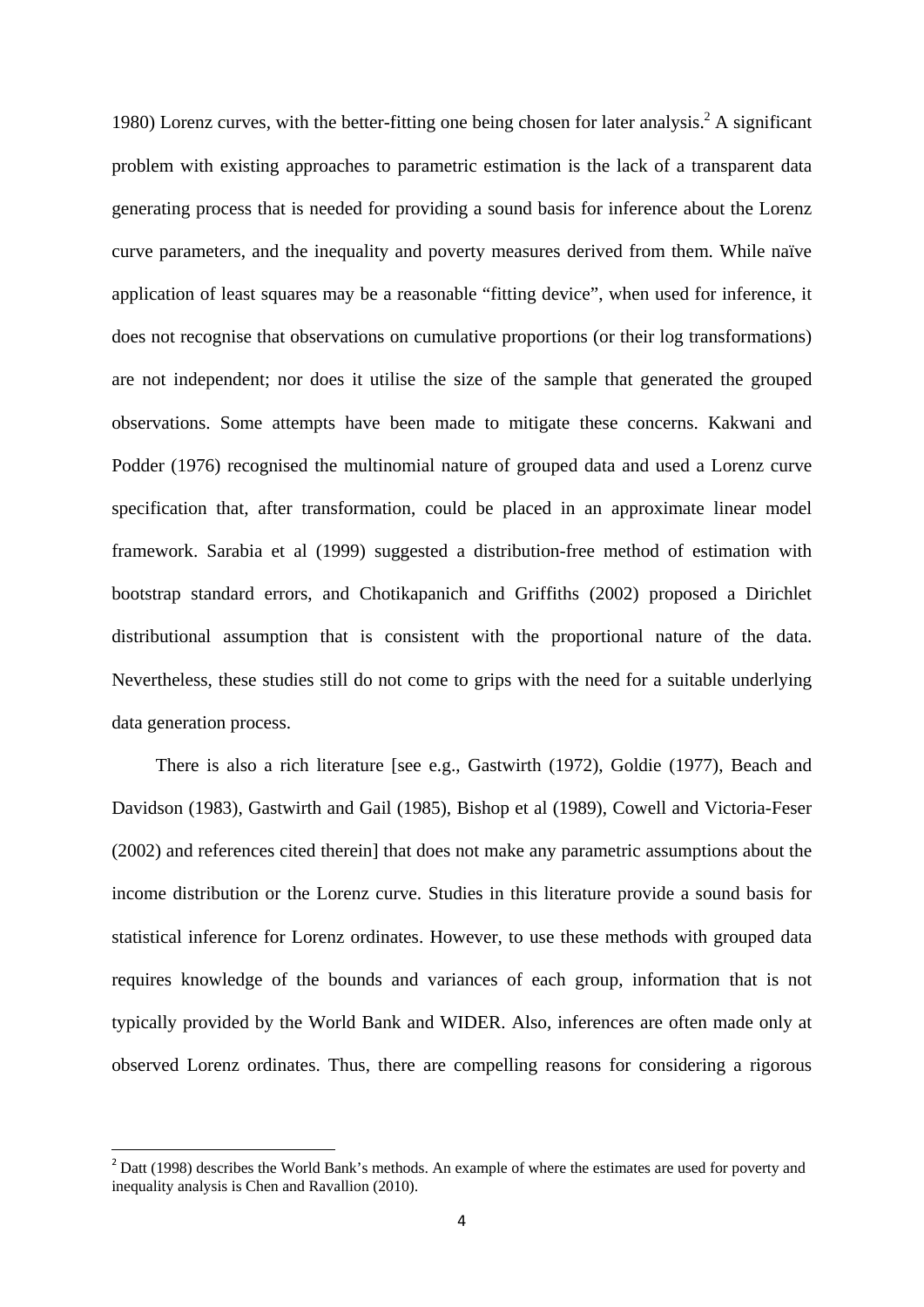approach to parametric estimation of Lorenz curves from grouped data. In addition, Ryu and Slottje (1996, 1998) argue that parametric models have merit because of their parsimony.

 To tackle the problem of parametric Lorenz curve inference from grouped data, we develop two models based on two data generating processes (DGPs) that correspond to two methods of grouping observations, and propose minimum distance or generalized method of moments (GMM) estimators. In the first method of grouping, the proportion of observations in each group is predetermined prior to sampling, making the group income proportions and the group boundaries random. For this scenario, we use the results of Beach and Davidson (1983) and subsequent literature to specify an optimal weight matrix for a minimum distance estimation procedure which can be used to directly estimate a parametric generalized Lorenz curve, or to estimate a generalized Lorenz curve derived in terms of the parameters of a parametric income distribution. Our approach works without knowing the group boundaries and variances but the cost is to make parametric assumptions about either the income distribution or the Lorenz curve.

 In the second method of grouping, the group boundaries are predetermined prior to sampling, making both the proportions of observations and the income proportions in each group random. In this case we build on the work of Hajargasht et al. (2012) and Chotikapanich et al. (2007) to propose a GMM inferential framework for estimating a generalized Lorenz curve that has been derived from a specified parametric income distribution. This framework can also be used in instances where an analysis begins with specification of a parametric generalized Lorenz curve, providing derivation of the distribution function for income in terms of the Lorenz curve parameters is tractable. The GMM framework in Hajargasht et al. (2012) focused solely on inference for direct representations of income distributions, estimated using grouped data arranged noncumulatively. Motivated by the special status of Lorenz curves, the abundance of direct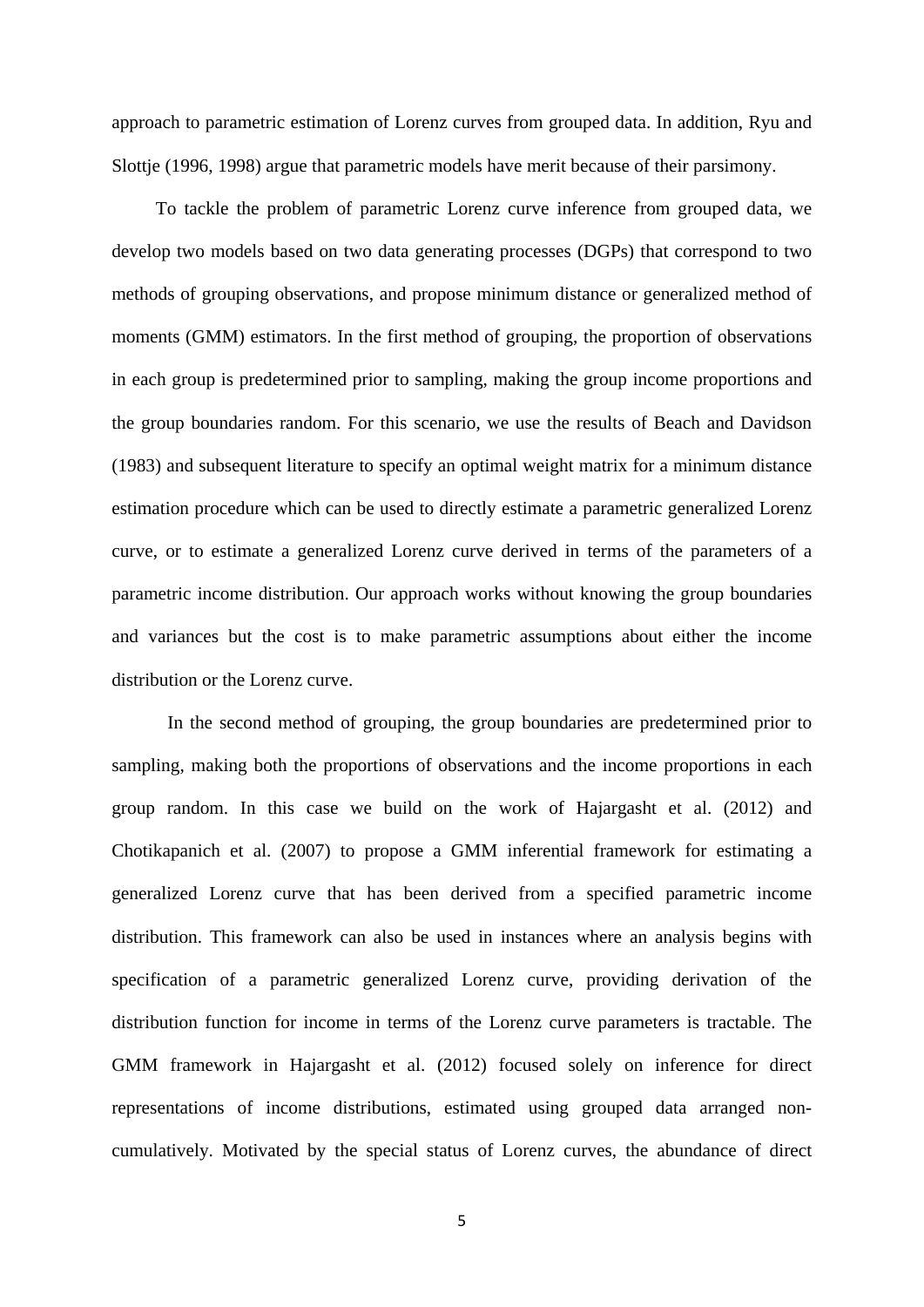specifications of such curves, and their prominence in a long history of publication, in this paper we develop minimum distance inference for the dual representations – the Lorenz curve and the quantile function – which have been estimated sub-optimally up until now. Given this focus, our concern is with grouped data, arranged cumulatively. Other advances in the current paper not appearing in earlier work are consideration of two data generating processes for grouping the data, the relationship between the two approaches, the development of closed form solutions for weight matrices, and applications to show the shortcomings of other work.

 Compared to current practice of estimating Lorenz curves, having an inferential procedure built on a sound statistical basis has several advantages. First, it provides the most efficient estimator under specified assumptions. Second, it provides a theoretically sound basis for constructing confidence intervals and conducting hypothesis tests. Third, it has the potential to guide improved methods for grouping or data construction designs, for example, in terms of the number or location of the groups. Fourth, there are features in income data such as censoring, trimming, heavy tails, measurement errors, and survey sampling designs that have important implications for welfare measurement (see e.g., Cowell and Victoria-Feser (2002, 2007, 2008)); theoretically sound frameworks such as the one proposed in this paper have the potential to address these features.

 The structure of the paper is as follows. In Section 2 we introduce the notation and describe the two data generating processes. Two examples of Lorenz curves are presented: a parametric generalized Lorenz curve that is specified directly, and one that is derived from a parametric income distribution. In Sections 3 and 4 we consider estimation and inference under each of the two data generation processes, with some of Section 3 also devoted to a comparison of our proposed estimation methods with traditional approaches. Because the focus is on generalized Lorenz curves, inference for standard Lorenz curves is discussed in an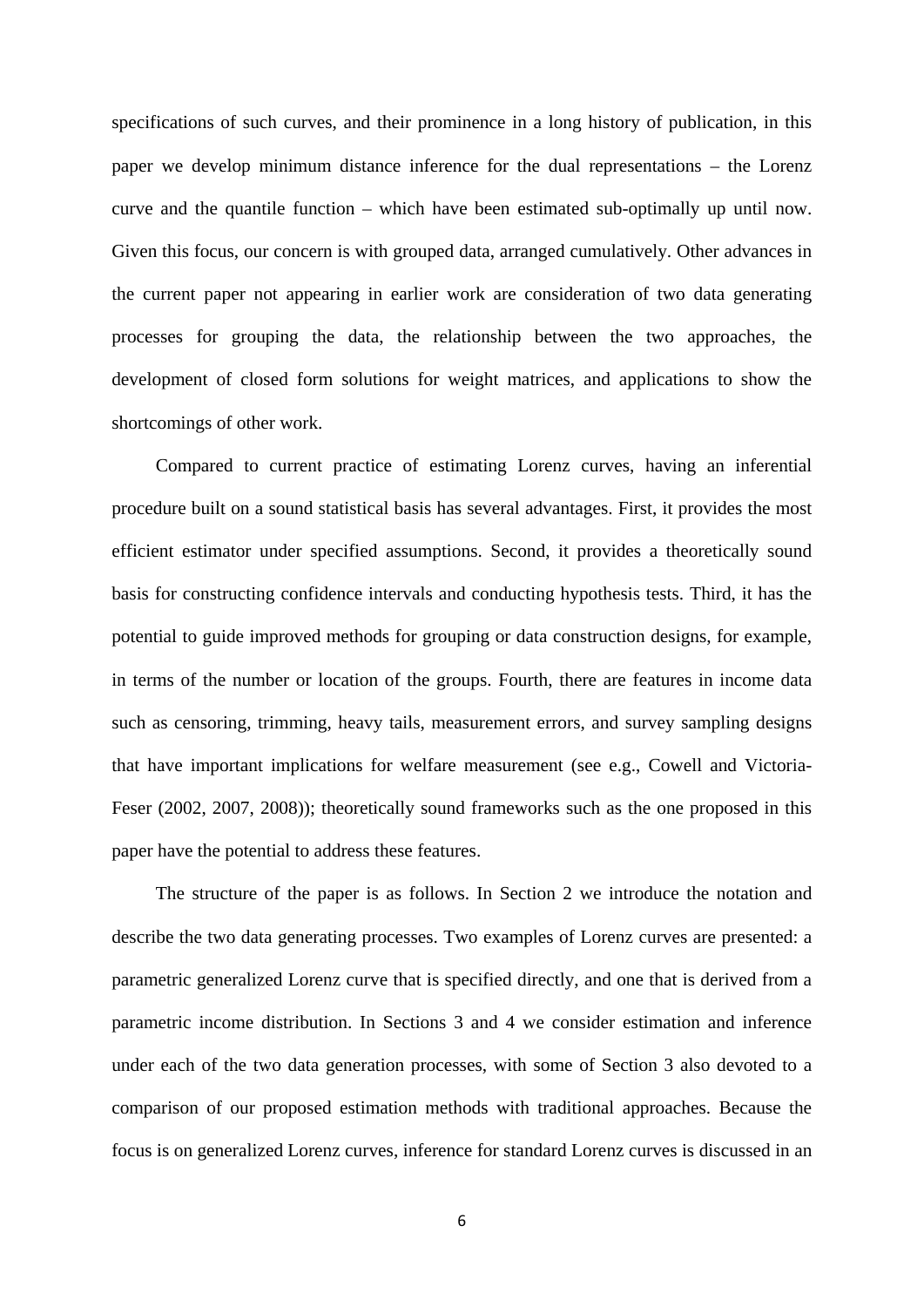Appendix. The relationship between the estimators for each of the two data generation processes is examined in Section 5. This relationship is useful for simplifying computations, and we are able to show that the two estimators have the same asymptotic variance. In Section 6, using Monte Carlo examples, the finite sample performance of the proposed estimators are studied and compared. Lorenz curves are estimated for some example countries in Section 7; we show how the World Bank's estimates can be improved by using alternative estimation methods and/or alternative Lorenz curve specifications. We also make suggestions for improving current practice more generally. Several appendices provide details and proofs for the propositions in the paper.

## 2. DEFINITIONS AND TWO DATA GENERATING PROCESSES

Let *y* denote income, and let  $f(y)$  and  $F(y)$  be its density and cumulative distribution functions, respectively. We treat the support of *y* as  $[0, \infty)$ , but our results hold for a finite support  $[y_{min}, y_{max}]$  providing  $f(y)$  is nonzero within this interval. Let  $\mu = \int_0^\infty y f(y) dy$  be the mean of the distribution. The Lorenz curve (LC) relating the cumulative proportion of income *L* to the cumulative proportion of population *c* is given by

$$
L(c) = \frac{1}{\mu} \int_{0}^{c} F^{-1}(t) dt \qquad 0 \le c \le 1
$$
 (2.1)

The generalized Lorenz curve (GLC) introduced by Shorrocks (1983) for making welfare comparisons based on both the level of income and the degree of inequality is given by

$$
G(c) = \mu L(c) = \int_{0}^{c} F^{-1}(t) dt = \mu F_{1}(F^{-1}(c)) \qquad 0 \le c \le 1
$$
 (2.2)

where  $F_1(y) = (1/\mu) \int_0^y t f(t) dt$  is the first moment distribution function. Here we focus on estimation of the GLC; in Appendix D we show how the estimation can be modified to cover the standard LC.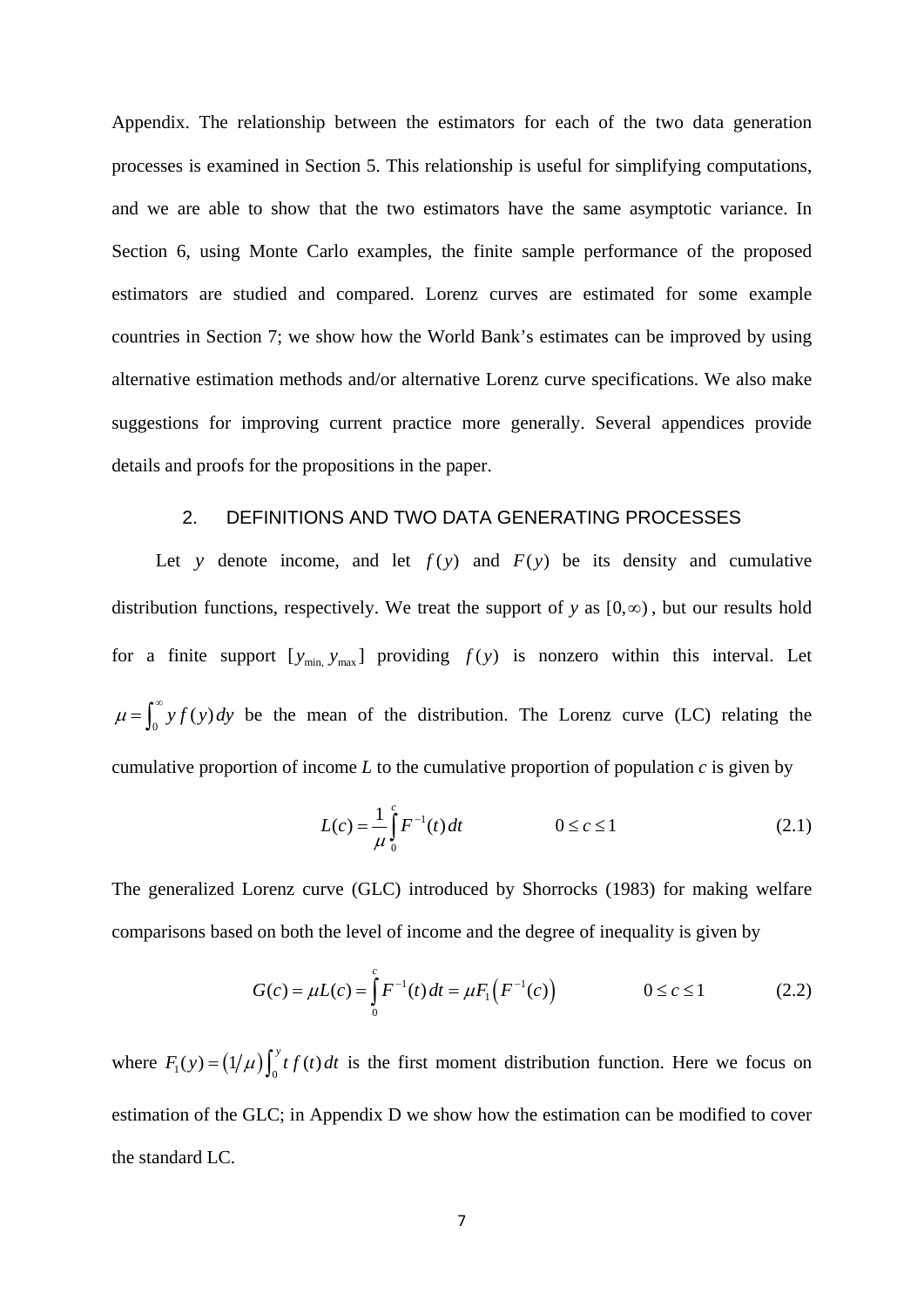In what follows we consider estimation of a vector of parameters  $\phi$  which can be the parameters of a parametric GLC specified directly, or the parameters of a parametric income distribution from which a GLC has been derived. For the former approach, many Lorenz candidates have been suggested in the literature.<sup>3</sup> Any non-decreasing convex function  $G(c)$ where  $c \in [0,1]$ ,  $G(0^+) = 0$ , and  $G(1^-) = \mu$ , can be a GLC.<sup>4</sup> An example considered later in the paper is

$$
G(c; \phi) = \mu c^{\beta_1} \left\{ 1 - (1 - c)^{\beta_2} \right\}^{\beta_3}
$$
 (2.3)

This curve was proposed by Sarabia et al. (1999) as a generalization of the models in Rasche et al. (1980) and Ortega et al. (1991). Henceforth we refer to it as the SCS curve in line with the names of its developers. Sufficient conditions for it to satisfy the requirements of a GLC are  $\beta_1 > 0$ ,  $\beta_2 > 0$ ,  $\mu > 0$  and  $\beta_3 > 1$ . If our objective is to estimate the GLC in (2.3), then  $\Phi' = (\beta_1, \beta_2, \beta_3, \mu).$ 

 As an example of GLC estimation that begins by specifying a parametric income distribution, consider the generalized beta distribution of the second kind (GB2)

$$
f(y; \phi) = \frac{ay^{ap-1}}{b^{ap}B(p,q)[1 + (y/b)^{a}]^{p+q}}
$$
(2.4)

with positive parameters  $\phi' = (b, p, q, a)$ , and with B(p,q) denoting the beta function. This distribution has been a flexible and popular candidate for income distributions (see e.g., McDonald 1984, McDonald and Ransom 2008, or Kleiber and Kotz 2003), and nests other popular income distribution specifications such as the beta2, Dagum and Singh-Maddala distributions. Its cumulative distribution function (cdf) is given by

$$
F(y; \phi) = \frac{1}{B(p,q)} \int_{0}^{u} t^{p-1} (1-t)^{q-1} dt = B(u; p, q)
$$

See Sarabia (2008) and Kleiber and Kotz (2003) for reviews, and Wang et al (2011) and Wang and Smyth (2015b) for further proposals.

 $4 \text{ See}$ , for example, Iritani and Kuga (1983) and Thistle (1989).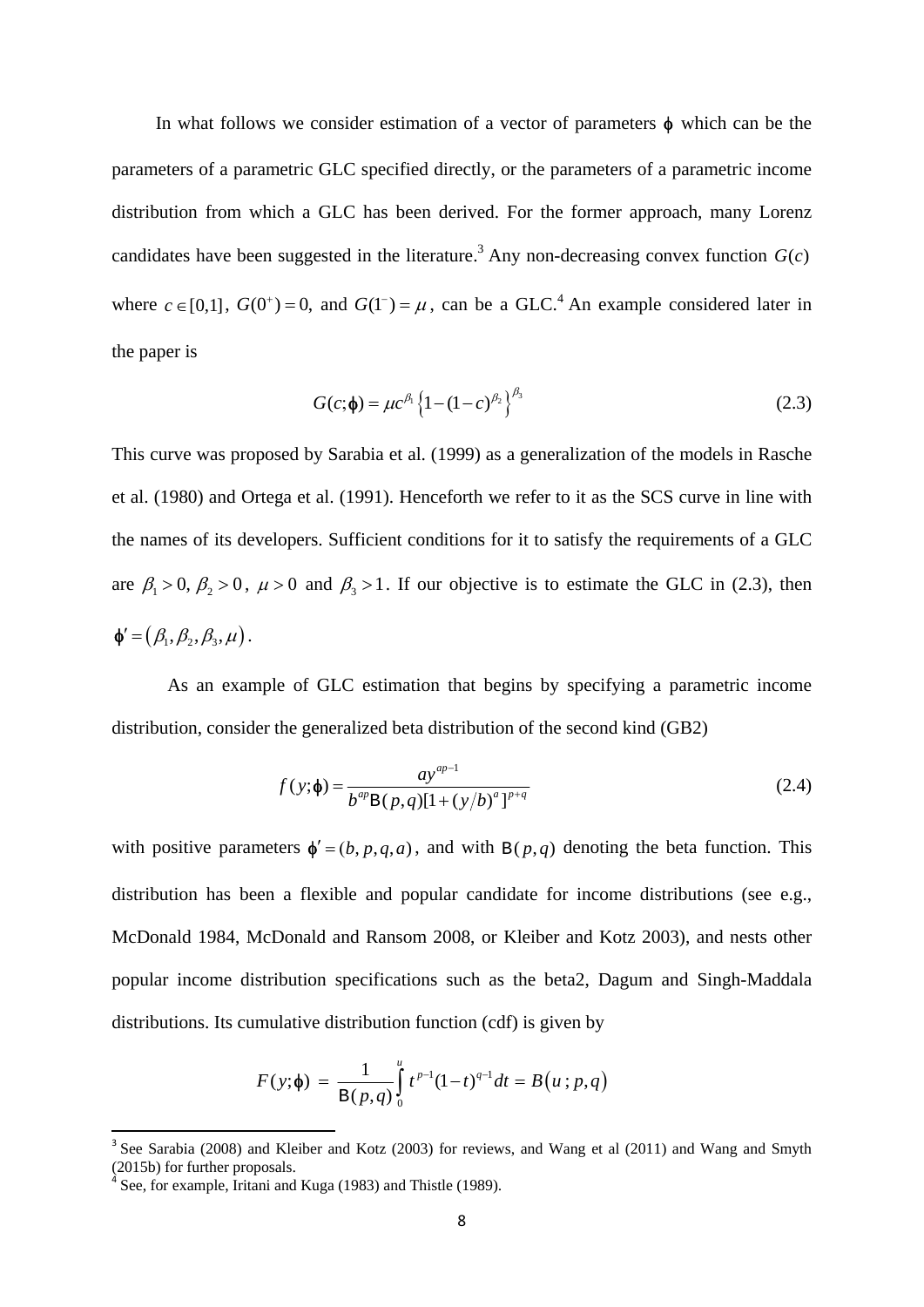where  $u = y^a / (b^a + y^a)$ , and  $B(u; p, q)$  is the cdf for the normalised beta distribution defined on the (0,1) interval. Recognizing that, for  $q > 1/a$ , its mean is given by  $\mu = b B (p+1/a, q-1/a)/B (p,q)$  and its first moment distribution function by  $F_1(y) = B(u; p + 1/a, q - 1/a)$ , its GLC can be written as<sup>5</sup>

$$
G(c; \phi) = \mu B\Big(B^{-1}(c; p, q); p + 1/a, q - 1/a\Big) \qquad q > 1/a \tag{2.5}
$$

 To provide a statistically sound method of inference for a GLC based on grouped data, whether it be for a directly specified curve such as (2.3), or an indirectly specified curve like (2.5), we first need to know how the groupings have been made. The nature of the groupings defines the DGP, the model, the distribution theory for estimation, and a choice of suitable notation. As a first step towards some notation that we later modify slightly according to the DGP, assume that a sample of *T* observations  $(y_1, y_2, \ldots, y_T)$  is randomly drawn from the income distribution, and placed into *N* income groups defined by the group boundaries  $(z_0, z_1)$ ,  $(z_1, z_2)$ ,..., $(z_{N-1}, z_N)$ , where  $z_0 = 0$  and  $z_N = \infty$ . Let  $T_i$  be the number of observations and  $M_i$  total income in the *i*-th group; set  $c_i = T^{-1} \sum_{j=1}^{i}$  $c_i = T^{-1} \sum_{j=1}^i T_j$  and  $\tilde{y}_i = T^{-1} \sum_{j=1}^i$  $\tilde{y}_i = T^{-1} \sum_{j=1}^i M_j$ . We consider two ways in which the data can be grouped.<sup>6</sup>

# 2.1 DGP1: Fixed  $c_i$  and Stochastic  $z_i$

 Here the observations are grouped such that the proportion of observations in each group is pre-specified. Examples are 10 groups with 10% of the observations in each group or 20 groups with 5% of the observations in each group. In this case, the cumulative proportions  $c_i$  are fixed (non-random) and the sample group boundaries as well as the average cumulative

 $\overline{\mathbf{5}}$  For estimating (2.5), it turns out to be computationally more convenient to parameterize it as  $\phi' = (\mu, p, q, a)$ rather than  $\phi' = (b, p, q, a)$ .

<sup>&</sup>lt;sup>6</sup> In an unpublished work, Wu (2006) has also distinguished between these two cases and has derived estimators for densities with grouped data. Here, our focus is on Lorenz curves and therefore the resulting moment conditions and weight matrix are different.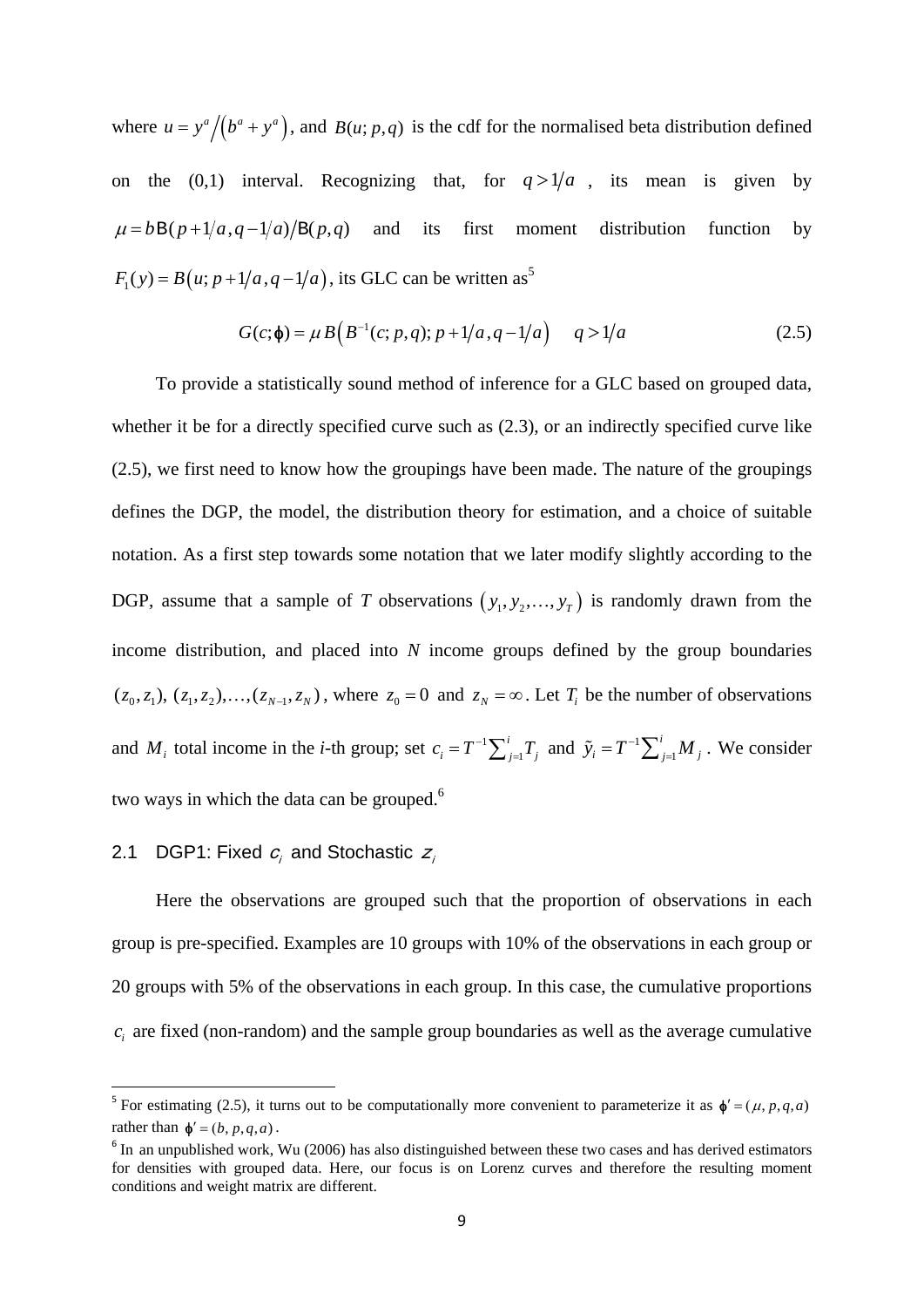incomes  $\tilde{y}_i$ , are random variables. The sample group boundaries are given by  $\tilde{z}_i = \max\{y_i h_i(y_i)\}\$ , where  $h_i(y_i)$  is an indicator function equal to one if  $y_i$  is in the *i*-th group and zero otherwise, and where we use a tilde " $\sim$ " on  $\tilde{z}_i$  to recognise its randomness. Define vectors  $\tilde{\mathbf{z}}' = (\tilde{z}_1, \tilde{z}_2, \dots, \tilde{z}_{N-1})$  and  $\tilde{\mathbf{y}}'_L = (\tilde{y}_{L1}, \tilde{y}_{L2}, \dots, \tilde{y}_{LN})$ . We use the subscript *L* on  $\tilde{\mathbf{y}}_L$ to distinguish it from the average cumulative incomes that we later introduce under DGP2. The sample group boundary  $\tilde{z}_i$  is an estimator for the quantile  $F^{-1}(c_i; \phi)$ , and the average cumulative income  $\tilde{y}_{Li}$  is an estimator for the GLC ordinate  $G(c_i; \phi)$ . If the available grouped data includes information on  $\tilde{z}$  as well as data on  $\mathbf{c}' = (c_1, c_2, \dots, c_{N-1})$  and  $\tilde{y}_L$ , then both  $\tilde{z}$ and  $\tilde{\mathbf{y}}_L$  can be used to estimate  $\phi$ . If the sample group boundaries are not available, one can proceed with estimation based solely on  $\tilde{\mathbf{y}}_L$ .<sup>7</sup>

# 2.2 DGP2: Stochastic  $c_i$  and Fixed  $z_i$

 The second way in which grouping can take place is with pre-specified group boundaries in which case  $z' = (z_1, z_2, \dots, z_{N-1})$  is predetermined and the cumulative population shares  $c_i$  and average cumulative incomes  $\tilde{y}_i$  are random. An example would be  $z_1 = $30,000$ ,  $z_2 = $60,000$ ,  $z_3 = $90,000$ , and so on, although equal intervals are not essential. In this case we use the notation  $\tilde{c}_i = T^{-1} \sum_{j=1}^i$  $\tilde{c}_i = T^{-1} \sum_{j=1}^i T_j$  to denote an estimator for  $F(z_i; \phi)$ , with  $\tilde{\mathbf{c}}' = (\tilde{c}_1, \tilde{c}_2, \dots, \tilde{c}_{N-1})$ . Introducing a subscript *m* for the cumulative incomes, we have  $\tilde{\mathbf{y}}'_m = (\tilde{y}_{m1}, \tilde{y}_{m2}, \dots, \tilde{y}_{mN})$  where  $\tilde{y}_{mi}$  is an estimator for  $m(z_i; \phi) = \mu F_1(z_i; \phi) = \int_0^{z_i} t f(t) dt$ . In this case both  $\tilde{\mathbf{c}}$  and  $\tilde{\mathbf{y}}_m$  can be used to estimate  $\phi$ ; if the group boundaries are not provided,

<sup>7</sup> The possible unavailability of group boundaries is in line with the data on *PovcalNet* where population and income shares and mean income are provided, from which the  $c_i$  and  $\tilde{y}_i$  can be readily calculated; the  $z_i$ traditionally have not been provided, but have recently been posted for some countries.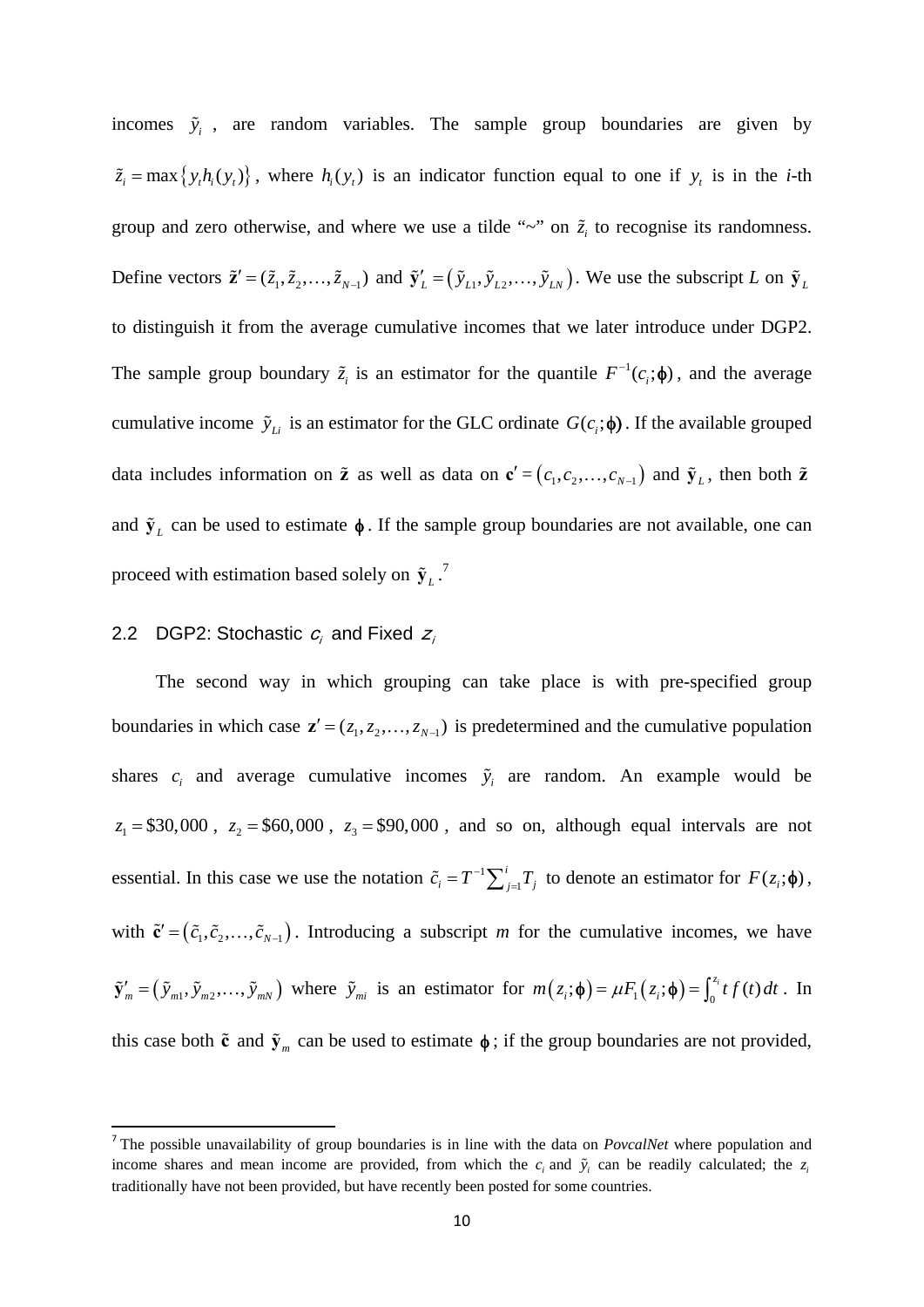then they can be estimated along with  $\phi$ . These issues are taken up in the next two sections, with DGP1 being considered in Section 3 and DGP2 in Section 4.

# 3. INFERENCE FOR DGP1, FIXED  $c_j$  and stochastic  $z_j$

Let  $\mathbf{F}^{-1}(\mathbf{c}; \phi)$  be an  $(N-1)$  dimensional vector with  $F^{-1}(c_i; \phi)$  as its *i*-th element, and let  $G(c; \phi)$  be an *N*-dimensional vector with  $G(c; \phi)$  as its *i*-th element. To estimate  $\phi$ , we can use  $\tilde{z}$  as an estimator for  $F^{-1}(c; \phi)$ , and  $\tilde{y}_L$  as an estimator for  $G(c; \phi)$ . Two methods for estimating  $\phi$  are considered. The first uses information on both the sample group bounds  $\tilde{z}$ and the average cumulative incomes  $\tilde{\mathbf{y}}_l$ , and the second is relevant when data on  $\tilde{\mathbf{z}}$  are not available – the typical scenario in the literature where only  $\tilde{\mathbf{y}}_L$  is used. For the moment, we assume that tractable closed form expressions are available for both the quantile function  $F^{-1}(c; \phi)$  and the GLC  $G(c; \phi)$  irrespective of whether  $\phi$  contains parameters from a parametric Lorenz curve or a parametric income distribution. We defer discussion of tractability and the relationships between the functions until after the first estimator has been presented.

Assuming that the sample is drawn from a population with cdf  $F(y)$ , where  $f(z_i) = F'(z_i) > 0$ , and  $c_i = F(z_i)$ , we have the well-known result (see e.g., Beach and Davidson 1983 and references cited therein)

$$
\sqrt{T}\left(\tilde{\mathbf{z}} - \mathbf{F}^{-1}(\mathbf{c}; \boldsymbol{\phi})\right) \to N(\mathbf{0}, \boldsymbol{\Omega}_{L,1})
$$
\n(3.1)

where

$$
\mathbf{\Omega}_{L,11} = \begin{bmatrix} \frac{c_1(1-c_1)}{f(z_1)^2} & \cdots & \frac{c_1(1-c_{N-1})}{f(z_1)f(z_{N-1})} \\ \vdots & \ddots & \vdots \\ \frac{c_1(1-c_{N-1})}{f(z_1)f(z_{N-1})} & \cdots & \frac{c_{N-1}(1-c_{N-1})}{f(z_{N-1})^2} \end{bmatrix}
$$
(3.2)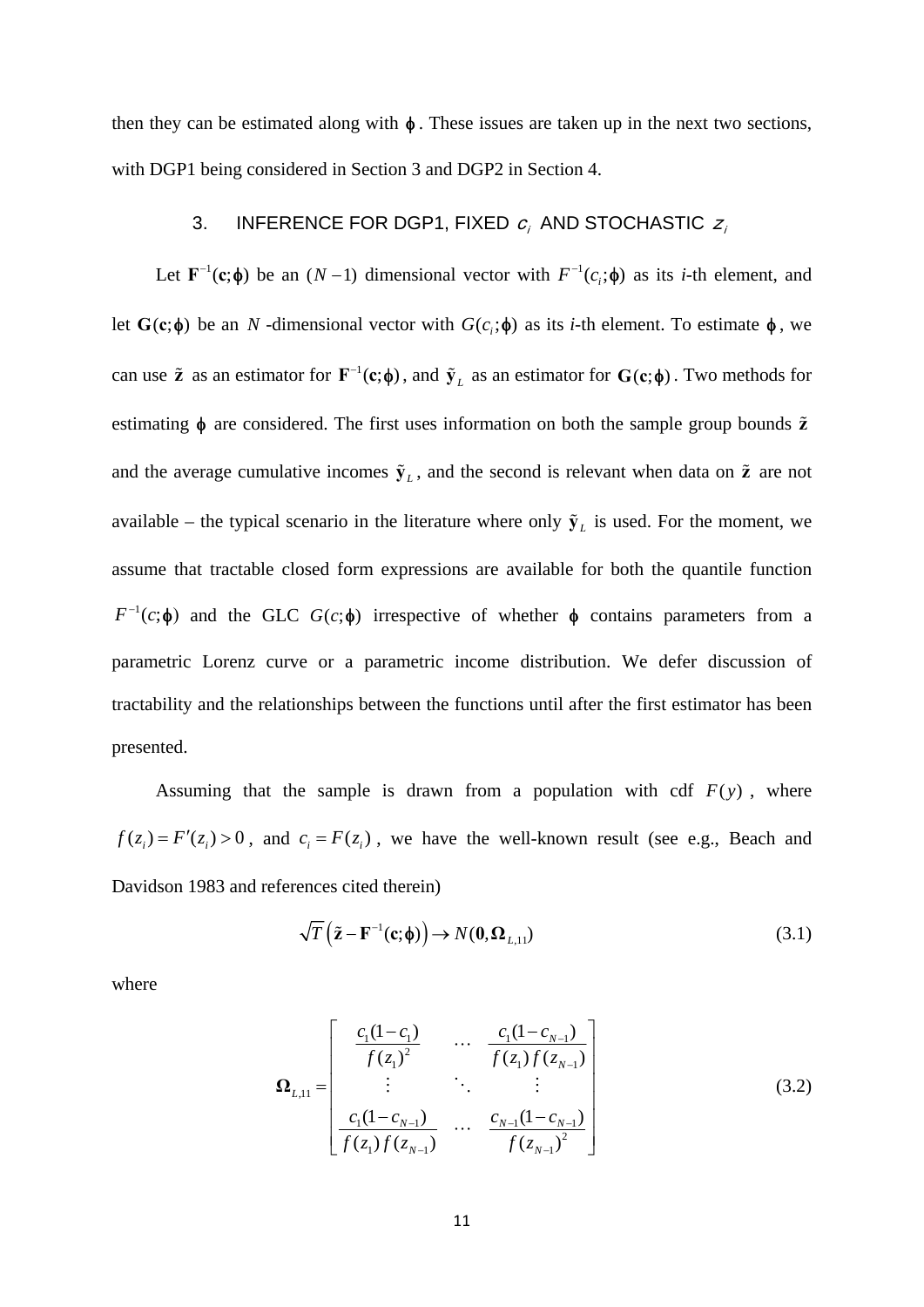To include  $\tilde{\mathbf{y}}_L$  in the estimation procedure, we use results from Beach and Davidson (1983) and Cowell and Victoria-Feser (2002) to obtain

$$
\sqrt{T}(\tilde{\mathbf{y}}_L - \mathbf{G}(\mathbf{c}; \boldsymbol{\phi})) \to N(\mathbf{0}, \boldsymbol{\Omega}_{L, 22})
$$
\n(3.3)

where the elements in  $\Omega_{L,22}$  are

$$
\left[\Omega_{L,22}\right]_{i,j} = m_i^{(2)} + \left(c_i z_i - G(c_i)\right)\left(z_j - c_j z_j + G(c_j)\right) - z_i G(c_i) \qquad \text{for } i \le j \tag{3.4}
$$

with

$$
m_i^{(2)} = m^{(2)}(z_i) = \int_0^{z_i} y^2 f(y) dy
$$
\n(3.5)

Symmetry is used to establish the elements for  $i > j$ . To combine  $\tilde{z}$  and  $\tilde{y}_L$  in an estimation procedure, we also need the asymptotic covariance matrix  $\Omega_{L,12} = \text{cov}\left(\sqrt{T}\tilde{z}, \sqrt{T}\tilde{y}_L\right)$ . In Appendix A we show that

$$
\left[\mathbf{\Omega}_{L,12}\right]_{i,j} = \frac{c_i \left(G(c_j) - z_j c_j + z_j\right) - G(c_i)}{f(z_i)} \quad \text{for } i \le j
$$
\n
$$
\left[\mathbf{\Omega}_{L,12}\right]_{i,j} = \frac{(c_i - 1)\left(G(c_j) - z_j c_j\right)}{f(z_i)} \quad \text{for } i \ge j
$$
\n(3.6)

Collecting all these results together, we have

$$
\sqrt{T} \begin{bmatrix} \tilde{\mathbf{z}} - \mathbf{F}^{-1}(\mathbf{c}; \boldsymbol{\phi}) \\ \tilde{\mathbf{y}}_L - \mathbf{G}(\mathbf{c}; \boldsymbol{\phi}) \end{bmatrix} \rightarrow N(\mathbf{0}, \boldsymbol{\Omega}_L) \quad \text{where } \boldsymbol{\Omega}_L = \begin{bmatrix} \boldsymbol{\Omega}_{L,11} & \boldsymbol{\Omega}_{L,12} \\ \boldsymbol{\Omega}_{L,12}^{\prime} & \boldsymbol{\Omega}_{L,22} \end{bmatrix} \tag{3.7}
$$

If we have extra information that can be used to estimate the  $m_i^{(2)}$ , such as group variances, we can use this information along with  $\tilde{z}_i$  and  $\tilde{y}_{L,i}$  to consistently estimate  $\Omega_{L,22}$ , making it possible to find standard errors for the GLC ordinates  $\tilde{y}_{L,i}$  without making any parametric assumptions. However, group variances are seldom if ever provided with grouped data. This problem can be overcome if one is willing to make a parametric assumption about either the income distribution or the GLC. Making such an assumption means that  $m_i^{(2)}$ ,  $z_i$ ,  $f(z_i)$  and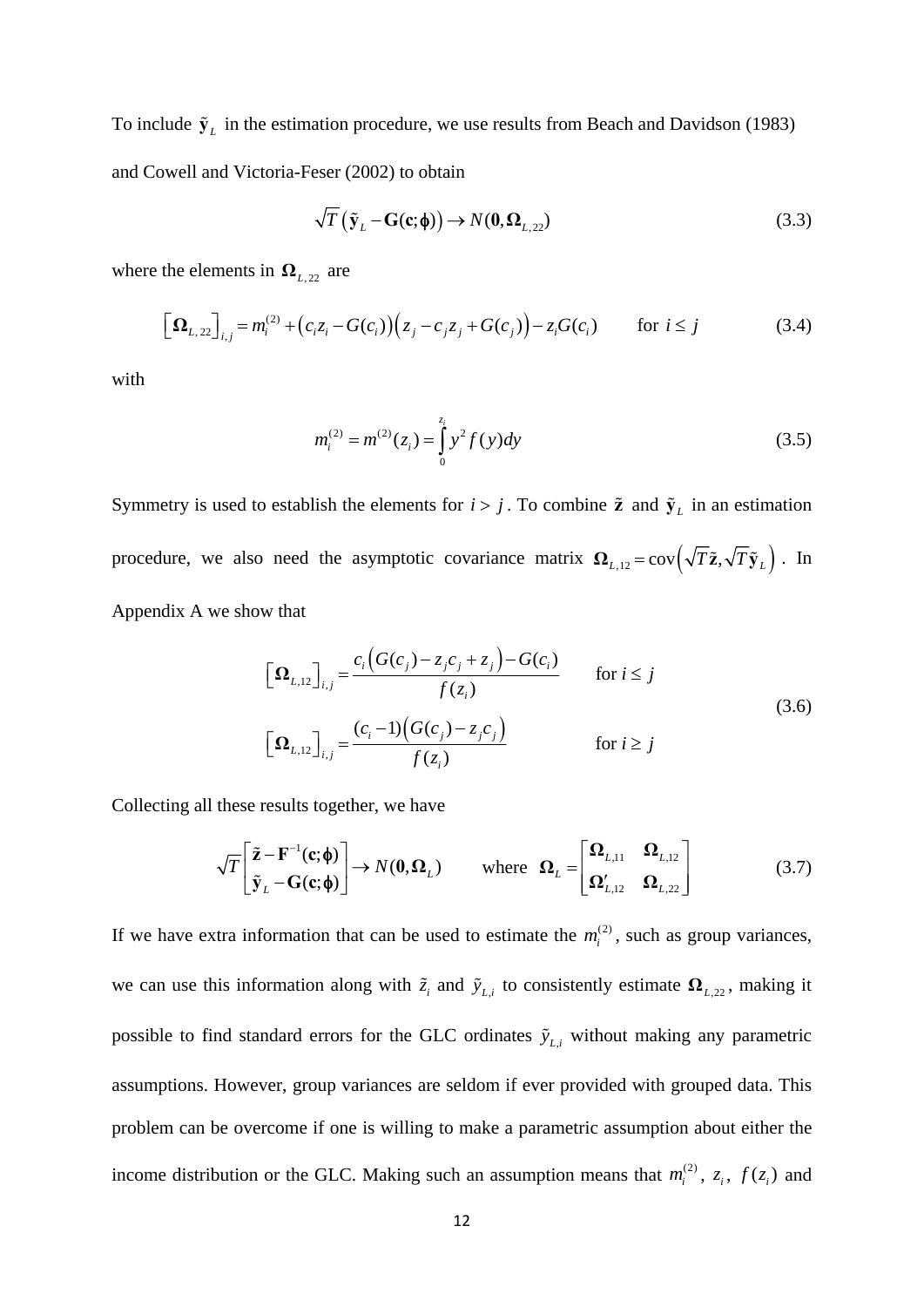$G(c_i)$  can be expressed in terms of the parameters of the income distribution or the GLC, and a minimum distance framework can be set up to estimate those parameters.

Introducing a zero subscript to distinguish the underlying parameter vector  $\phi_0$  from other possible values of  $\phi$ , we have the following proposition:

*Proposition 1*: Under certain regularity conditions,  $\hat{\phi}_L$  defined by

$$
\hat{\phi}_L = \arg \min_{\phi} \mathbf{H}'_L(\phi) \tilde{\mathbf{W}}_L \mathbf{H}_L(\phi)
$$
\n(3.8)

*(i)* is a consistent estimator of  $\phi_0$ , and

*(ii)* is asymptotically normal with

$$
\sqrt{T} \left( \hat{\phi}_L - \phi_0 \right) \xrightarrow{d} N(\mathbf{0}, \mathbf{V}_L) \quad \text{where} \quad \mathbf{V}_L = \left( \frac{\partial \mathbf{H}'_L}{\partial \phi} \mathbf{W}_L \frac{\partial \mathbf{H}_L}{\partial \phi'} \right)^{-1} \tag{3.9}
$$

 $W_L = \Omega_L^{-1}(\phi_0)$ , and  $\tilde{W}_L = \Omega_L^{-1}(\tilde{\phi})$ , where  $\tilde{\phi}$  is any consistent estimator for  $\phi_0$ , and

$$
\mathbf{H}_{L}(\boldsymbol{\phi}) = \begin{bmatrix} \tilde{\mathbf{z}} - \mathbf{F}^{-1}(\mathbf{c}; \boldsymbol{\phi}) \\ \tilde{\mathbf{y}}_{L} - \mathbf{G}(\mathbf{c}; \boldsymbol{\phi}) \end{bmatrix}
$$
(3.10)

*Proof:* See Appendix A for both the proof and the required regularity conditions.

 To implement the estimation procedure defined by (3.8), we need to (a) find expressions in terms of  $\phi$  for the quantile function  $F^{-1}(c)$ , the GLC  $G(c)$ , and the weight matrix **W***<sup>L</sup>* , (b) suggest a minimisation algorithm, and (c) investigate whether computationally convenient forms for the weight matrix can be obtained. First, suppose we begin with a GLC specification such as that given in (2.3), then the following lemma can be used to derive the required quantities.

*Lemma 1:* If  $G(c,;\phi)$  satisfies the conditions of a GLC, is twice differentiable with  $\partial^2 G(c_i, \phi)/\partial c_i^2 > 0$  and  $c_i = F(z_i; \phi)$ , then the following relationships hold

$$
(i) \qquad z_i = F^{-1}(c_i; \phi) = \frac{\partial G(c_i; \phi)}{\partial c_i} \tag{3.11}
$$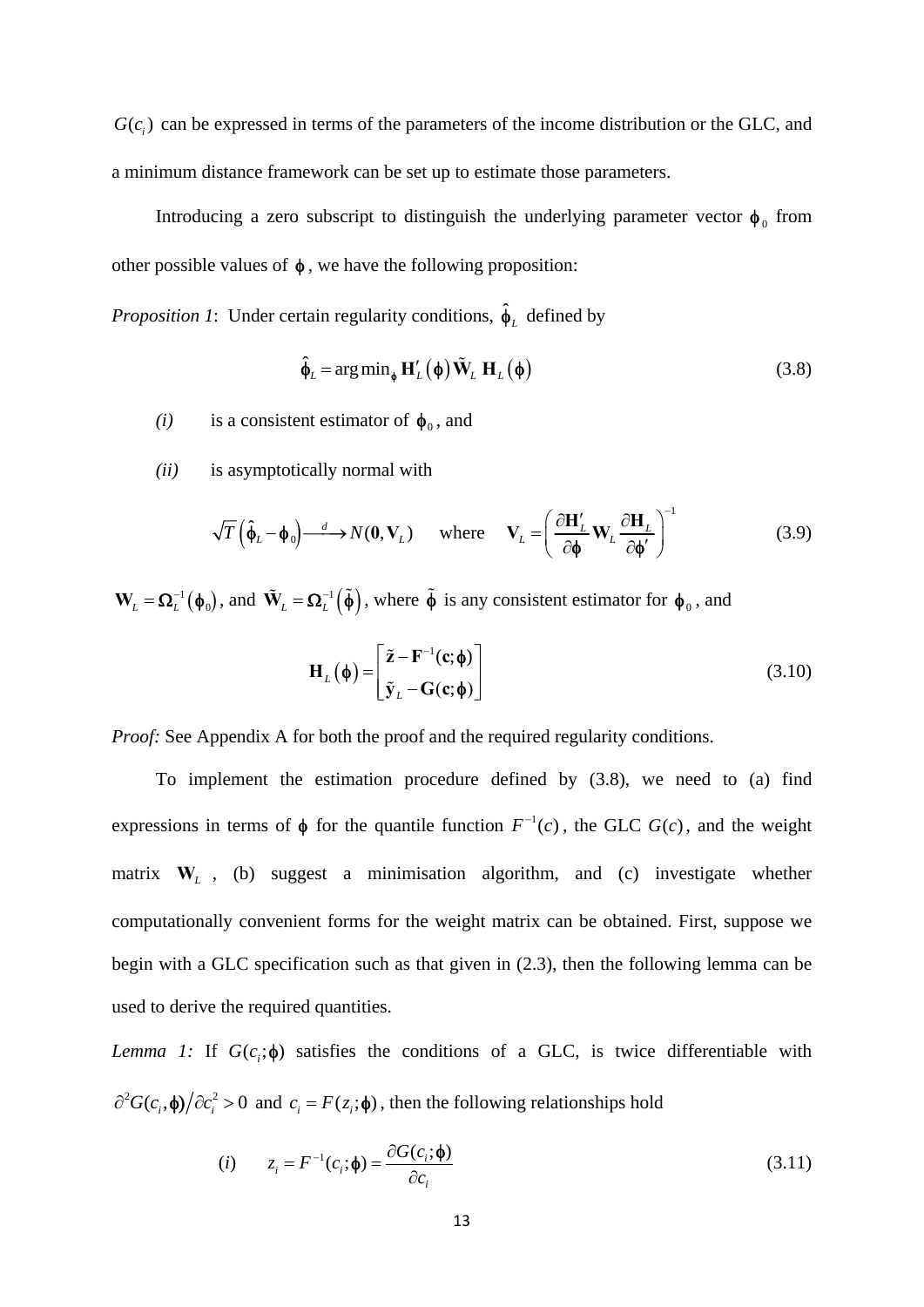$$
(ii) \t f(z_i; \phi) = \frac{1}{\partial^2 G(c_i; \phi)/\partial c_i^2}
$$
\t(3.12)

$$
(iii) \t m_i^{(2)}(z_i; \boldsymbol{\phi}) = \int_0^{z_i} y^2 f(y; \boldsymbol{\phi}) dy = \int_0^{c_i} \left( \frac{\partial G(x_i; \boldsymbol{\phi})}{\partial x_i} \right)^2 dx_i
$$
\t(3.13)

*Proof:* (*i*) is a well-known result in the Lorenz curve literature (see e.g. Gastwirth 1971), (*ii*) is also well-known and can obtained by using (*i*) and applying the chain rule, and (*iii*) is obtained by using (*i*) and a change of variable for integration.

As an example, applying (*i*) to the Lorenz curve in (2.3), yields

$$
z_i = F^{-1}(c_i; \phi) = \frac{\partial G(c_i; \phi)}{\partial c_i} = \mu \left( c_i^{\beta_1} \left\{ 1 - (1 - c_i)^{\beta_2} \right\}^{\beta_3} \left\{ \frac{\beta_1}{c_i} + \frac{\beta_2 \beta_3 (1 - c_i)^{\beta_2 - 1}}{1 - (1 - c_i)^{\beta_2}} \right\} \right)
$$
(3.14)

From (*ii*), further differentiation of this function yields an expression for  $f(z_i; \phi)$ . A value for  $m_i^{(2)}(z_i; \phi)$  can be obtained by numerically integrating the right side of (3.13).

 If at the outset we begin by specifying a density function rather than a Lorenz curve, then whether or not estimation via (3.8) is tractable will depend on whether the cdf is invertible, either algebraically or computationally. For the GB2 distribution in (2.4), we can readily derive

$$
z_i = F^{-1}(c_i; \phi) = b \left( \frac{B^{-1}(c_i; p, q)}{1 - B^{-1}(c_i; p, q)} \right)^{1/a}
$$
(3.15)

and the GLC is given in (2.5), making estimation tractable. In some other cases, such as a mixture of lognormal distributions, inversion of the cdf is not straightforward, making estimation difficult computationally. The remaining ingredient needed for estimation of the GB2 distribution and its Lorenz curve is the quantity  $m_i^{(2)}$  which appears in the weight matrix. It is given by

$$
m_i^{(2)} = \frac{b^2 \mathbf{B}(p+2/a,q-2/a)}{\mathbf{B}(p,q)} B\Big(B^{-1}(c_i;p,q);p+2/a,q-2/a\Big) \qquad q>2/a
$$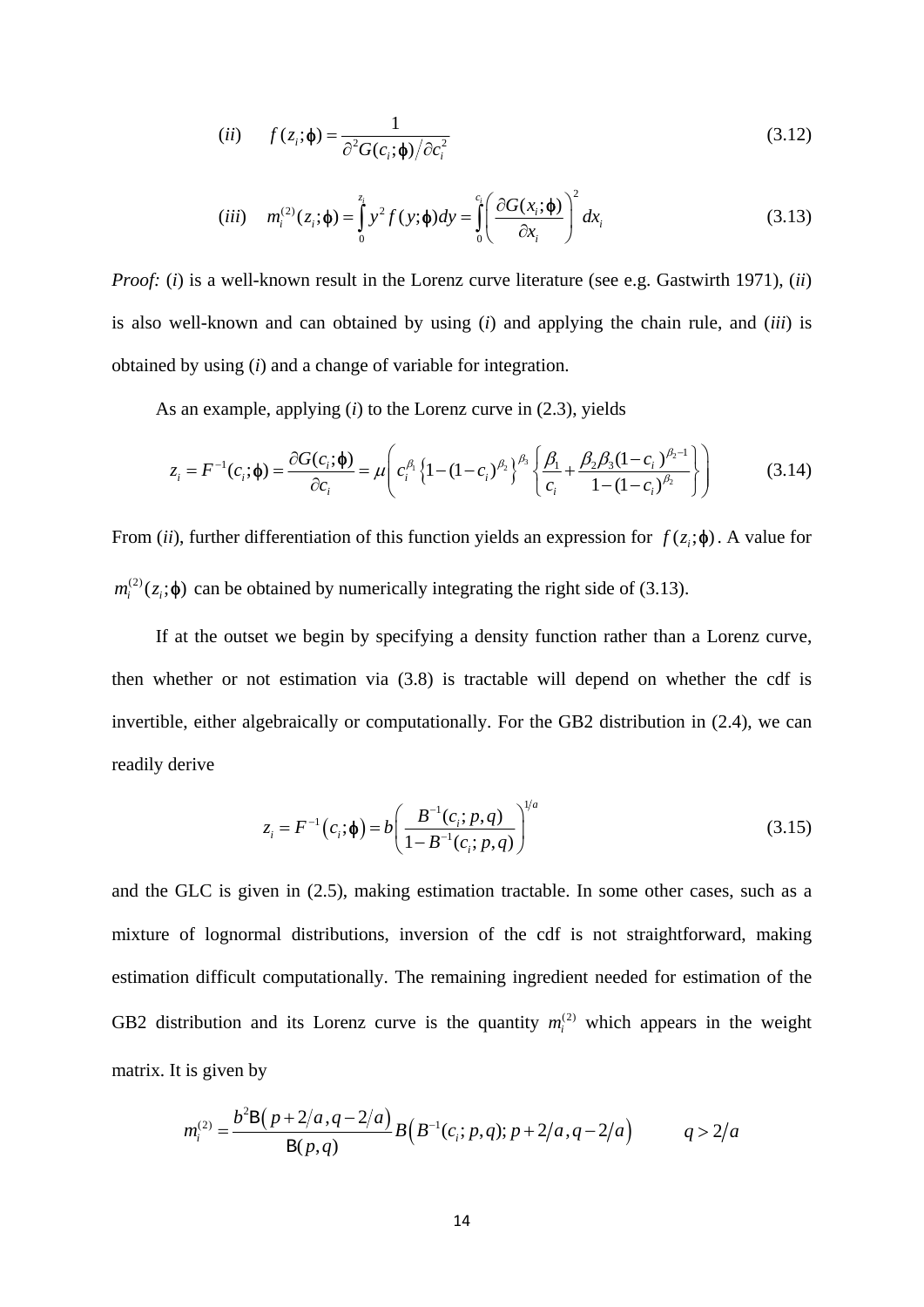For a minimisation algorithm one can use any of several methods for implementing minimum distance estimators including a simple two-step, an iterative two-step or a continuously updating estimator. We employ an iterative two-step estimator where in the first stage we find  $\hat{\phi}_{L,1} = \arg \min_{\phi} \mathbf{H}'_L(\phi) \Omega^{-1}_{L,1} \mathbf{H}_L(\phi)$  with  $\Omega_{L,1} = \mathbf{I}$  or some other pre-specified positive definite matrix. Using  $\hat{\phi}_{L,1}$  we compute  $\Omega_{L,2} = \Omega_L(\hat{\phi}_{L,1})$ , then, in the second stage, we find  $\hat{\phi}_{L,2} = \arg \min_{\phi} \mathbf{H}'_L(\phi) \Omega_{L,2}^{-1} \mathbf{H}_L(\phi)$ . We iterate this process until there is no improvement in the objective function. Having the estimates, the following equation can be used to compute the covariance matrix (and standard errors) for  $\hat{\phi}_L$  and functions of them such as the GLC ordinates or inequality measures

$$
\text{var}\left(\hat{\boldsymbol{\phi}}_{L}\right) = \frac{1}{T} \left(\frac{\partial \hat{\mathbf{H}}'_{L}}{\partial \boldsymbol{\phi}} \hat{\mathbf{W}}_{L} \frac{\partial \hat{\mathbf{H}}_{L}}{\partial \boldsymbol{\phi}'}\right)^{-1} \tag{3.16}
$$

 Computationally, it is convenient if we can obtain a closed form solution for the inverse 1  $W_L = \Omega_L^{-1}$ , and simplify computations in other ways, particularly when we have a large number of groups. In Section 5 we use results from the setup under DGP2 to derive a closed form expression for  $W_L$ . In Appendix B, we prove the following proposition showing that most elements in the weight matrix are zeroes.

### *Proposition 2:*

Each block in the weight matrix 
$$
\mathbf{W}_{L} = \begin{bmatrix} \mathbf{W}_{L,11} & \mathbf{W}_{L,12} \\ \mathbf{W}_{L,12}^{\prime} & \mathbf{W}_{L,22} \end{bmatrix} = \begin{bmatrix} \mathbf{\Omega}_{L,11} & \mathbf{\Omega}_{L,12} \\ \mathbf{\Omega}_{L,12}^{\prime} & \mathbf{\Omega}_{L,22} \end{bmatrix}^{-1}
$$
 is tri-diagonal.

So far the assumption has been that we have observations on  $\tilde{z}_i$ . However, there are many important data sets, for example those provided by the World Bank or WIDER, that do not report  $\tilde{z}_i$  's. Fortunately, with parametric assumptions we can still estimate  $\phi$  by considering only the second set of equations in (3.10) from which we obtain the estimator

$$
\hat{\boldsymbol{\phi}}_{L,0} = \arg\min_{\boldsymbol{\phi}} (\tilde{\mathbf{y}}_L - \mathbf{G}(\mathbf{c}; \boldsymbol{\phi}))' \mathbf{\Omega}_{L,22}^{-1} (\tilde{\mathbf{y}}_L - \mathbf{G}(\mathbf{c}; \boldsymbol{\phi}))
$$
(3.17)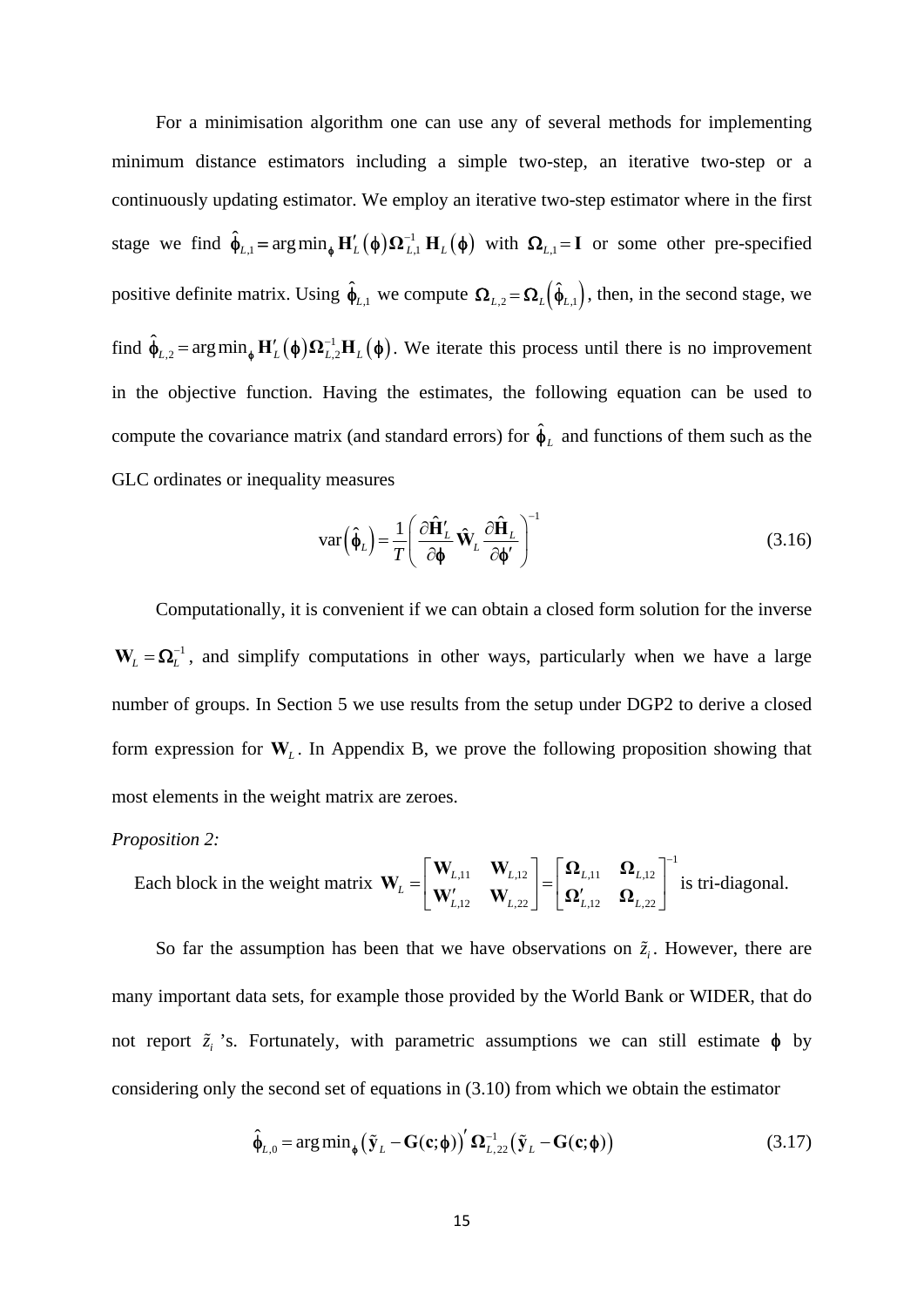This method of estimation is the closest to the traditional method of estimation of Lorenz curves and for this reason we place special emphasis on it. An estimate of its asymptotic covariance matrix is

$$
\text{var}\left(\hat{\boldsymbol{\phi}}_{L,0}\right) = \frac{1}{T} \left(\frac{\partial \hat{\mathbf{G}}'}{\partial \boldsymbol{\phi}} \hat{\boldsymbol{\Omega}}_{L,22}^{-1} \frac{\partial \hat{\mathbf{G}}}{\partial \boldsymbol{\phi}'}\right)^{-1} \tag{3.18}
$$

As one would expect, this estimator is asymptotically less efficient than that in equation (3.8) where more information is used (see Appendix A for a proof). Other characteristics of  $(3.17)$ are that the weight matrix, in this case  $\Omega_{L, 22}^{-1}$ , is no longer tri-diagonal, and it no longer depends on  $f(z_i)$ ; only on  $m_i^{(2)}$ ,  $c_i$ ,  $z_i$ , and  $G(c_i)$ .

## 3.1 Comparison with Conventional Estimation Methods

 The estimator in (3.17) provides a context useful for examining most conventional methods for estimating Lorenz curves. Typically, income shares are regressed against a Lorenz function of population shares using linear or nonlinear least squares (e.g., Kakwani 1980, Basmann et al 1990, Chotikapanich 1993, Ryu and Slottje 1996, Datt 1998, and the World Bank website *PovcalNet*). In general, this estimation problem can be written as

$$
\min_{\phi} \sum_{i=1}^{N-1} \left\{ \tilde{L}_i - L(c_i; \phi) \right\}^2 \tag{3.19}
$$

where the  $\tilde{L}_i = \sum_{j=1}^i M_j / \sum_{j=1}^N M_j$  are observed income shares, the  $c_i$  are observed population shares and  $L(c_i; \phi)$  is a parametric LC. The GLC version can be written as<sup>8</sup>

$$
\min_{\phi} \sum_{i=1}^{N} \left\{ \tilde{y}_i - G(c_i; \phi) \right\}^2 \tag{3.20}
$$

These methods of estimation ignore the fact that observations on cumulative income proportions are not independent, the consequences of which are inefficient estimates for  $\phi$ , and incorrect covariance matrices for making inferences about  $\phi$ , and quantities that depend

<sup>&</sup>lt;sup>8</sup> In (3.19)  $\phi$  does not include  $\mu$  whereas it would typically be included in (3.20).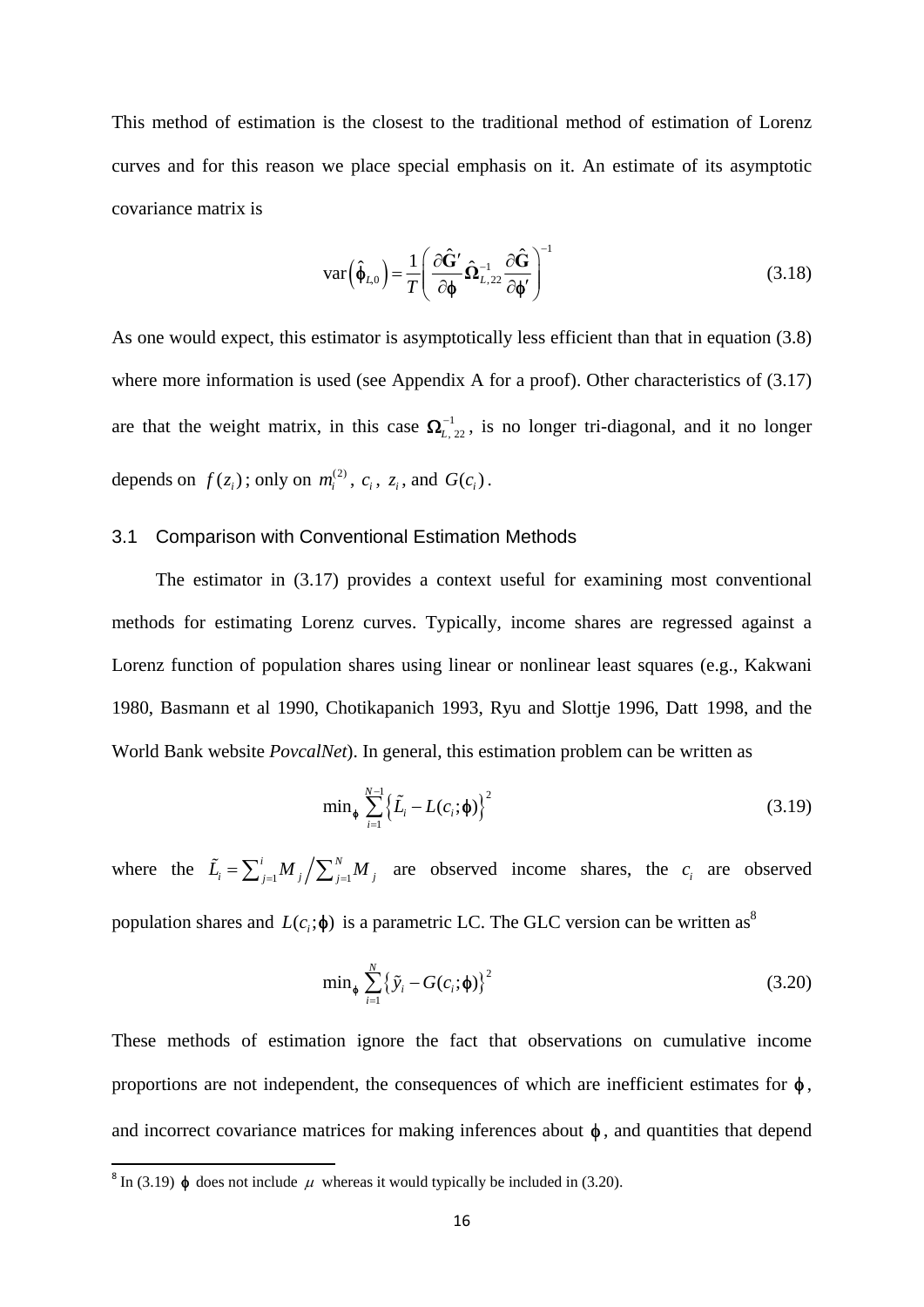on  $\phi$ , such as the Gini coefficient<sup>9</sup>. The estimators from (3.20) and (3.17) are identical if 1  $\Omega_{L,22}^{-1} = I$ . Thus, minimising (3.20) yields a consistent estimator for  $\phi$  that can be employed (as we do) to find a first-stage estimate for  $\Omega_{L,22}^{-1}$  for use in a repeated two-stage estimation framework applied to (3.17). However, ignoring the inefficiency that arises from using the estimates from (3.20) as the end result can make a difference. As is shown in our simulations and examples in Sections 5 and 6, the diagonal elements in  $\Omega_{L,22}^{-1}$  are substantially different from each other. In (3.17) the weights applied to the initial elements in  $\tilde{\mathbf{y}}_L - \mathbf{G}(\mathbf{c}; \phi)$  are much larger than the weights applied to the later elements, leading to estimates that can be substantially different from those obtained by minimising  $(3.20)$ .<sup>10</sup>

The second issue with conventional least-squares based estimation approaches is that they have overlooked using the correct covariance matrix for making inferences about  $\phi$ . To obtain this covariance matrix, we note that, from minimum distance estimation theory (see e.g., Newey-McFadden 1994, theorems 2.1 and 3.2), and for any positive semi-definite weight matrix **Ξ**, the estimator

$$
\hat{\phi} = \arg\min_{\phi} (\tilde{\mathbf{y}}_L - \mathbf{G}(\mathbf{c}; \phi))' \Xi(\tilde{\mathbf{y}}_L - \mathbf{G}(\mathbf{c}; \phi))
$$
\n(3.21)

is consistent and asymptotically normal with covariance matrix estimated by

$$
\text{var}\left(\hat{\phi}\right) = \frac{1}{T} \left\{ \left( \frac{\partial \hat{G}'}{\partial \phi} \Xi \frac{\partial \hat{G}}{\partial \phi'} \right)^{-1} \frac{\partial \hat{G}'}{\partial \phi} \Xi \Omega_{L,22}(\hat{\phi}) \Xi \frac{\partial \hat{G}}{\partial \phi'} \left( \frac{\partial \hat{G}'}{\partial \phi} \Xi \frac{\partial \hat{G}}{\partial \phi'} \right)^{-1} \right\}
$$
(3.22)

In the least-squares case where  $\Xi = I$ , this reduces to

$$
\text{var}\left(\hat{\phi}\right) = \frac{1}{T} \left\{ \left( \frac{\partial \hat{G}'}{\partial \phi} \frac{\partial \hat{G}}{\partial \phi'} \right)^{-1} \frac{\partial \hat{G}'}{\partial \phi} \Omega_{L,22}(\hat{\phi}) \frac{\partial \hat{G}}{\partial \phi'} \left( \frac{\partial \hat{G}'}{\partial \phi} \frac{\partial \hat{G}}{\partial \phi'} \right)^{-1} \right\}
$$
(3.23)

<sup>&</sup>lt;sup>9</sup> Kakwani and Podder (1976) and Chotikapanich and Griffiths (2002) have proposed ways to deal with these facts but their proposals are not built on transparent data generating processes and hence are not fully satisfactory.

<sup>&</sup>lt;sup>10</sup> Our discussion has been in terms of the GLC. Using the results in Appendix D, it can be easily modified to be applicable to standard Lorenz curves.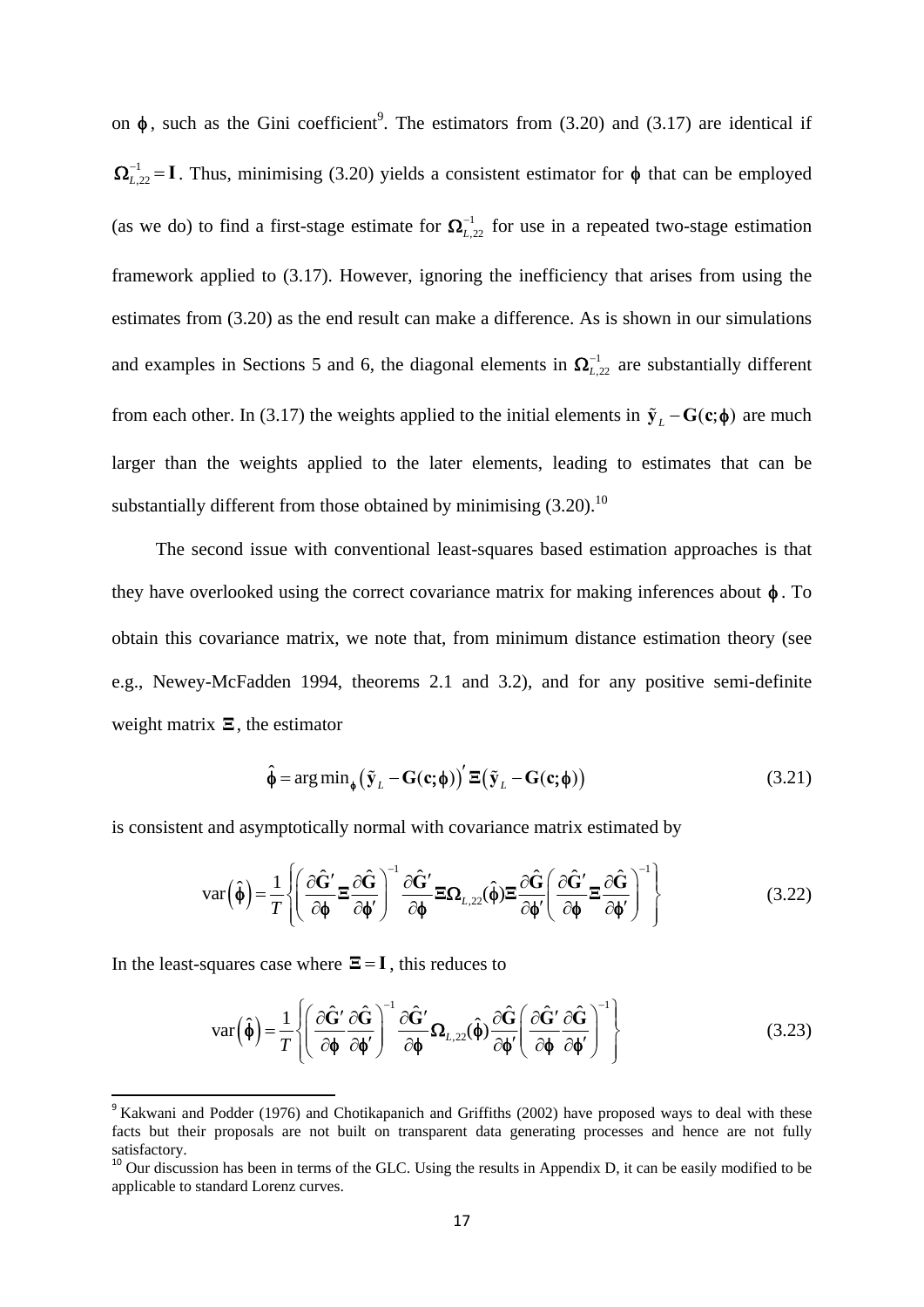This covariance matrix is more suitable than that routinely produced by least squares estimation.

 It is also informative to put the "balanced fit" estimation procedure proposed by Wang et al (2011) within the context of the minimum distance estimator in (3.8) where information on both the Lorenz ordinates and the quantile function is used. They recommend minimising

$$
b\sum_{i=1}^{N-1}\left\{\tilde{L_i}-L(c_i;\boldsymbol{\phi})\right\}^2+(1-b)\sum_{i=1}^{N-1}\left\{\tilde{z}_i-\mu\frac{\partial L(c_i;\boldsymbol{\phi})}{\partial c_i}\right\}^2
$$

where  $0 \le b \le 1$  is a pre-specified constant. Within our GLC framework in (3.8), this approach is equivalent to setting  $W_{L,11} = bI$ ,  $W_{L,22} = (1-b)I$  and  $W_{L,12} = 0$ . It is less efficient than using the optimal weight matrix. The relevant standard errors can be found by adapting the covariance matrix in  $(3.22)$  to the case where both sets of information are used.<sup>11,12</sup>

# 4. INFERENCE FOR DGP2, STOCHASTIC  $c_i$  and fixed  $z_i$

 Now we turn to the second DGP where the group boundaries **z** can be viewed as having been set prior to sampling and the random quantities are the cumulative proportions **c** and the average cumulative incomes  $\tilde{\mathbf{y}}_m$ . Let  $\mathbf{F}(\mathbf{z}; \phi)$  and  $\mathbf{m}(\mathbf{z}; \phi)$  be  $(N-1)$  and Ndimensional vectors, respectively, with *i*-th elements  $F(z_i; \phi)$  and  $m(z_i; \phi)$ . Recognising that  $\tilde{\mathbf{c}}$  is an estimator for  $\mathbf{F}(\mathbf{z}; \boldsymbol{\phi})$  and  $\tilde{\mathbf{y}}_m$  is an estimator for  $\mathbf{m}(\mathbf{z}; \boldsymbol{\phi})$ , we provide the moment conditions, the optimal weight matrix and a GMM strategy for estimating either  $\theta' = (z', \phi')$ , or, if the group boundaries are provided, just  $\phi$ . Let  $g(y)$  be an indicator function such that  $g_i(y) = 1$  if  $0 < y \le z_i$  and  $g_i(y) = 0$  otherwise, then the cumulative proportions and the average cumulative incomes can be written respectively as

 $11$  Wang et al (2011) use bootstrapping to obtain standard errors.

 $12$  A further estimation method, not based on the nonlinear least squares estimator in (3.20) or modifications of it, was suggested by Castillo et al. (1998) and Sarabia et al. (1999). Suppose  $\phi$  is of dimension *r*. They advocate using *r* groups to solve for  $\phi$  from the equations  $\tilde{L}_i - L(c_i; \phi)$ , repeating the process for all  $\binom{N}{r}$  combinations of groups, and selecting the median solutions for each of the elements in  $\phi$  as the final estimator.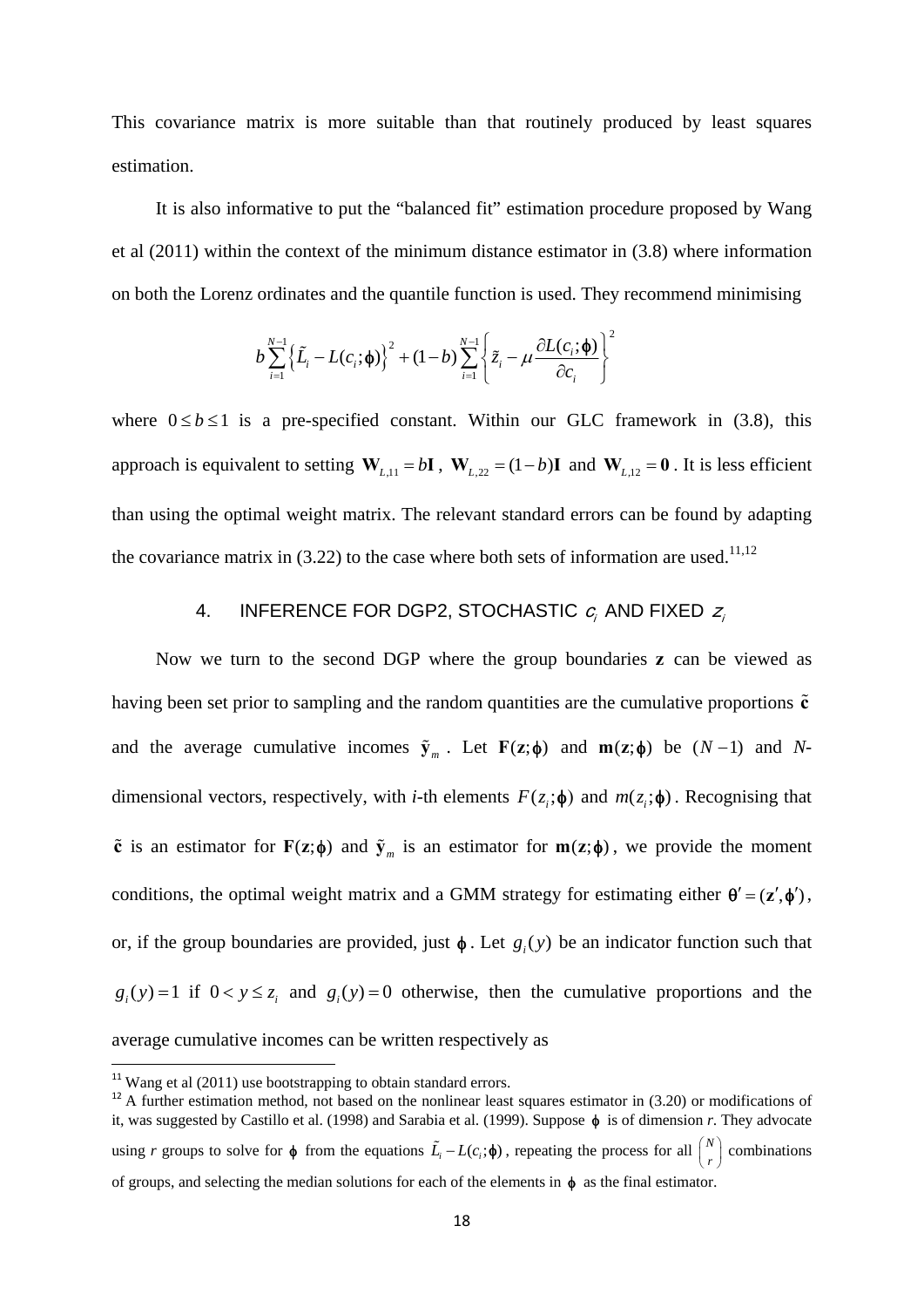$$
\tilde{c}_i = \frac{1}{T} \sum_{t=1}^T g_i(y_t) \qquad \qquad \tilde{y}_{m,i} = \frac{1}{T} \sum_{t=1}^T y_t g_i(y_t) \qquad (4.1)
$$

The population moments corresponding to these sample moments are, respectively,

$$
F(z_i; \phi) = E[g_i(y)] = \int_{0}^{\infty} g_i(y)f(y)dy = \int_{0}^{z_i} f(y)dy
$$
 (4.2)

$$
m(z_i; \boldsymbol{\phi}) = E[ y g_i(y) ] = \int_0^\infty y g_i(y) f(y) dy = \int_0^{z_i} y f(y) dy .
$$
 (4.3)

Then, the following proposition can be used as a basis for estimation.

*Proposition 3:* Under DGP2 and assuming that the sample is randomly drawn from a distribution with cdf  $F(y)$ , with finite mean and variance, then

$$
\sqrt{T}\begin{bmatrix} \tilde{\mathbf{c}} - \mathbf{F}(\mathbf{z}; \boldsymbol{\phi}) \\ \tilde{\mathbf{y}}_m - \mathbf{m}(\mathbf{z}; \boldsymbol{\phi}) \end{bmatrix} \rightarrow N(\mathbf{0}, \boldsymbol{\Omega}_m)
$$

where

$$
\Omega_{m} = \begin{bmatrix}\nF_{1}(1 - F_{1}) & \cdots & F_{1}(1 - F_{N-1}) & m_{1} - m_{1}F_{1} & \cdots & m_{1} - F_{1}m_{N} \\
\vdots & \ddots & \vdots & \vdots & \ddots & \vdots \\
m_{1} - m_{1}F_{1} & \cdots & m_{1} - m_{1}F_{N-1} & m_{1} - m_{1}F_{N-1} & \cdots & m_{N-1} - F_{N-1}m_{N} \\
\vdots & \ddots & \vdots & \vdots & \ddots & \vdots \\
m_{1} - F_{1}m_{N} & \cdots & m_{N-1} - F_{N-1}m_{N} & m_{1}^{(2)} - m_{1}m_{N} & \cdots & m_{N}^{(2)} - m_{N}^{2}\n\end{bmatrix}
$$
\n(4.4)

and we have used the shorthand notation  $m_i = m(z_i; \phi)$  and  $F_i = F(z_i; \phi)$ .

*Proof*: See Appendix B.

Like before, if in addition to the population shares  $\tilde{c}_i$  and income data  $\tilde{y}_{m,i}$ , the group variances are available, we can consistently estimate standard errors for the  $\tilde{c}_i$  and  $\tilde{y}_{m,i}$ without making any parametric assumptions. In the absence of group variances, we can proceed by making parametric assumptions. Suppose first that the group boundaries are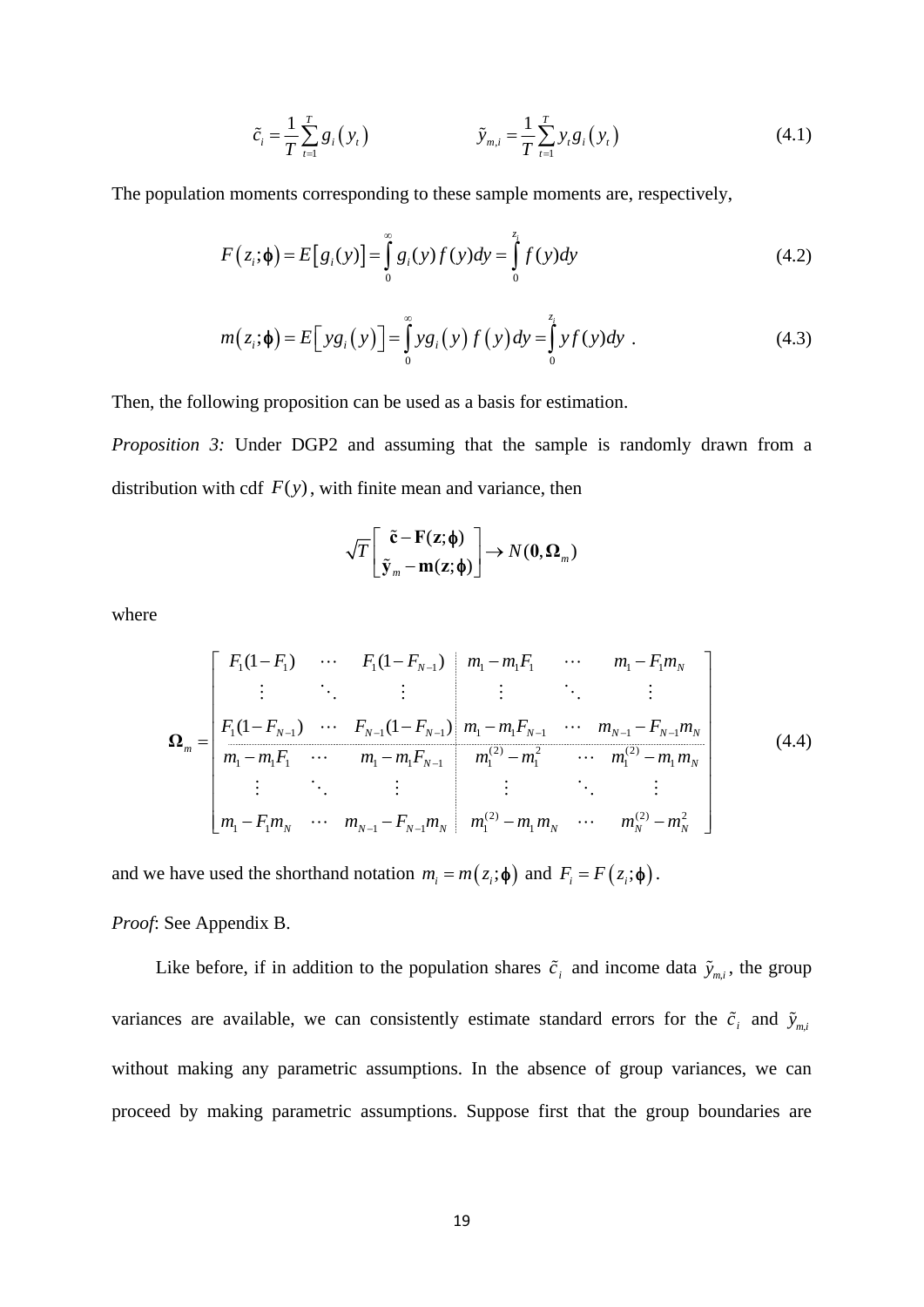unknown and are treated as parameters to be estimated. Let the complete set of unknown parameters be given by  $\mathbf{\theta}'_0 = (\mathbf{z}', \mathbf{\phi}'_0)$ .

*Proposition 4:* Under certain regularity conditions, the GMM estimator  $\hat{\theta}$  given by

$$
\hat{\boldsymbol{\theta}} = \arg \min_{\boldsymbol{\theta}} \mathbf{H}'_m(\boldsymbol{\theta}) \tilde{\mathbf{W}}_m \mathbf{H}_m(\boldsymbol{\theta})
$$
\n(4.5)

*(i)* is a consistent estimator of  $\theta_0$ , and

*(ii)* is asymptotically normal with

$$
\sqrt{T}\left(\hat{\boldsymbol{\theta}}-\boldsymbol{\theta}_0\right)\longrightarrow N(\boldsymbol{0},\mathbf{V}_m) \quad \text{where} \quad \mathbf{V}_m = \left(\frac{\partial \mathbf{H}'_m}{\partial \boldsymbol{\theta}}\mathbf{W}_m \frac{\partial \mathbf{H}_m}{\partial \boldsymbol{\theta}'}\right)^{-1} \tag{4.6}
$$

$$
\mathbf{H}_{m}(\boldsymbol{\theta}) = \begin{bmatrix} \tilde{\mathbf{c}} - \mathbf{F}(\boldsymbol{\theta}) \\ \tilde{\mathbf{y}}_{m} - \mathbf{m}(\boldsymbol{\theta}) \end{bmatrix}
$$
(4.7)

 $\mathbf{W}_m = \mathbf{\Omega}_m^{-1}(\mathbf{\theta}_0)$ ,  $\tilde{\mathbf{W}}_m = \mathbf{\Omega}_m^{-1}(\tilde{\mathbf{\theta}})$  where  $\tilde{\mathbf{\theta}}$  is any consistent estimator for  $\mathbf{\theta}_0$ , and  $\mathbf{\Omega}_m$  is the covariance matrix of the limiting distribution of  $\sqrt{T} H_m$  from (4.4).

*Proof*: See Appendix B for the proof and the regularity conditions.

 If the starting point is specification of a parametric income distribution, then the estimator in (4.5) will be tractable providing we have a satisfactory way for computing values of its cdf and its first and  $2^{nd}$  moment distribution functions. That is,  $F_i$ ,  $m_i$  and  $m_i^{(2)}$  can be readily calculated. Such is the case for the GB2 distribution, for example. Whether or not estimation is tractable when the starting point is a parametric Lorenz curve will depend on whether the cdf can be obtained by inverting the quantile function. The quantile function given in (3.14) for the Sarabia GLC cannot be readily inverted such that  $c_i$  is written as a function of  $z_i$ , making estimation intractable for this case. More light will be shed on this issue with further examples in Section 6.

 Again, an iterative two-step GMM estimator works well in practice. In the first stage, we set  $\Omega_{m,1} = \text{Diag}(\tilde{c}_1^{-2}, \dots, \tilde{c}_N^{-2}, \tilde{y}_{m,1}^{-2}, \dots, \tilde{y}_{m,N}^{-2})$  and find  $\hat{\theta}_1 = \arg \min_{\theta} \mathbf{H}'_m(\theta) \Omega_{m,1}^{-1} \mathbf{H}_m(\theta)$ . In the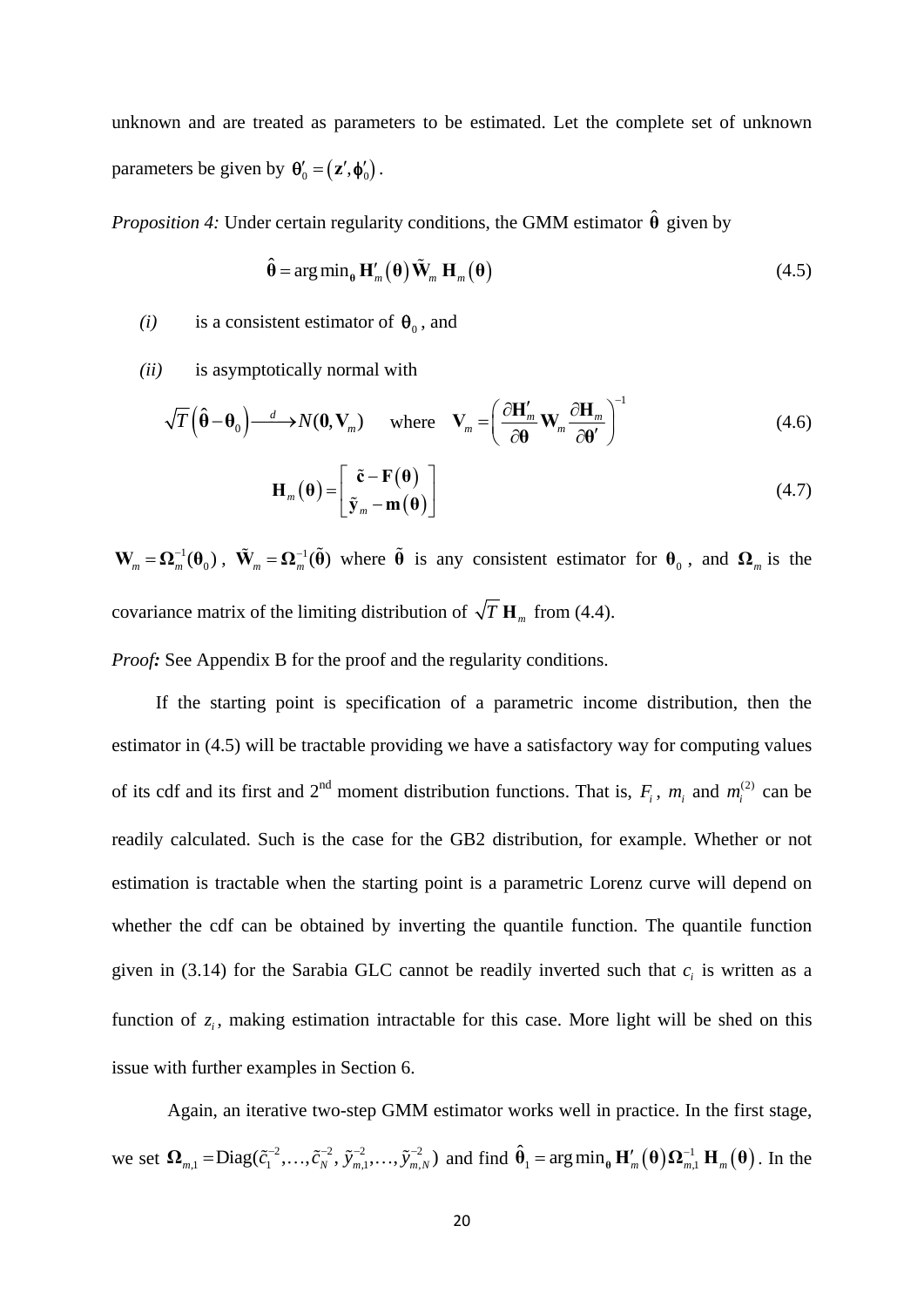second stage we find  $\hat{\theta}_2 = \arg \min_{\theta} \mathbf{H}'_m(\theta) \mathbf{\Omega}_m^{-1}(\hat{\theta}_1) \mathbf{H}_m(\theta)$ , and then we iterate until convergence. The rationale behind using  $\Omega_{m,1}$  in the first step is that it leads to an estimator that minimizes the sum of squares of the percentage errors in the moment conditions. After estimation, (4.6) can be used to compute standard errors for the elements in  $\hat{\theta}$  and functions of them. Note also that when the  $z_i$ 's are known, the same procedure can be followed, the only difference is that the number of parameters to be estimated is less.

 Computations can be simplified by recognising that the 4 blocks in the weight matrix  $\mathbf{W}_m$  are tri-diagonal. Commensurate with the partitioning of  $\mathbf{H}_m(\theta)$  in (4.7), let  $\mathbf{W}_m$  be partitioned as

$$
\mathbf{W}_m = \begin{bmatrix} \mathbf{W}_{m,11} & \mathbf{W}_{m,12} \\ \mathbf{W}'_{m,12} & \mathbf{W}_{m,22} \end{bmatrix}
$$

*Proposition 5:* Let  $\kappa_i = \kappa_i(\theta) = F(z_i; \phi) - F(z_{i-1}; \phi)$ ,  $\mu_i = \mu_i(\theta) = m(z_i; \phi) - m(z_{i-1}; \phi)$ ,  $\mu_i^{(2)} = \mu_i^{(2)}(\mathbf{\theta}) = m^{(2)}(z_i; \mathbf{\phi}) - m^{(2)}(z_{i-1}; \mathbf{\phi})$ , and  $v_i = \kappa_i \mu_i^{(2)} - \mu_i^2$ . Each of the blocks  $\mathbf{W}_{m,ij}$  is tri-

diagonal, with the following elements

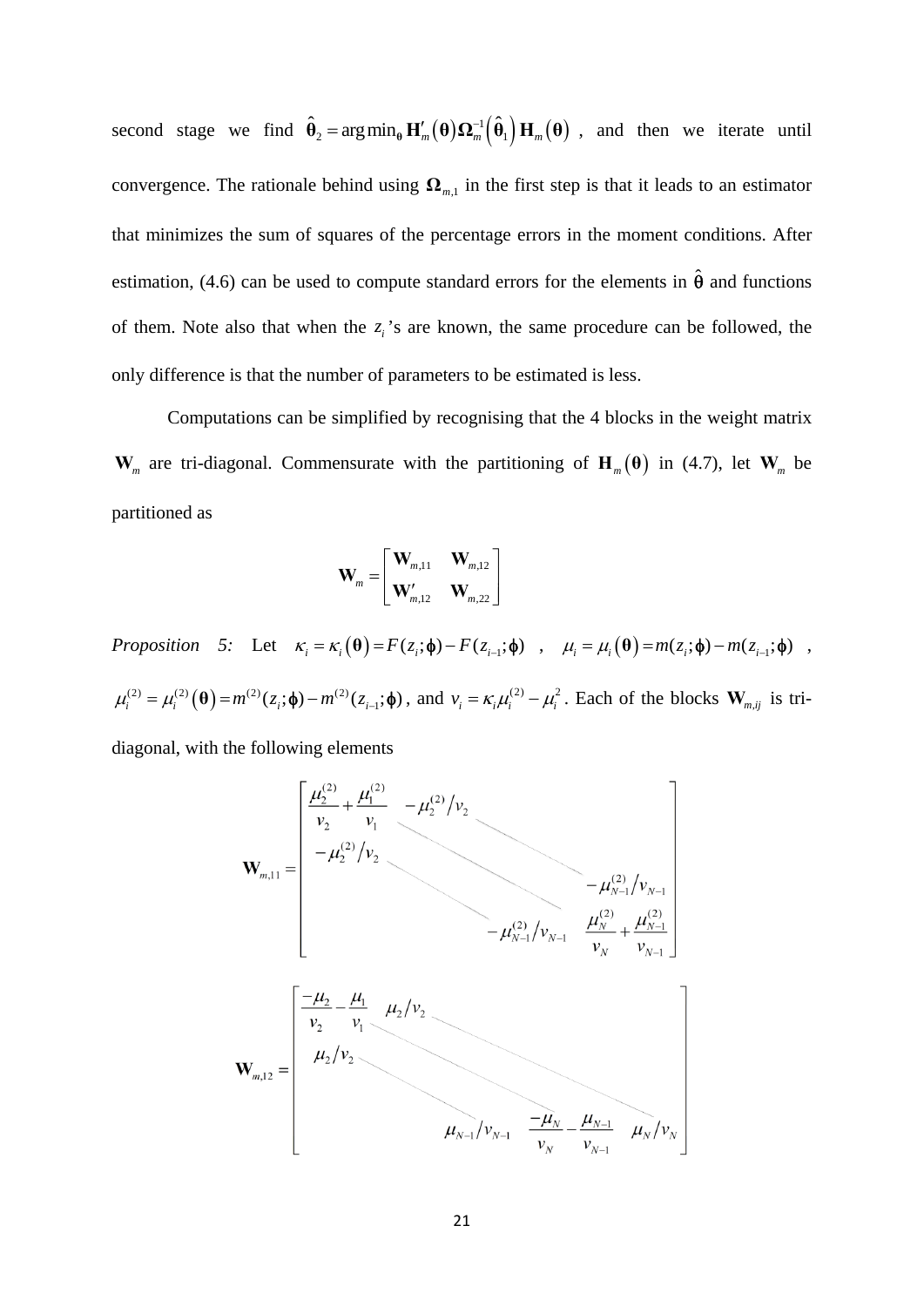

*Proof:* See Appendix B.

### 5. SOME RELATIONSHIPS BETWEEN DGP1 AND DGP2

 In terms of implementation*,* two advantages of DGP2 are that we have a closed form expression for the weight matrix and we have access to a richer collection of functions with good properties [e.g., generalized beta, mixture of lognormals, etc.] to choose from. However, the model developed for DGP1 is more in line with traditional Lorenz curve estimation and, in the absence of information on the class bounds, it can work with only estimating the second (i.e., "mean") set of equations that uses information on  $\tilde{\mathbf{y}}_L$ . In this Section we give expressions for the relationship between the weight matrices for the two estimation procedures, expressions that can be utilised to compute the weight matrices for estimation under DGP1 from the weight matrix under DGP2. Let  $\hat{\theta}$  from DGP2 be partitioned as  $\hat{\theta}' = (\hat{z}', \hat{\phi}_m)$ . We also show, under "equivalent conditions" stated in Proposition 6, that the asymptotic variances for the two estimators  $\hat{\phi}_L$  and  $\hat{\phi}_m$  are the same.

In what follows, we use the following notation: if  $\mathbf{a}' = (a_1, \ldots, a_n)$  and  $\mathbf{b}' = (b_1, \ldots, b_n)$ , then  $\mathbf{a}.\mathbf{b} = (a_1b_1, \dots, a_nb_n)$ ,  $\mathbf{a}/\mathbf{b} = (a_1/b_1, \dots, a_n/b_n)$ , and  $D[\mathbf{a}]$  is a diagonal matrix with the elements of **a** on the diagonal. Also, we use  $\mathbf{j}' = (1, \dots, 1)$  to denote a vector of ones.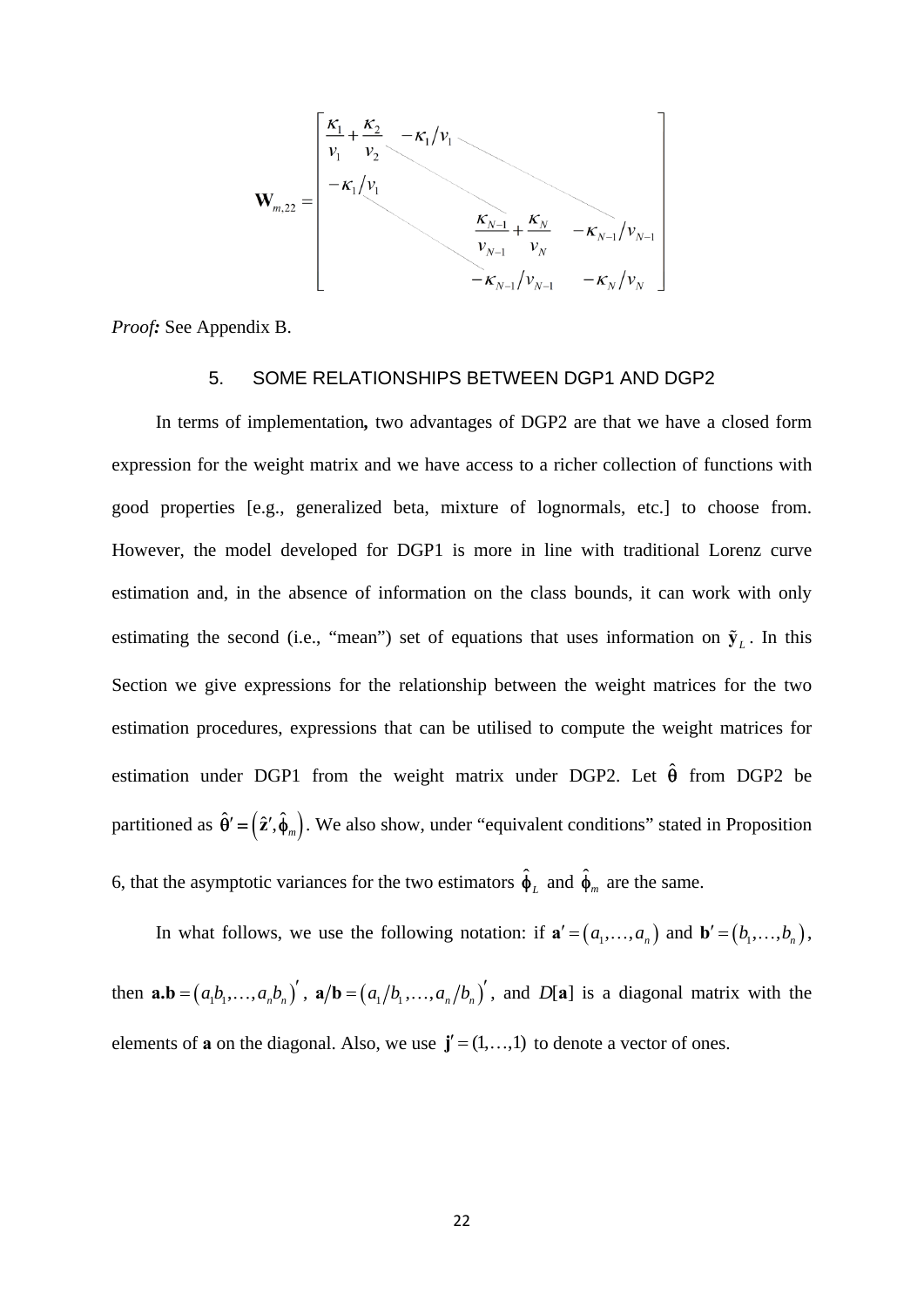*Proposition 6***:** Suppose group bounds **z** in DGP2 and population shares **c** in DGP1 are chosen in a way that  $z = F^{-1}(c)$  then<sup>13</sup>

(i) 
$$
\mathbf{\Omega}_L = \mathbf{A}\mathbf{\Omega}_m \mathbf{A}'
$$
 with  $\mathbf{A} = \begin{pmatrix} D[-\mathbf{j}/\mathbf{f}(\mathbf{z})]_{N-1} & \mathbf{0}_{(N-1)\times N} \\ -D[\mathbf{z}]_{N-1} & & \\ \mathbf{0}_{1\times (N-1)} & & \mathbf{I}_N \end{pmatrix}$ 

$$
(ii) \quad \mathbf{W}_{L} = \mathbf{A}'^{-1} \mathbf{W}_{m} \mathbf{A}^{-1} \qquad \text{with} \quad \mathbf{A}^{-1} = \begin{bmatrix} D[-\mathbf{f}(\mathbf{z})]_{N-1} & \mathbf{0}_{(N-1)\times N} \\ D[-\mathbf{f}(\mathbf{z}).\mathbf{z}]_{N-1} \\ \mathbf{0}_{1\times(N-1)} \end{bmatrix} \qquad \mathbf{I}_{N}
$$

and the lower diagonal blocks of  $W_L$  and  $W_m$  are equal.

$$
(iii) \quad \Omega_{L,22}^{-1} = (\mathbf{B}\Omega_m \mathbf{B}')^{-1} = (\mathbf{B}\mathbf{B}')^{-1} \mathbf{B} [\mathbf{W}_m - \mathbf{W}_m \mathbf{C} (\mathbf{C}' \mathbf{W}_m \mathbf{C})^{-1} \mathbf{C}' \mathbf{W}_m] \mathbf{B}' (\mathbf{B}\mathbf{B}')^{-1}
$$
  
with 
$$
\mathbf{B} = \begin{bmatrix} -D[\mathbf{z}]_{N-1} \\ \mathbf{0}_{1 \times (N-1)} \end{bmatrix} \mathbf{I}_N \quad \text{and} \quad \mathbf{C}' = [\mathbf{I}_{N-1} \quad D[\mathbf{z}]_{N-1} \quad \mathbf{0}_{(N-1) \times 1}]
$$

*Proof: (i)* can be shown by direct multiplication after recognising that  $c_i = F(z_i)$  and that this implies  $m(z_i) = G(c_i)$ . To prove *(ii)* note that  $\mathbf{W}_L = \mathbf{\Omega}_L^{-1} = (\mathbf{A}\mathbf{\Omega}_m \mathbf{A}')^{-1} = \mathbf{A}'^{-1} \mathbf{W}_m \mathbf{A}^{-1}$  $W_L = \Omega_L^{-1} = (A\Omega_m A')^{-1} = A'^{-1}W_m A^{-1}$ . The particular form of  $A^{-1}$  can be checked by showing that  $AA^{-1} = I$ . The equality of the lower diagonal blocks of **W***L* and **W***m* can be checked by multiplication. The first equality in *(iii)*  comes from (*i*). To prove the second equality in *(iii)*, we first note that

$$
\mathbf{B}'(\mathbf{B}\mathbf{B}')^{-1}\mathbf{B} = \mathbf{I} - \mathbf{C}(\mathbf{C}'\mathbf{C})^{-1}\mathbf{C}'
$$

from which it follows that

$$
\left[\mathbf{I} - \mathbf{C}(\mathbf{C}'\mathbf{W}_{m}\mathbf{C})^{-1}\mathbf{C}'\mathbf{W}_{m}\right]\mathbf{B}'(\mathbf{B}\mathbf{B}')^{-1}\mathbf{B} = \left[\mathbf{I} - \mathbf{C}(\mathbf{C}'\mathbf{W}_{m}\mathbf{C})^{-1}\mathbf{C}'\mathbf{W}_{m}\right]
$$

Then, postmultiplying the right hand side of *(iii)* by  $\mathbf{B}\Omega_{\dots}\mathbf{B}'$  yields

 $13$ <sup>13</sup> The result in *(i)* might also be of interest to distribution free studies since the lower diagonal block provides the relationship between the variances of the GLC ordinates under the two DGPs,  $\tilde{\mathbf{y}}_l$  and  $\tilde{\mathbf{y}}_m$ .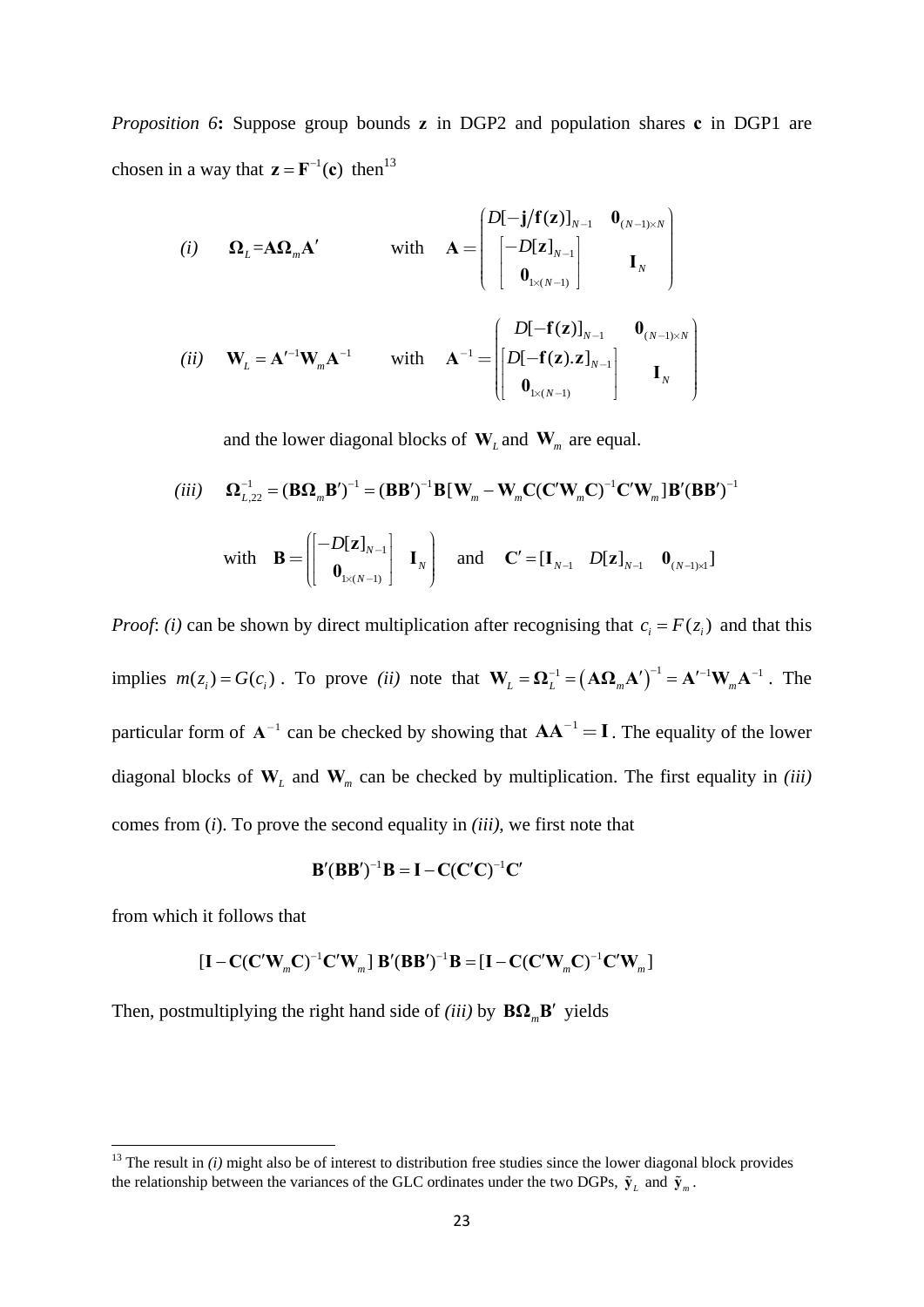$$
(\mathbf{B}\mathbf{B}')^{-1}\mathbf{B}\mathbf{W}_{m}[\mathbf{I}-\mathbf{C}(\mathbf{C}'\mathbf{W}_{m}\mathbf{C})^{-1}\mathbf{C}'\mathbf{W}_{m}]\mathbf{B}'(\mathbf{B}\mathbf{B}')^{-1}\times[\mathbf{B}\mathbf{\Omega}_{m}\mathbf{B}']
$$
  
=  $(\mathbf{B}\mathbf{B}')^{-1}\mathbf{B}\mathbf{W}_{m}[\mathbf{I}-\mathbf{C}(\mathbf{C}'\mathbf{W}_{m}\mathbf{C})^{-1}\mathbf{C}'\mathbf{W}_{m}]\mathbf{\Omega}_{m}\mathbf{B}'$   
=  $(\mathbf{B}\mathbf{B}')^{-1}\mathbf{B}\mathbf{W}_{m}[\mathbf{\Omega}_{m}\mathbf{B}'-\mathbf{C}(\mathbf{C}'\mathbf{W}_{m}\mathbf{C})^{-1}\mathbf{C}'\mathbf{B}']$  since  $\mathbf{W}_{m}\mathbf{\Omega}_{m}=\mathbf{I}$   
=  $(\mathbf{B}\mathbf{B}')^{-1}\mathbf{B}\mathbf{B}'$  since  $\mathbf{C}'\mathbf{B}'=0$   
=  $\mathbf{I}$ 

Result *(ii)* in this proposition provides a closed form for the weight matrix for DGP1 when both quantile and Lorenz equations are considered. The result in (*iii*) provides a tractable formula for the weight matrix when only the Lorenz equations are considered (see equation (3.17)). Its tractability comes from the facts that **BB'** is diagonal,  $\mathbf{C}'\mathbf{W}_{m}\mathbf{C}$  is tridiagonal and there are special formulae for inverting such matrices.

It can also be shown that the two methods provide the same asymptotic variance for  $\hat{\phi}$ if the *a priori* groupings from both methods are equivalent. For example, if data are grouped under DGP1 into say 10 equal groups with  $\mathbf{c} = (0.1,...,0.9)'$  and under DGP2 the bounds are specified as  $\mathbf{z}' = (F^{-1}(0.1; \phi_0), ..., F^{-1}(0.9; \phi_0))$ , then the asymptotic variances of the estimated parameters from the two cases are equal<sup>14</sup>. More formally:

### *Proposition 7*

*(i) Known group bounds*: If  $z_i = F^{-1}(c_i; \phi_0)$ , then the asymptotic variance of  $\hat{\phi}_L$ under DGP1 with observed  $\{c_i, \tilde{y}_{L,i}, \tilde{z}_i\}$  is equal to asymptotic variance of  $\hat{\phi}_m$ under DGP2 with observed  $\{\tilde{c}_i, \tilde{y}_{m,i}, z_i\}$ . That is,

$$
\frac{1}{T}\!\!\left(\!\left[\begin{array}{cc}\frac{\partial \mathbf{F}'^{-1}}{\partial \boldsymbol{\phi}} & \frac{\partial \mathbf{G}'}{\partial \boldsymbol{\phi}}\end{array}\!\right]\!\mathbf{W}_{L}(\boldsymbol{\phi})\!\!\left[\begin{array}{cc}\frac{\partial \mathbf{F}^{-1}}{\partial \boldsymbol{\phi}}' \\ \frac{\partial \mathbf{G}}{\partial \boldsymbol{\phi}}'\end{array}\!\right]\!\right)^{-1} = \frac{1}{T}\!\left(\!\left[\begin{array}{cc}\frac{\partial \mathbf{F}'}{\partial \boldsymbol{\phi}} & \frac{\partial \mathbf{m}'}{\partial \boldsymbol{\phi}} \\ \frac{\partial \boldsymbol{\phi}}{\partial \boldsymbol{\phi}} & \frac{\partial \mathbf{m}'}{\partial \boldsymbol{\phi}}\end{array}\!\right]\!\mathbf{W}_{m}(\boldsymbol{\phi})\!\left[\begin{array}{cc}\frac{\partial \mathbf{F}}{\partial \boldsymbol{\phi}}\prime \\ \frac{\partial \mathbf{m}}{\partial \boldsymbol{\phi}}'\end{array}\!\right]\!\right)^{-1}
$$

where both are evaluated at  $\phi_0$ .

 $14$  Note that, after sampling, the resulting grouped data will be different in the two cases even if the grouping is made on the same random sample.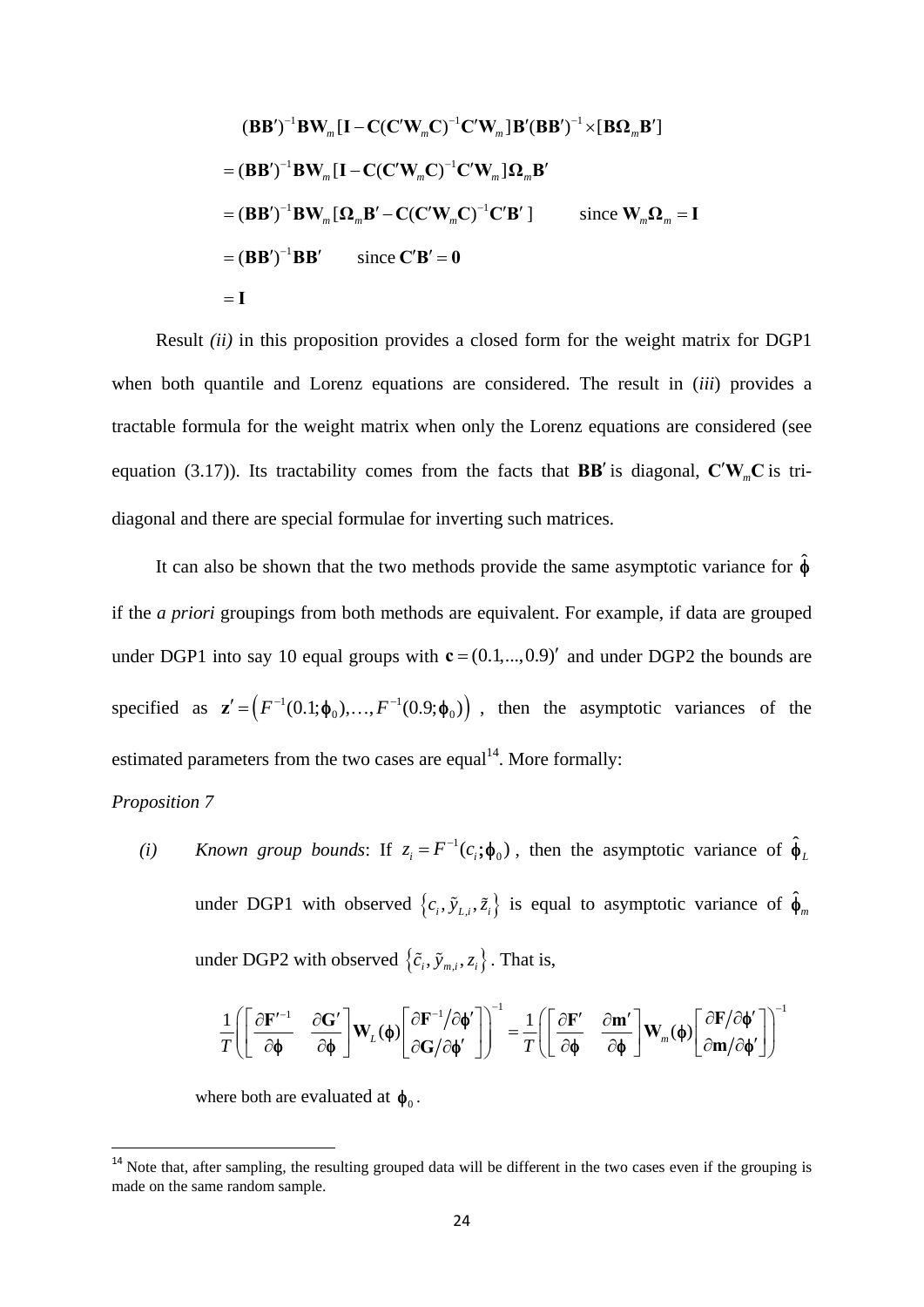(*ii*) *Unobserved group bounds*: The asymptotic variance of  $\hat{\phi}_L$  under DGP1 with observed  $\{c_i, \tilde{y}_i\}$  is equal to the asymptotic variance of  $\hat{\phi}_m$  under DGP2 with observed  $\{\tilde{c}_i, \tilde{y}_i\}$ . That is, 1 1  $\frac{1}{T} \left( \frac{\partial \mathbf{G}'}{\partial \phi} \mathbf{\Omega}_{L,22}^{-1}(\phi) \frac{\partial \mathbf{G}}{\partial \phi'} \right)^{-1}$  evaluated at  $\phi_0$  is equal to the lower diagonal block of cov $(\hat{\theta})$  $\mathbf{cov}\left(\hat{\boldsymbol{\theta}}\right) = \frac{1}{T} \left( \begin{bmatrix} \frac{\partial \mathbf{F}'}{\partial \mathbf{\theta}} & \frac{\partial \mathbf{m}'}{\partial \mathbf{\theta}} \end{bmatrix} \mathbf{W}_m(\boldsymbol{\theta}) \begin{bmatrix} \frac{\partial \mathbf{F}}{\partial \mathbf{\theta}}' \\ \frac{\partial \mathbf{m}}{\partial \mathbf{\theta}'} \end{bmatrix} \right)^{-1}$ **θ**  $\partial θ$   $\int$   $\limsup$   $\int$   $\partial$  **m**  $\partial$   $\theta$  evaluated at  $\mathbf{\theta}'_0 = (\mathbf{F}^{-1}(\mathbf{c}, \mathbf{\phi}_0)', \mathbf{\phi}'_0).$ 

 *Proof* : See Appendix C.

 To prove the above proposition we need the following lemma which might also be of interest on its own.

*Lemma 2:* If  $c_i = F(z_i; \phi)$ , then under suitable differentiability conditions, we have the following results:

(i) 
$$
\frac{\partial F(z_i; \phi)}{\partial \phi_j} = -\frac{\partial F^{-1}(c_i; \phi)}{\partial \phi_j} / \frac{\partial F^{-1}(c_i; \phi)}{\partial c_i} = -f(z_i; \phi) \frac{\partial F^{-1}(c_i; \phi)}{\partial \phi_j} = -\frac{\partial^2 G(c_i; \phi)}{\partial c_i \partial \phi_j} / \frac{\partial^2 G(c_i; \phi)}{\partial c_i^2}
$$
\n(ii) 
$$
\frac{\partial m(z_i; \phi)}{\partial \phi_j} = \frac{\partial G(c_i; \phi)}{\partial \phi_j} - \frac{\partial G(c_i; \phi)}{\partial c_i} \frac{\partial^2 G(c_i; \phi)}{\partial^2 G(c_i; \phi)} / \frac{\partial c_i \partial \phi_j}{\partial c_i^2}
$$
\n(iii) 
$$
\frac{\partial G(c_i; \phi)}{\partial \phi_j} = \frac{\partial m(z_i; \phi)}{\partial \phi_j} - z_i \frac{\partial F(z_i; \phi)}{\partial \phi_j}
$$

*Proof*: *(i)* can be obtained by differentiating  $F(F^{-1}(c_i; \phi); \phi) = c_i$  with respect to  $\phi_i$ , applying the chain rule and the results from Lemma 1; *(ii)* is obtained by differentiating  $m(z_i; \phi) = G(F(z_i, \phi); \phi)$  with respect to  $\phi_i$ , applying the chain rule and the result from *(i)*; and *(iii)* is obtained by differentiating  $G(c_i; \phi) = m(F^{-1}(c_i; \phi); \phi)$  with respect to  $\phi_j$ , applying the chain rule and the result from *(i)*.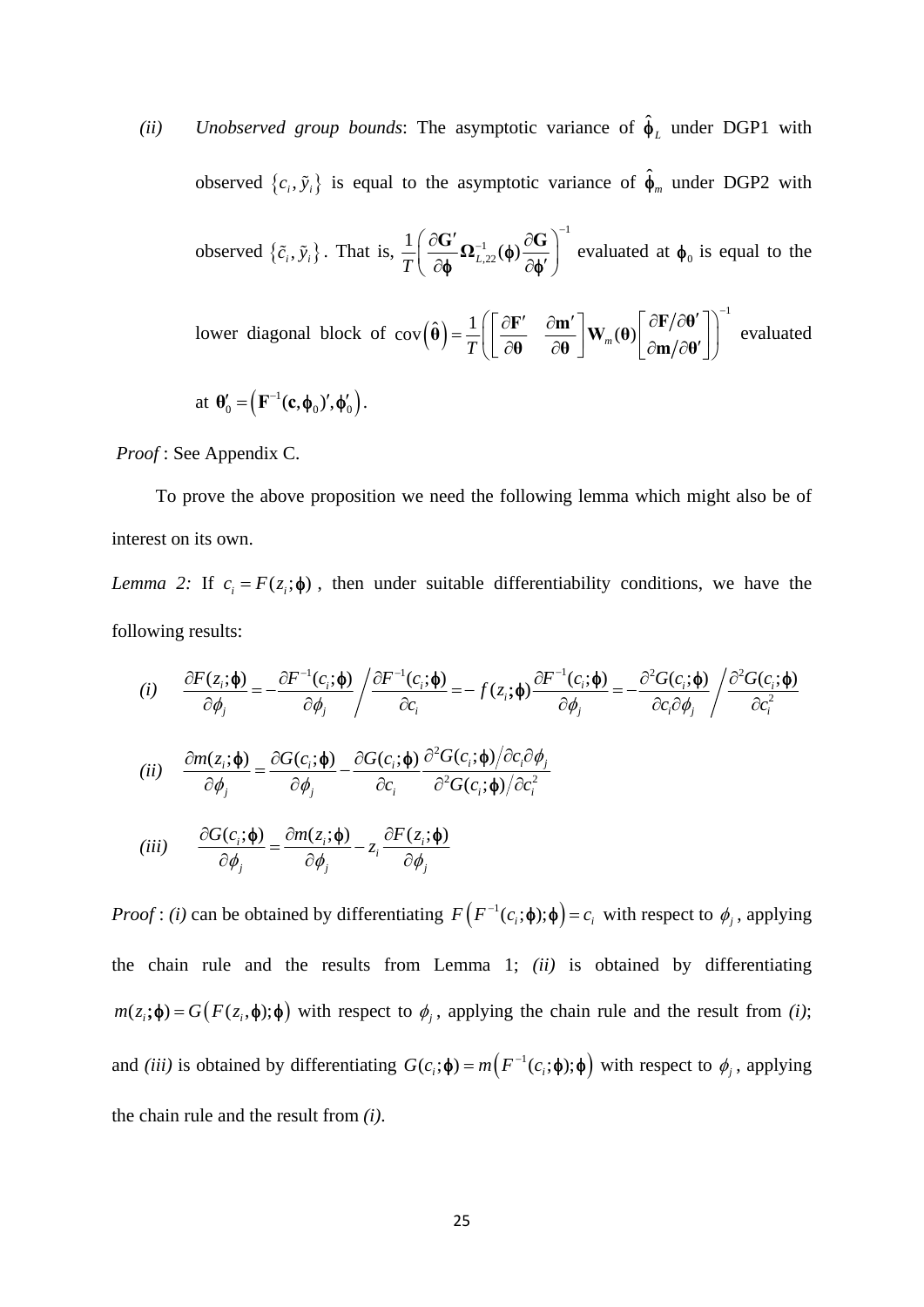#### 6. MONTE CARLO EXPERIMENTS

Here we perform a Monte Carlo experiment to address the following questions: *(i)* Do the estimators perform well? *(ii)* Does the method of grouping matter? *(iii)* How do the various estimators compare with each other and with some traditional Lorenz curve estimation methods? (*iv*) How do the estimators perform in finite samples?

With the exception of one experiment, the data for all simulations were obtained by drawing 10,000 observations from a GB2 distribution with  $b = 100$ ,  $p = 1$ ,  $q = 1.5$  and  $a = 1.5$ , implying a relatively heavy-tailed Singh-Maddala distribution with a Gini coefficient of 0.53.15 A heavy-tailed case was considered because inference in such cases can be more challenging. Although the data were generated from the Singh-Maddala distribution, the more general GB2 distribution was estimated.

In the first experiment we investigate the performance of covariance matrix estimators for the GLC ordinates without making any distributional assumptions. The generated 10,000 observations were used to create 5 groups based on the two grouping methods. For DGP1, the data were grouped by dividing the simulated sample into 5 equally-sized groups with  ${\bf c}' = (0.2, 0.4, \ldots, 0.8)$ ; then the associated  $\tilde{y}_i$  s and  $\tilde{z}_i$  s were computed. For DGP2, the groups bounds  $(z_i)$  *i*s) were set according to the theoretical quantiles corresponding to **c**, and the associated  $\tilde{y}_i$  and  $\tilde{c}_i$  were computed. We restricted the number of groups to 5 in this case for ease of presentation of the results. For later experiments we used 20 groups with cumulative proportions  $\mathbf{c}' = (0.05, 0.1, \dots, 0.95)$ . The two covariance matrices being considered are  $\mathbf{\Omega}_{L,22}$ and  $\Omega_{m,22}$  given in (3.4) and (4.4), respectively. In (3.4),  $\tilde{y}_{L,i}$  is used to estimate  $G(c_i)$ ; when the grouping is made, we also compute  $\tilde{y}_{L,i}^{(2)} = T^{-1} \sum_{t=1}^{T} y_t^2 g_i(y_t)$  which is used to estimate  $m_i^{(2)}$ . In (4.4),  $\tilde{y}_{m,i}$  is used to estimate  $m_i$  and  $\tilde{y}_{m,i}^{(2)}$  is used to estimate  $m_i^{(2)}$ .

<sup>&</sup>lt;sup>15</sup> A Singh-Maddala distribution is a special case of the GB2 where  $p = 1$ . A necessary and sufficient condition for the existence of the *k*-th moment of the GB2 is  $aq > k$ . Thus, for  $a = q = 1.5$ , moments beyond the second one do not exist.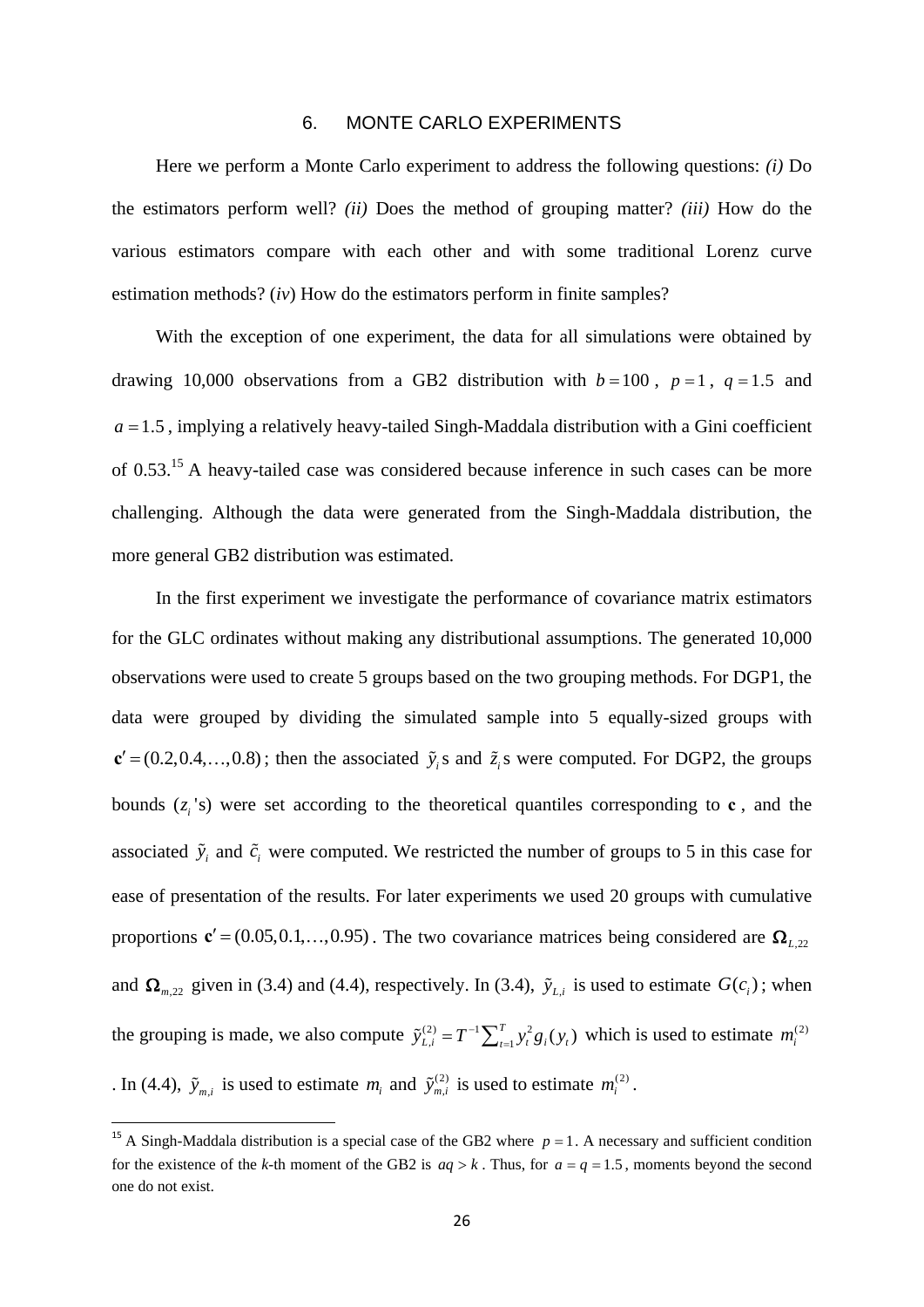Table 1 contains the results from 500 replications. Its first panel provides the Monte Carlo averages of the estimates for  $\Omega_{L,22}$  and  $\Omega_{m,22}$ . The second panel contains the Monte Carlo covariance matrix of the simulated GLC ordinates. The matrices  $\Omega_{L,22}$  and  $\Omega_{m,22}$ evaluated at the true values of the parameters appear in the  $3<sup>rd</sup>$  panel, and the inverses of these matrices are in the final panel. The values in the first three panels for each of the DGPs are generally similar confirming the validity of the formulae. There are some large differences between alternative variances of the last group mean where  $\tilde{y}_5$  is an estimate of the mean  $\mu$ . This appears to be attributable to the heavy-tailed distribution which is close to having an infinite second order moment. The differences are reduced when the number of Monte Carlo replications is increased and substantially reduced if the data are generated from a distribution with a narrower tail. A comparison of the DGP1 and DGP2 covariance matrices shows that their variances can be substantially different. The variances for the initial groups are smaller for DGP1, they become larger for the later groups and become equal as expected for the last group where in both cases the mean is being estimated. These results are evident from the formula

DGP 1: 
$$
\left[\mathbf{\Omega}_{L,22}\right]_{ii} = m_i^{(2)} - m_i^2 + z_i(1-c_i)(c_i z_i - 2m_i)
$$
  
DGP 2: 
$$
\left[\mathbf{\Omega}_{m,22}\right]_{ii} = m_i^{(2)} - m_i^2
$$

As long as  $c_i z_i < 2m_i$  (which happens for the initial groups with typical income distributions) the DGP1 variance is smaller. Also the variances are equal when  $c_i = 1$ . We can also see (both theoretically and from the simulation) that the covariances from DGP1 are always positive but for DGP2 they could be positive or negative. Finally, the inverses of the covariance matrices, i.e., the weight matrices for both DGPs, are starkly different from the identity matrix which is often used implicitly in least square estimation.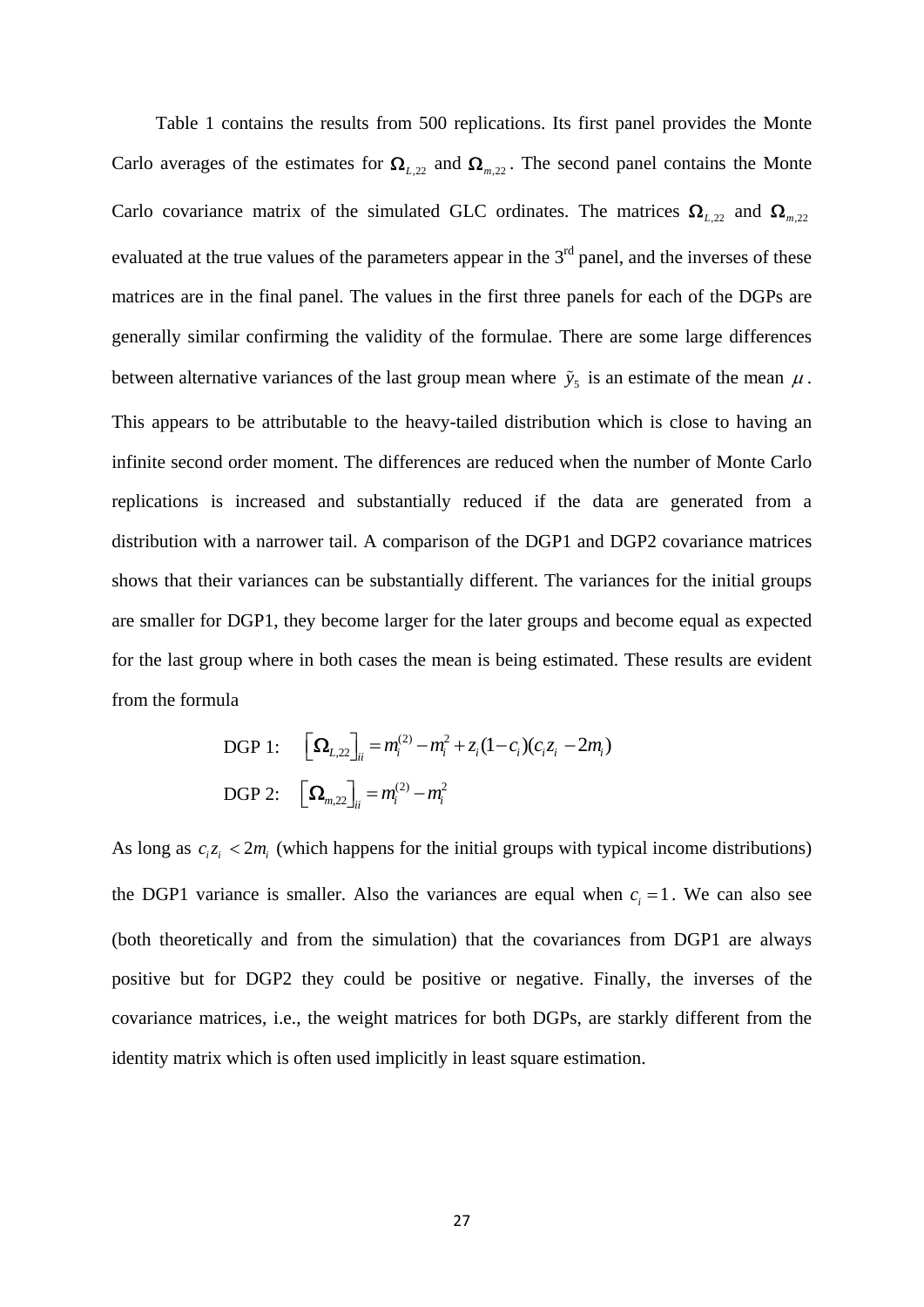|               |                 |               | <b>Covariance Matrix of Lorenz Ordinates DGP 1</b> |               | <b>Covariance Matrix of Lorenz Ordinates DGP 2</b> |                                       |               |                                       |               |               |  |
|---------------|-----------------|---------------|----------------------------------------------------|---------------|----------------------------------------------------|---------------------------------------|---------------|---------------------------------------|---------------|---------------|--|
|               |                 |               | Formula (3.4) at Sample Information                |               |                                                    | Formula (4.4) at Sample Information   |               |                                       |               |               |  |
|               | $\tilde{y}_1$   | $\tilde{y}_2$ | $\tilde{y}_3$                                      | $\tilde{y}_4$ | $\tilde{y}_5$                                      | $\tilde{y}_1$                         | $\tilde{y}_2$ | $\tilde{y}_3$                         | $\tilde{y}_4$ | $\tilde{y}_5$ |  |
| $\tilde{y}_1$ | 0.377           | 0.822         | 1.249                                              | 1.722         | 2.598                                              | 0.578                                 | 0.296         | $-0.182$                              | $-0.973$      | $-3.193$      |  |
| $\tilde{y}_2$ | 0.822           | 2.405         | 4.130                                              | 6.037         | 9.573                                              | 0.296                                 | 2.912         | 1.253                                 | $-1.496$      | $-9.203$      |  |
| $\tilde{y}_3$ | 1.249           | 4.130         | 8.419                                              | 13.589        | 23.179                                             | $-0.182$                              | 1.253         | 7.793                                 | 1.731         | $-15.267$     |  |
| $\tilde{y}_4$ | 1.722           | 6.037         | 13.589                                             | 26.117        | 51.969                                             | $-0.973$                              | $-1.496$      | 1.731                                 | 18.314        | $-14.072$     |  |
| $\tilde{y}_5$ | 2.60            | 9.57          | 23.18                                              | 51.97         | 512.75                                             | $-3.19$                               | $-9.20$       | $-15.27$                              | $-14.07$      | 512.75        |  |
|               |                 |               | <b>Covariance of Simulated Draws</b>               |               |                                                    |                                       |               | <b>Covariance of Simulated Draws</b>  |               |               |  |
| $\tilde{y}_1$ | 0.382           | 0.821         | 1.248                                              | 1.691         | 2.252                                              | 0.597                                 | 0.293         | $-0.181$                              | $-1.009$      | $-3.192$      |  |
| $\tilde{y}_2$ | 0.821           | 2.349         | 3.993                                              | 5.766         | 8.828                                              | 0.293                                 | 2.889         | 1.091                                 | $-1.589$      | $-8.402$      |  |
| $\tilde{y}_3$ | 1.248           | 3.993         | 8.011                                              | 12.813        | 20.382                                             | $-0.181$                              | 1.091         | 7.862                                 | 2.035         | $-11.435$     |  |
| $\tilde{y}_4$ | 1.691           | 5.766         | 12.813                                             | 24.883        | 45.378                                             | $-1.009$                              | $-1.589$      | 2.035                                 | 18.514        | $-12.559$     |  |
| $\tilde{y}_5$ | 2.25            | 8.83          | 20.38                                              | 45.38         | 444.39                                             | $-3.19$                               | $-8.40$       | $-11.44$                              | $-12.56$      | 444.39        |  |
|               |                 |               | Formula (3.4) Computed at True Values              |               |                                                    | Formula (4.4) Computed at True Values |               |                                       |               |               |  |
| $\tilde{y}_1$ | 0.377           | 0.823         | 1.251                                              | 1.724         | 2.601                                              | 0.578                                 | 0.296         | $-0.182$                              | $-0.973$      | $-3.191$      |  |
| $\tilde{y}_2$ | 0.823           | 2.404         | 4.129                                              | 6.034         | 9.572                                              | 0.296                                 | 2.914         | 1.253                                 | $-1.497$      | $-9.203$      |  |
| $\tilde{y}_3$ | 1.251           | 4.129         | 8.413                                              | 13.578        | 23.168                                             | $-0.182$                              | 1.253         | 7.795                                 | 1.730         | $-15.268$     |  |
| $\tilde{y}_4$ | 1.724           | 6.034         | 13.578                                             | 26.089        | 51.938                                             | $-0.973$                              | $-1.497$      | 1.730                                 | 18.317        | $-14.068$     |  |
| $\tilde{y}_5$ | 2.60            | 9.57          | 23.17                                              | 51.94         | 615.62                                             | $-3.19$                               | $-9.20$       | $-15.27$                              | $-14.07$      | 615.62        |  |
|               |                 |               | Weight Matrix Computed at True Values              |               |                                                    |                                       |               | Weight Matrix Computed at True Values |               |               |  |
| $\tilde{y}_1$ | 1335.50 -777.03 |               | 220.01                                             | $-23.24$      | 0.119                                              | 207.01                                | $-15.09$      | 7.51                                  | 10.03         | 1.26          |  |
| $\tilde{y}_2$ |                 |               | -777.030 806.520 -389.100                          | 67.989        | $-0.349$                                           | $-15.091$                             | 42.225        | $-7.051$                              | 3.669         | 0.462         |  |
| $\tilde{y}_3$ |                 |               | 220.010 -389.100 304.510 -84.608                   |               | 0.798                                              | 7.513                                 | $-7.051$      | 14.979                                | $-1.382$      | 0.273         |  |
| $\tilde{y}_4$ | $-23.244$       | 67.989        | $-84.608$                                          | 35.151        | $-0.740$                                           | 10.029                                | 3.669         | $-1.382$                              | 6.594         | 0.223         |  |
| $\tilde{y}_5$ | 0.119           | $-0.349$      | 0.798                                              | $-0.740$      | 0.200                                              | 1.263                                 | 0.462         | 0.273                                 | 0.223         | 0.188         |  |

Table 1: Covariance matrix for  $\tilde{y}_i$  s using a distribution free approach

In the second experiment we consider estimation of the parameters of the GB2 distribution under DGP1 using two scenarios: observations on  $(c_i, \tilde{y}_{L,i}, z_i)$  and observations on  $(c_i, \tilde{y}_{i,i})$  only. Experimental results from using the minimum distance estimators (3.8) and  $(3.17)$  are given in Table 2. Again, 500 Monte Carlo iterations are used.<sup>16</sup> In addition to the

<sup>&</sup>lt;sup>16</sup> In all cases, we conducted repeated minimum distance estimation starting with an identity weight matrix and repeating the process 10 times as explained in Section 3. All estimations were done using code written in MATLAB R2013.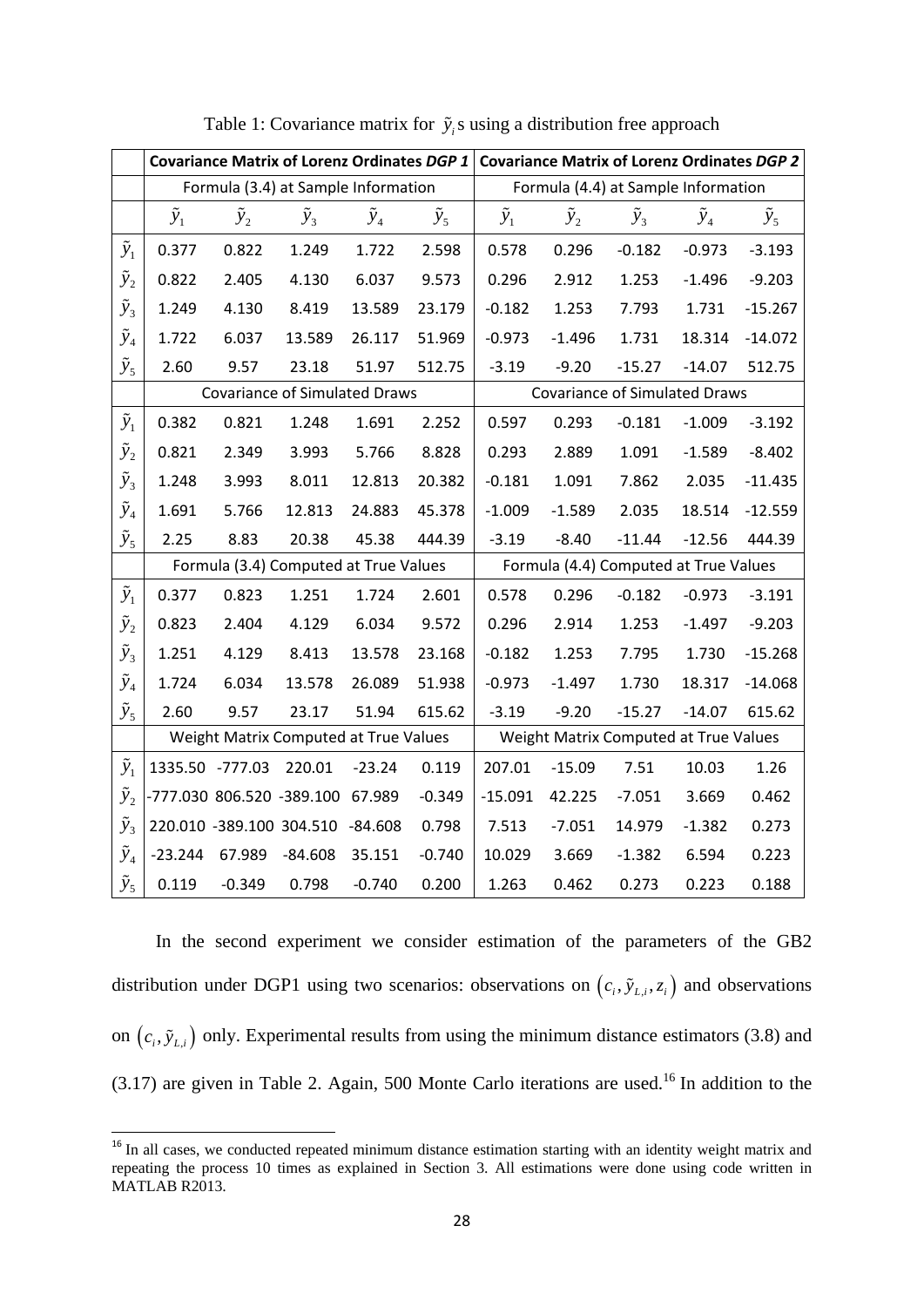GB2 parameters, we also include the Gini coefficient since it is often a quantity of interest. The left and right panels in the Table display the results for observed and unobserved  $\tilde{z}_i$ , respectively. In each case, the first column provides the average of the estimated parameters over the Monte-Carlo replications. As it can be seen, they are almost identical to the true values, suggesting unbiasedness. The second, third and fourth columns contain, respectively, (i) the asymptotic variances computed at the true parameter values, (ii) the average of the estimated variances over the replications, and (iii) the Monte Carlo sample variance of the estimated parameters. There are only minor differences between the three sets of variances. The sample variances are slightly larger than their asymptotic counterparts, indicating that there could be some underestimation of the finite sample variation, but, because the differences are not large, overall we can conclude that the estimators perform well in finite samples. We also see that estimation with observed  $z_i$ 's is more efficient than estimation with unobserved  $z_i$ 's, but the differences are negligible. At least under the ideal conditions of the Monte Carlo experiment, not knowing the  $z_i$ 's has little impact.

| With data on z<br>With unknown z |             |         |        |         |                         |         |             |         |          |
|----------------------------------|-------------|---------|--------|---------|-------------------------|---------|-------------|---------|----------|
|                                  | <b>True</b> | Average | True   |         | <b>Average Variance</b> | Average | <b>True</b> | Average | Variance |
|                                  | Par         | Est-Par | Var    | Est-Var | Est-Par                 | Est-Par | Var         | Est-Var | Est-Par  |
| b                                | 100.00      | 100.70  | 32.84  | 34.68   | 36.20                   | 100.56  | 34.06       | 36.50   | 37.52    |
| $\boldsymbol{p}$                 | 1.0000      | 1.0177  | 0.0122 | 0.0123  | 0.0133                  | 1.0155  | 0.0125      | 0.0129  | 0.0136   |
| q                                | 1.5000      | 1.5338  | 0.0417 | 0.0416  | 0.0464                  | 1.5290  | 0.0431      | 0.0440  | 0.0479   |
| a                                | 1.5000      | 1.4941  | 0.0142 | 0.0133  | 0.0145                  | 1.4972  | 0.0145      | 0.0140  | 0.0151   |
| Gini                             | 0.5326      | 0.5326  | 0.0071 | 0.0067  | 0.0072                  | 0.5328  | 0.0073      | 0.0071  | 0.0074   |

Table 2: Results from Monte Carlo experiment for DGP1

Our third experiment is again concerned with estimation of the GB2 parameters and the related Gini coefficient, but this time under DGP2, using the GMM estimator in (4.5), with and without the  $z_i$  treated as unknown parameters. The results appear in Table 3 which follows the same format as Table 2 except that, for the unknown  $z_i$  case, we report a selection of estimates of the  $z_i$ . Our conclusions are similar to those from DGP1. There is no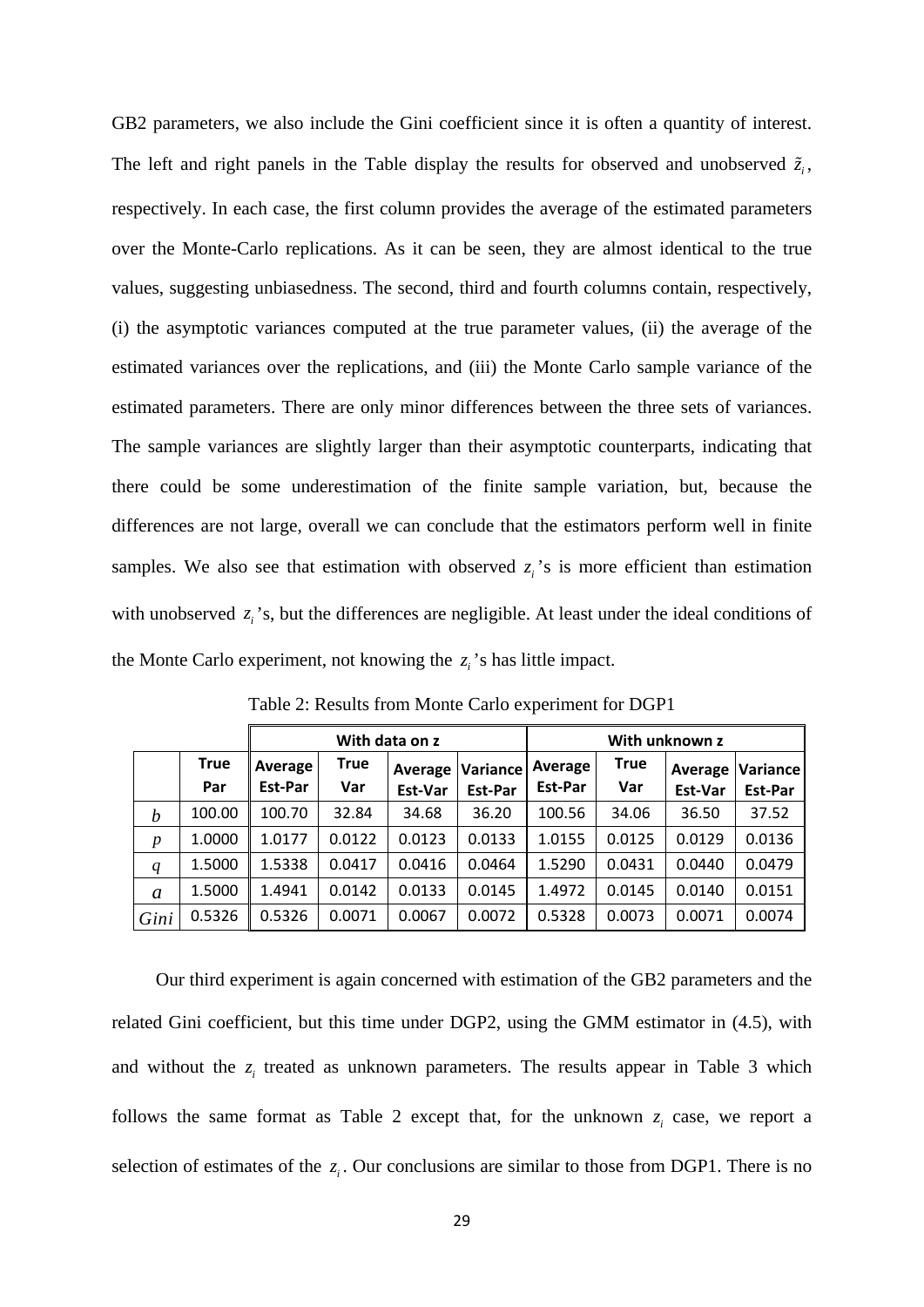evidence that the estimators are biased. The three variances are very similar, with the asymptotic variance and the average of its estimates slightly understating the Monte-Carlo estimated variance. Having to estimate the group boundaries reduces efficiency, but not by much. Comparing the results from DGP1 and DGP2, we see that, despite substantial differences between the models and between the variances of the GLC ordinates, the "true" variances for the parameters are identical as predicted by Proposition 7.

|                  |                    |                    |                    | Known z            |                     | Unknown z          |                    |                                    |         |  |  |
|------------------|--------------------|--------------------|--------------------|--------------------|---------------------|--------------------|--------------------|------------------------------------|---------|--|--|
|                  | <b>True</b><br>Par | Average<br>Est-Par | <b>True</b><br>Var | Average<br>Est-Var | Variance<br>Est-Par | Average<br>Est-Par | <b>True</b><br>Var | <b>Average Variance</b><br>Est-Var | Est-Par |  |  |
| $z_1$            | 10.656             |                    |                    |                    |                     | 10.654             | 0.0159             | 0.0151                             | 0.0159  |  |  |
| $z_2$            | 17.430             |                    |                    |                    |                     | 17.438             | 0.0118             | 0.0121                             | 0.0118  |  |  |
| $z_{10}$         | 70.139             |                    |                    |                    |                     | 70.153             | 0.0205             | 0.0208                             | 0.0205  |  |  |
| $z_{18}$         | 236.70             |                    |                    |                    |                     | 236.69             | 1.36               | 1.63                               | 1.36    |  |  |
| $z_{19}$         | 343.56             |                    |                    |                    |                     | 343.65             | 11.39              | 10.47                              | 11.50   |  |  |
| b                | 100.00             | 100.57             | 32.84              | 34.78              | 35.88               | 100.55             | 34.06              | 36.05                              | 37.33   |  |  |
| $\boldsymbol{p}$ | 1.0000             | 1.0144             | 0.0122             | 0.0123             | 0.0132              | 1.0140             | 0.0125             | 0.0128                             | 0.0136  |  |  |
| q                | 1.5000             | 1.5276             | 0.0417             | 0.0418             | 0.0460              | 1.5268             | 0.0431             | 0.0434                             | 0.0477  |  |  |
| $\mathfrak a$    | 1.5000             | 1.4976             | 0.0142             | 0.0136             | 0.0146              | 1.4985             | 0.0145             | 0.0140                             | 0.0151  |  |  |
| Gini             | 0.5326             | 0.5328             | 0.0071             | 0.0068             | 0.0072              | 0.5328             | 0.0073             | 0.0071                             | 0.0075  |  |  |

Table-3: Results from Monte Carlo experiment for DGP2

 Our final experiment is designed to compare the performance of the minimum distance estimator in (3.17) with the least squares estimator in (3.20). Using data generated from DGP1, and with unknown group bounds, two scenarios were considered. In the first scenario the data were generated from the GB2 distribution as in the previous experiments, and the parameters of the distribution were estimated using the GLC specification in (2.8). In the second scenario 10,000 observations were generated consistently with the SCS-GLC specification in (2.5) and grouped into 20 groups of equal size.<sup>17</sup> The minimum distance and least squares estimators were used to estimate the SCS-GLS parameters which were set at

 $17$  To generate the data according to this GLC, we use the inverse-cdf method and equation (3.14).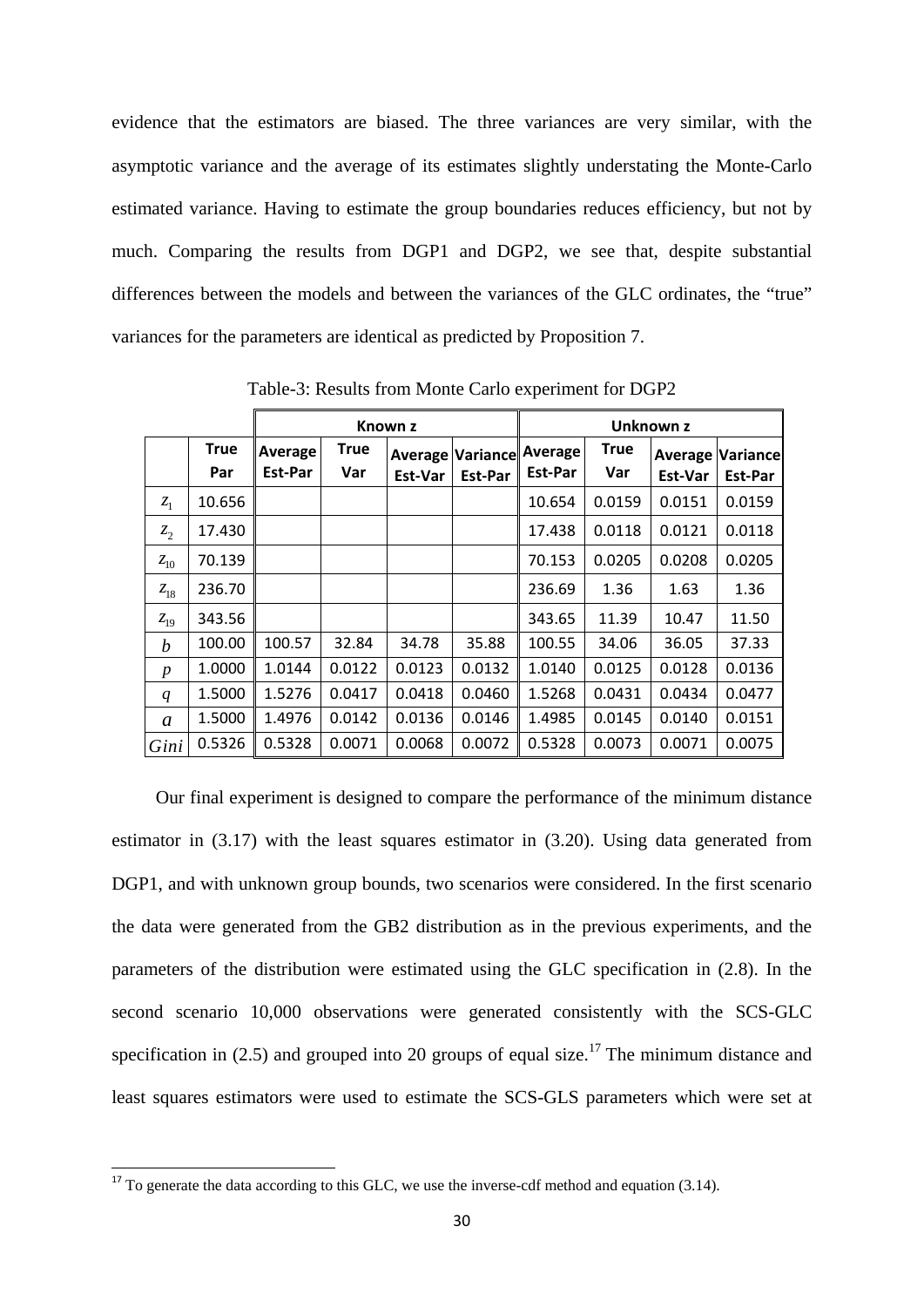$\mu = 40$ ,  $\beta_1 = -2$ ,  $\beta_2 = 0.8$ , and  $\beta_3 = 3.4$ . These values are close to the estimates from a real data example in Section 7. They preserve the required properties of a GLC despite the fact that  $\beta_1 = -2$  violates the sufficient condition that all parameters are positive. The support of the distribution is  $[0, \infty)$  and the second order moment becomes infinite if  $\beta$ , < 0.5. The results are presented in Table 4 in the same format as those from the earlier experiments. For the least squares variances, we use the "correct" formula in (3.23). The minimum distance estimator has smaller variances in both cases, with the difference being particularly marked for the GB2 distribution. Also, for least squares applied to the GB2 distribution we see some relatively large differences between the true variances, the average of the estimated variances, and the variance of the estimated parameters. These differences can be attributed to the heavy tail of the assumed distribution since some of the least squares estimates approach values that yield an infinite second moment.<sup>18</sup>

|                                |                    |                    |                    | MD-GB2             |                     |                    | LS-GB2             |                    |                     |  |
|--------------------------------|--------------------|--------------------|--------------------|--------------------|---------------------|--------------------|--------------------|--------------------|---------------------|--|
|                                | <b>True</b><br>Par | Average<br>Est-Par | <b>True</b><br>Var | Average<br>Est-Var | Variance<br>Est-Par | Average<br>Est-Par | <b>True</b><br>Var | Average<br>Est-Var | Variance<br>Est-Par |  |
| $\boldsymbol{b}$               | 100.00             | 100.56             | 34.06              | 36.50              | 37.52               | 101.37             | 39.25              | 31.14              | 46.85               |  |
| $\boldsymbol{p}$               | 1.00               | 1.0155             | 0.0125             | 0.0129             | 0.0136              | 1.0610             | 0.0438             | 0.0353             | 0.0569              |  |
| $\boldsymbol{q}$               | 1.50               | 1.5290             | 0.0431             | 0.0440             | 0.0479              | 1.5984             | 0.1128             | 0.0756             | 0.1422              |  |
| a                              | 1.50               | 1.4972             | 0.0145             | 0.0140             | 0.0151              | 1.4678             | 0.0432             | 0.0254             | 0.0521              |  |
| Gini                           | 0.5326             | 0.5328             | 0.0073             | 0.0071             | 0.0074              | 0.5326             | 0.0088             | 0.0070             | 0.0074              |  |
|                                | <b>MD-SCS</b>      |                    |                    |                    |                     | LS-SCS             |                    |                    |                     |  |
|                                | <b>True</b>        | Average            | <b>True</b>        | Average            | Variance            | Average            | <b>True</b>        | Average            | Variance            |  |
|                                | Par                | Est-Par            | Var                | Est-Var            | Est-Par             | Est-Par            | Var                | Est-Var            | Est-Par             |  |
| $\mu$                          | 40.00              | 39.98              | 0.14               | 0.15               | 0.14                | 39.98              | 0.14               | 0.15               | 0.14                |  |
| $\beta_{\scriptscriptstyle 1}$ | $-2.00$            | $-2.0924$          | 0.2581             | 0.2977             | 0.3065              | $-2.0922$          | 0.3062             | 0.3384             | 0.3677              |  |
| $\beta_{\scriptscriptstyle 2}$ | 0.800              | 0.8014             | 0.0006             | 0.0006             | 0.0006              | 0.8010             | 0.0007             | 0.0007             | 0.0007              |  |
| $\beta_{3}$                    | 3.40               | 3.4922             | 0.2533             | 0.2917             | 0.3014              | 3.4921             | 0.2983             | 0.3297             | 0.3594              |  |
| Gini                           | 0.4201             | 0.4199             | 0.0035             | 0.0036             | 0.0035              | 0.4199             | 0.0035             | 0.0036             | 0.0035              |  |

Table 4: Monte Carlo results, minimum distance vs least squares

<sup>&</sup>lt;sup>18</sup> In fact we have discarded 15 of the Monte Carlo draws in reporting the results for LS-GB2 because of their unreasonably large variances.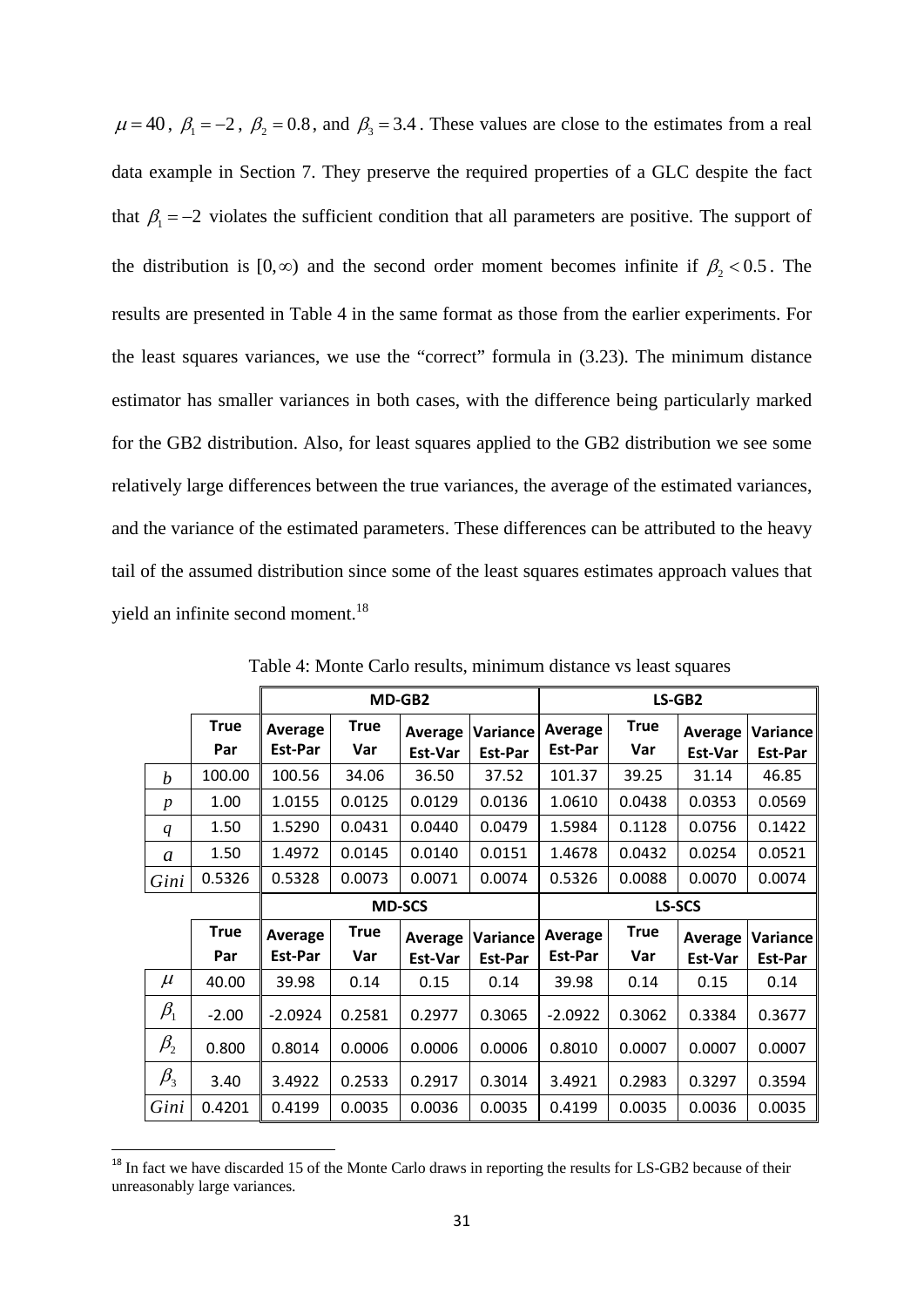### 7. WORLD BANK ESTIMATION OF LORENZ CURVES

The World Bank collects and publishes grouped income or expenditure data for a large number of countries over time. These data are usually in the form of population and income shares for a number of groups, typically between 10 and 20. The World Bank website *PovcalNet* uses these data to estimates Lorenz curves and, based on these estimates, provides a variety of poverty and inequality measures.<sup>19</sup> The Lorenz specifications that it uses are the *general quadratic* (GQ) proposed by Villasenor and Arnold (1989) and the *beta* proposed by Kakwani (1980).<sup>20</sup> On *PovcalNet* both of these curves are estimated and the one with the better fit is chosen to compute poverty and inequality measures.<sup>21</sup> In what follows, we first review the GQ and the beta Lorenz curves and then estimate these models for several countries, comparing the results from the method employed by *PovcalNet* with those from our optimal estimation methods. The results are also compared with those from our preferred GLC specifications: GB2 and SCS.

The GQ Lorenz curve depends on three parameters  $\beta_1$ ,  $\beta_2$ ,  $\beta_3$  and can be written as

$$
L_i(1 - L_i) = \beta_1(c_i^2 - L_i) + \beta_2 L_i(c_i - 1) + \beta_3(c_i - L_i)
$$
\n(7.1)

The parameters are often estimated by replacing  $L<sub>i</sub>$  with the observed cumulative income proportions and applying least squares to equation (7.1). This practice is not innocuous since the  $L<sub>i</sub>$ s are present on both sides of the equation. To put  $(7.1)$  in the GLC framework that we have been using, we let  $\mu$  denote the mean of the distribution and define the following

$$
e = -(1 + \beta_1 + \beta_2 + \beta_3), \quad m = \beta_2^2 - 4\beta_1, \quad n = 2\beta_2 e - 4\beta_3 \tag{7.2}
$$

<sup>&</sup>lt;sup>19</sup> Recently, the World Bank has started to publish data in the form of 100 groups and to base inequality and poverty estimates on these groups. Earlier groups and their Lorenz curve estimations are still present on the PovcalNet website, however.

<sup>&</sup>lt;sup>20</sup> The literature abounds with proposals for parametric Lorenz curves. Examples are Kakwani and Podder (1973,1976), Rasche et al. (1980), Gupta (1984), Arnold (1987), Basmann et al. (1990), Chotikapanich (1993), Ryu and Slottje (1996), Sarabia et al. (1999) and Wang et al (2011). The literature is surveyed by Sarabia (2008).

 $21$  See Datt(1998) for details of the World Bank approach.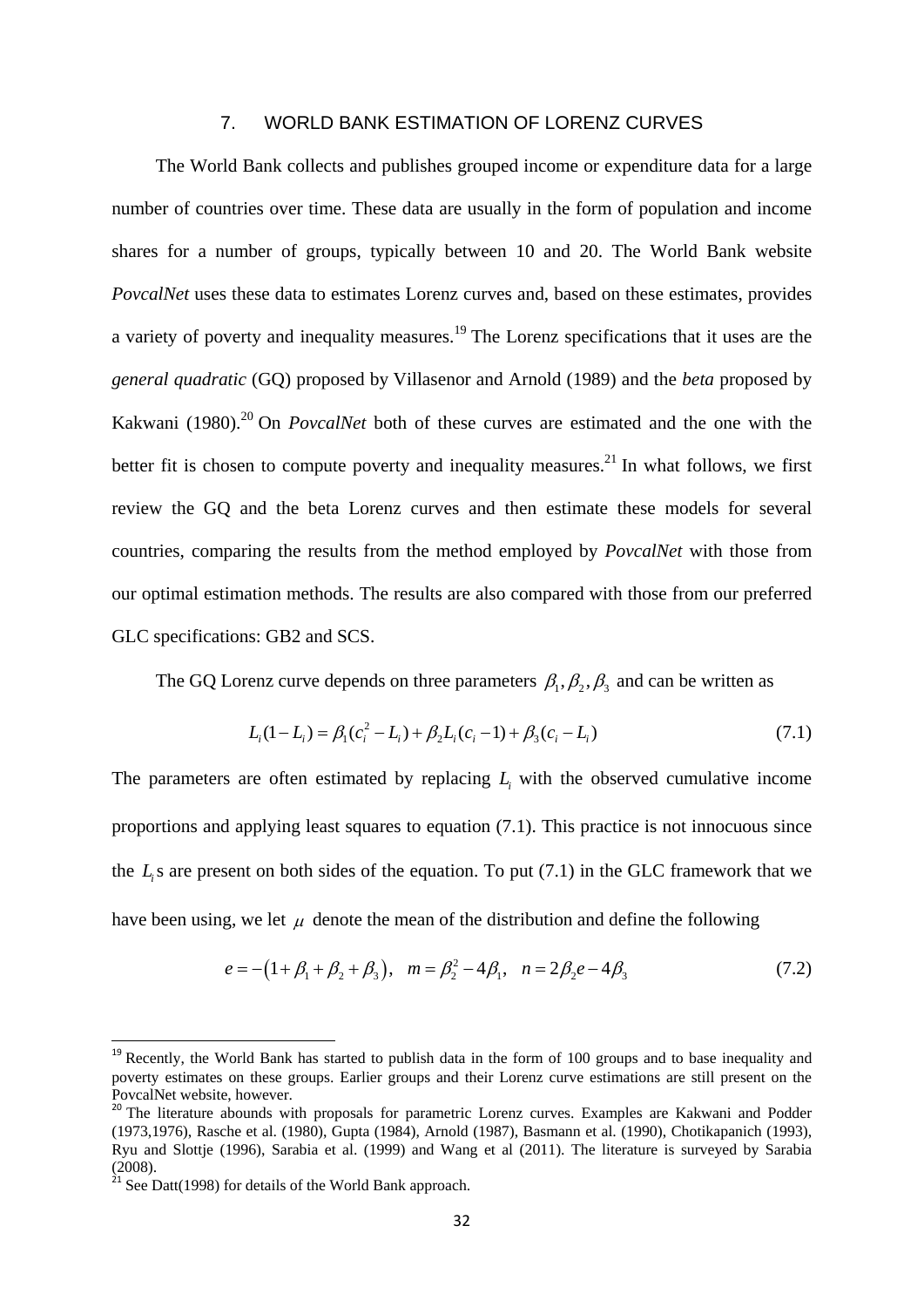The GQ-GLC can then be written as

$$
\tilde{y}_i = G(c_i) = -\frac{\mu}{2} \left( \beta_2 c_i + e + \sqrt{mc_i^2 + nc_i + e^2} \right)
$$
\n(7.3)

This can be estimated by applying nonlinear least squares which is not prone to the above endogeneity problem, but it is still not optimal.<sup>22</sup> The optimal minimum distance estimator can be applied after using Lemma 1 to find the elements required for the weight matrix, namely,  $z_i = F^{-1}(c_i)$  and  $m_i^{(2)}$ .

One problem with beginning a study with specification of a parametric Lorenz curve rather than a parametric income distribution is that the income distribution implied by the Lorenz curve may only be valid for a limited range of incomes. Having a finite support for income can be a serious drawback with potentially important implications since, in poverty and inequality analysis, the tails of the distribution play important roles. Not all Lorenz curves suffer from this problem; for example, the SCS curve does not, but it is an issue with the GQ. To see the problem, note that using Lemma 1, we can show that

$$
F^{-1}(c) = -\frac{\mu}{2} \left[ \beta_2 + \frac{2mc + n}{2\sqrt{mc^2 + nc + e^2}} \right]
$$
(7.4)

Inverting the above function and setting  $r = \sqrt{n^2 - 4me^2}$ , we obtain the cdf as<sup>23</sup>

$$
F(y) = \begin{cases} 1 & \text{if } y > q_2 \\ \frac{1}{2m} \left[ n + \frac{r(\beta_2 + 2y/\mu)}{\sqrt{(\beta_2 + 2y/\mu)^2 - m}} \right] & \text{if } q_1 \le y \le q_2 \\ 0 & \text{if } y < q_1 \end{cases}
$$
(7.5)

where

$$
q_1 = -\frac{\mu}{2} \left[ \frac{n}{2\sqrt{e^2}} + \beta_2 \right] \qquad \text{and} \qquad q_2 = \frac{\mu}{2} \left[ -\frac{(2m+n)}{2\sqrt{m+n+e^2}} - \beta_2 \right]
$$

<sup>&</sup>lt;sup>22</sup> Because  $\beta_2$  appears in (7.3), this equation is not a complete reparameterisation of (7.1). When estimating this Lorenz curve, we minimize the relevant objective function with respect to  $\beta_1$ ,  $\beta_2$  and  $\beta_3$ ; the expressions in (7.2) are convenient for intermediate calculations.

<sup>&</sup>lt;sup>23</sup> The pdf can be obtained by taking the derivative of  $(7.5)$  with respect to *y*.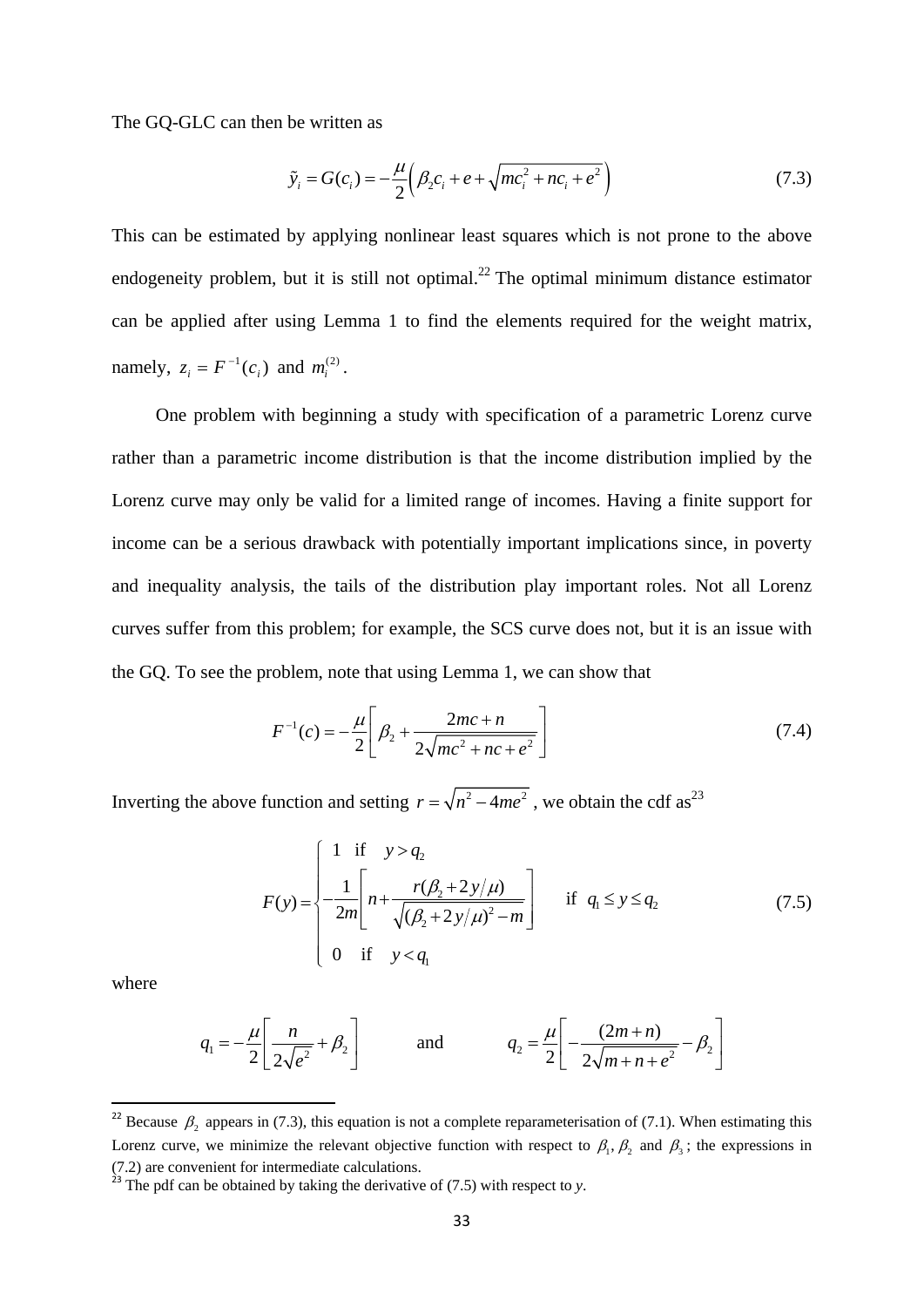Note that this distribution has a finite support; the upper bound becomes infinite only if  $m+n+e^2 = 0$ . It can also be shown that if  $m+n+e^2 = 0$ , its second order moment becomes infinite. As we discover, this situation arises with moderately heavy-tailed real data examples.

The second model used by the *PovcalNet* is the beta Lorenz curve

$$
L_i = c_i - \beta_1 c_i^{\beta_2} (1 - c_i)^{\beta_3}, \quad \text{with} \quad 0 < \beta_1, \beta_2, \beta_3 < 1 \tag{7.6}
$$

Under the above conditions on the  $\beta$ <sub>i</sub>s, the corresponding distribution has an infinite support, but in applications its upper tail exhibits inflexibility in the sense that the second order moment often becomes infinite. This can occur if  $\beta$ , < 0.5 or  $\beta$ , < 0.5 . In real data examples we frequently obtain estimates for  $\beta_3$  that are less than 0.5 even for countries with Gini coefficients as low as 0.3.

In Table 5 we compare estimates obtained using the World Bank's least squares methods with estimates obtained from our proposed minimum distance and GMM methods, for 5 selected countries. Both the GQ and the beta Lorenz curves are considered. In addition to the parameter estimates and their standard errors, estimates for the Gini coefficient and the headcount ratio *H* (using a poverty line of \$38/month) are reported. We also include estimates obtained using the GB2 and SCS specifications. Useful diagnostic information that is provided is the supports of the distributions  $[y_{min}, y_{max}]$ , the *J*-statistics for testing the validity of the estimating equations, and the percentage errors in predictions of the incomes of the first and last groups,  $S_1$  and  $S_{20}$ . The data are from 2004 or 2005, extracted from the *PovcalNet* website where we obtained population and income shares for 20 groups and mean income for each country. In all cases the  $z_i$  s are not observed, DGP1 is assumed, and therefore only the second set of equations in (3.10) is considered. The following abbreviations for the estimators are used in the Table:

(i) OLS-GQ: Least squares estimation applied to  $(7.1)$  – the World Bank approach.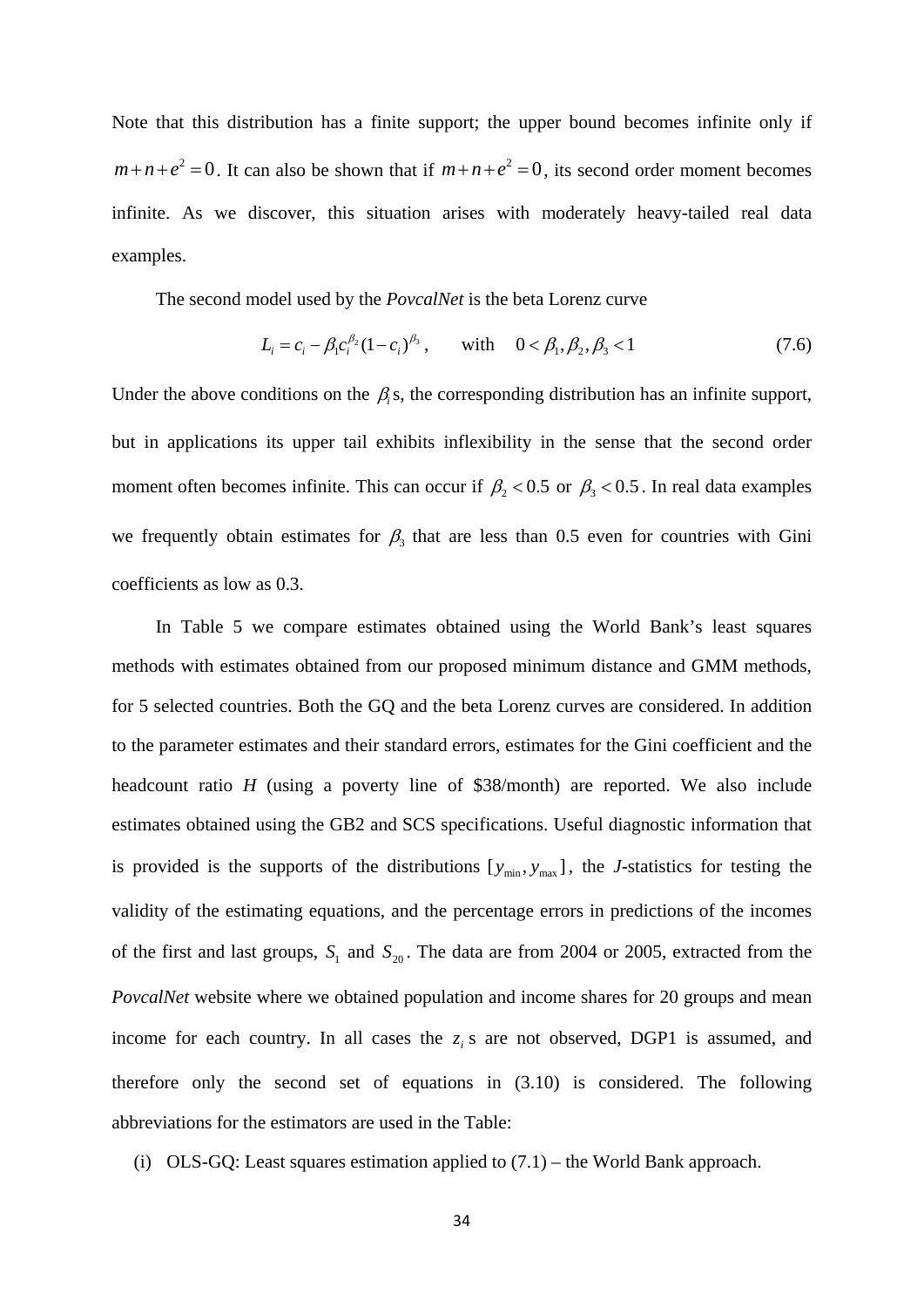- (ii) MD-GQ: Minimum distance estimation applied to (7.3).
- (iii) NLS-Beta: Nonlinear least squares applied to the GLC version of (7.6).
- (iv) MD-Beta: Minimum distance estimation applied to the GLC in (iii).
- (v) MD-GB2: Minimum distance estimation applied to the GLC in (2.5).
- (vi) MD-SCS: Minimum distance estimation applied to the GLC in (2.3).

The results can be summarised as follows:

- 1. Estimates for  $\beta_1, \beta_2, \beta_3$  from least squares and from minimum distance estimation are often sufficiently different to have important implications, especially for the GQ model. The least squares estimates for the GQ and beta Lorenz curves lead to relatively large percentage errors for the estimated incomes in the first group,  $S<sub>1</sub>$ . This is particularly pronounced for the GQ curve which has the added problem of a finite support. It can lead to poor estimates for the head-count ratio and most likely even poorer estimates for other poverty measures. <sup>24</sup> China-Urban and Iran are good examples. <sup>25</sup> In these cases the minimum distance method improves the estimated support and provides much more reasonable values for the head-count ratio. For China-Urban, OLS-GQ produces a head count ratio of 0.004,  $y_{min} = 37.06$ ,  $y_{max} = 1495.86$  and  $S_1 = 7.279$ , while MD-GQ leads to  $H = 0.021$ ,  $y_{min} = 31.80$ ,  $y_{max} = 1935.52$  and  $S_1 = -2.169$ . For Iran, the corresponding numbers are  $H = 0.004$ ,  $y_{min} = 39.15$ ,  $y_{max} = 1894.01$  and  $S_1 = 13.478$ for OLS-GQ and  $H = 0.023$ ,  $y_{min} = 30.46$ ,  $y_{max} = 2719.68$  and  $S_1 = -3.870$  for MD-GQ. In both cases, the estimated supports of the distributions from minimum distance methods are more reasonable and the head-count ratios are not substantially different from those from GB2 or SCS.
- 2. The standard errors from the two methods of estimation are very different, but cannot really be compared since the least squares ones do not use (3.23).

 $^{24}$  This has been recognized in *PovcalNet* and estimates from a beta Lorenz curve are used in such cases.

<sup>&</sup>lt;sup>25</sup> This problem also existed for a number of other countries. We have limited our reported results to 5 countries.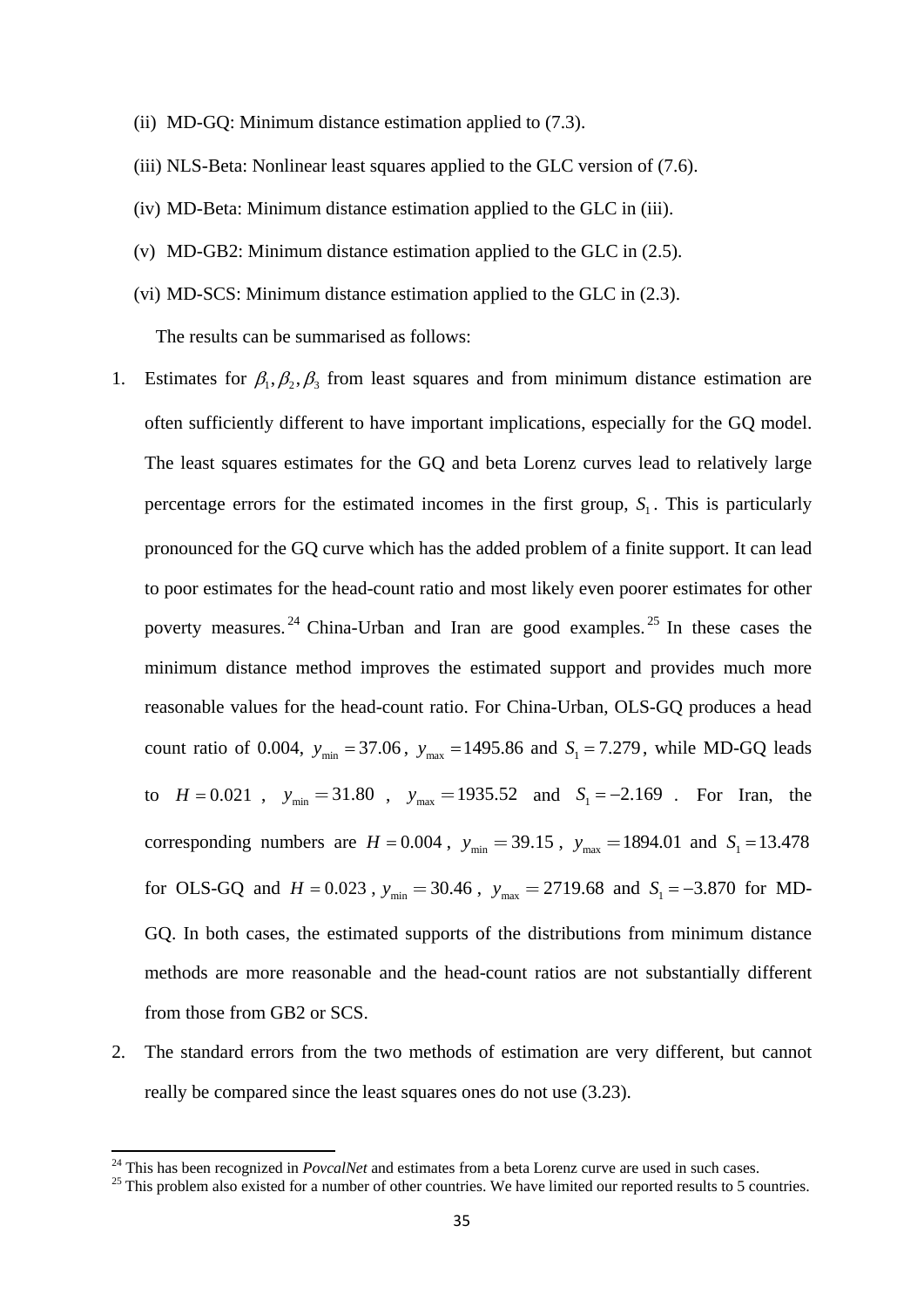|                                  |           |                    |              |           | China Urban     |                |           |                  |           |               |           |  |  |
|----------------------------------|-----------|--------------------|--------------|-----------|-----------------|----------------|-----------|------------------|-----------|---------------|-----------|--|--|
|                                  | OLS-GQ    |                    | MD-GQ        |           | NLS-Beta        | <b>MD-Beta</b> |           | MD-GB2           |           | <b>MD-SCS</b> |           |  |  |
|                                  | Par       | <b>SE</b>          | Par          | <b>SE</b> | Par             | Par            | <b>SE</b> | Par              | <b>SE</b> | Par           | <b>SE</b> |  |  |
| $\beta_{\rm 1}/p$                | 0.889     | 0.003              | 0.912        | 0.009     | 0.638           | 0.641          | 0.005     | 2.369            | 0.391     | $-0.305$      | 0.186     |  |  |
| $\beta_{\scriptscriptstyle 2}/q$ | $-1.260$  | 0.010              | $-1.344$     | 0.018     | 0.935           | 0.935          | 0.003     | 1.778            | 0.252     | 0.706         | 0.026     |  |  |
| $\beta_{3}/a$                    | 0.187     | 0.006              | 0.140        | 0.005     | 0.522           | 0.519          | 0.011     | 1.842            | 0.168     | 1.607         | 0.183     |  |  |
| $\mu$                            | <b>NA</b> | <b>NA</b>          | 160.95       | 1.22      | 161.87          | 162.23         | 1.39      | 161.15           | 1.29      | 161.53        | 1.31      |  |  |
| Gini                             | 0.347     | 0.000              | 0.349        | 0.004     | 0.348           | 0.351          | 0.004     | 0.345            | 0.004     | 0.347         | 0.004     |  |  |
| $\boldsymbol{H}$                 | 0.004     | <b>NA</b>          | 0.021        | 0.001     | 0.017           | 0.017          | 0.001     | 0.019            | 0.001     | 0.021         | 0.001     |  |  |
| $y_{\min}$                       | 37.06     |                    | 31.80        |           | $\mathbf 0$     | $\pmb{0}$      |           | $\boldsymbol{0}$ |           | $\mathbf 0$   |           |  |  |
| $y_{\text{max}}$                 | 1495.86   |                    | 1935.52      |           | $\infty$        | $\infty$       |           | $\infty$         |           | $\infty$      |           |  |  |
| J-Stat                           | 317.10    |                    | 85.12        |           | 29.76           | 28.88          |           | 31.08            |           | 53.83         |           |  |  |
| $S_1$                            | 7.279     |                    | $-2.169$     |           | 0.631           | $-0.185$       |           | $-0.505$         |           | $-3.053$      |           |  |  |
| $S_{20}$                         | $-0.873$  |                    | 0.022        |           | 0.820           | 2.057          |           | $-3.854$         |           | $-2.030$      |           |  |  |
|                                  | Nigeria   |                    |              |           |                 |                |           |                  |           |               |           |  |  |
|                                  | OLS-GQ    |                    | MD-GQ        |           | <b>NLS-Beta</b> | MD-Beta        |           | MD-GB2           |           | <b>MD-SCS</b> |           |  |  |
|                                  | Par       | <b>SE</b>          | Par          | <b>SE</b> | Par             | Par            | <b>SE</b> | Par              | <b>SE</b> | Par           | <b>SE</b> |  |  |
| $\beta_{\rm l}/\,p$              | 0.979     | 0.003              | 0.999        | 0.010     | 0.780           | 0.762          | 0.005     | 4.880            | 1.508     | $-1.983$      | 0.521     |  |  |
| $\beta_2/q$                      | $-0.932$  | 0.015              | $-1.068$     | 0.026     | 0.978           | 0.960          | 0.002     | 5.202            | 1.617     | 0.811         | 0.024     |  |  |
| $\beta_{3}/a$                    | 0.189     | 0.006              | 0.130        | 0.005     | 0.549           | 0.511          | 0.011     | 0.893            | 0.150     | 3.367         | 0.516     |  |  |
| $\mu$                            | <b>NA</b> | <b>NA</b>          | 39.76        | 0.33      | 40.05           | 40.84          | 0.43      | 39.98            | 0.36      | 40.01         | 0.35      |  |  |
| Gini                             | 0.400     | 0.000              | 0.401        | 0.003     | 0.401           | 0.413          | 0.005     | 0.400            | 0.003     | 0.401         | 0.003     |  |  |
| H                                | 0.619     | <b>NA</b>          | 0.618        | 0.004     | 0.613           | 0.614          | 0.004     | 0.621            | 0.004     | 0.626         | 0.004     |  |  |
| $y_{\min}$                       | 6.13      |                    | 4.88         |           | $\pmb{0}$       | 0              |           | $\pmb{0}$        |           | 0             |           |  |  |
| $y_{\text{max}}$                 | 289.22    |                    | 326.87       |           | $\infty$        | $\infty$       |           | $\infty$         |           | $\infty$      |           |  |  |
| J-Stat                           | 429.16    | 95.16              |              | 240.03    | 57.46           |                | 38.70     |                  | 66.80     |               |           |  |  |
| $S_1$                            |           | 12.680<br>$-2.473$ |              | 14.408    | 0.224           |                | $-0.113$  |                  | $-4.124$  |               |           |  |  |
| ${\cal S}_{20}$                  | $-0.520$  |                    | $-0.188$     |           | 2.252           | 11.554         |           | $-1.024$         |           | $-0.541$      |           |  |  |
|                                  |           |                    |              |           | Pakistan        |                |           |                  |           |               |           |  |  |
|                                  | OLS-GQ    |                    | <b>MD-GQ</b> |           | <b>NLS-Beta</b> | MD-Beta        |           | MD-GB2           |           | <b>MD-SCS</b> |           |  |  |
|                                  | Par       | <b>SE</b>          | Par          | <b>SE</b> | Par             | Par            | SE        | Par              | <b>SE</b> | Par           | <b>SE</b> |  |  |
| $\beta_1/p$                      | 0.752     | 0.010              | 0.851        | 0.010     | 0.552           | 0.537          | 0.005     | 1.565            | 0.206     | 0.005         | 0.117     |  |  |
| $\beta_2/q$                      | $-1.267$  | 0.029              | $-1.455$     | 0.016     | 0.946           | 0.918          | 0.003     | 0.691            | 0.067     | 0.640         | 0.027     |  |  |
| $\beta_{3}/a$                    | 0.269     | 0.018              | 0.167        | 0.005     | 0.479           | 0.403          | 0.014     | 3.720            | 0.276     | 1.183         | 0.115     |  |  |
| $\mu$                            | <b>NA</b> | <b>NA</b>          | 63.800       | 0.492     | 65.800          | 68.272         | 0.787     | 66.096           | 0.566     | 65.744        | 0.543     |  |  |
| Gini                             | 0.312     | 0.001              | 0.305        | 0.004     | 0.312           | 0.337          | 0.007     | 0.315            | 0.035     | 0.311         | 0.004     |  |  |
| H                                | 0.232     | <b>NA</b>          | 0.236        | 0.004     | 0.231           | 0.219          | 0.004     | 0.216            | 0.004     | 0.216         | 0.004     |  |  |
| $y_{\min}$                       | 23.48     |                    | 18.94        |           | 0               | $\pmb{0}$      |           | $\pmb{0}$        |           | $\pmb{0}$     |           |  |  |
| $y_{\text{max}}$                 | 1618.31   |                    | 1432.34      |           |                 |                |           | $\infty$         |           | $\infty$      |           |  |  |
| J-Stat                           | 2893.60   |                    | 368.90       |           | 215.86          | 36.74          |           | 20.22            |           | 15.59         |           |  |  |
| $S_1$                            | 13.322    |                    | $-3.091$     |           | 8.414           | $-0.136$       |           | 0.222            |           | 0.207         |           |  |  |
| ${\cal S}_{20}$                  |           | 2.362<br>$-6.105$  |              | 2.085     | 22.952          |                | 3.770     |                  | $-0.020$  |               |           |  |  |

Table 5: A comparison of Lorenz curve estimation methods for selected countries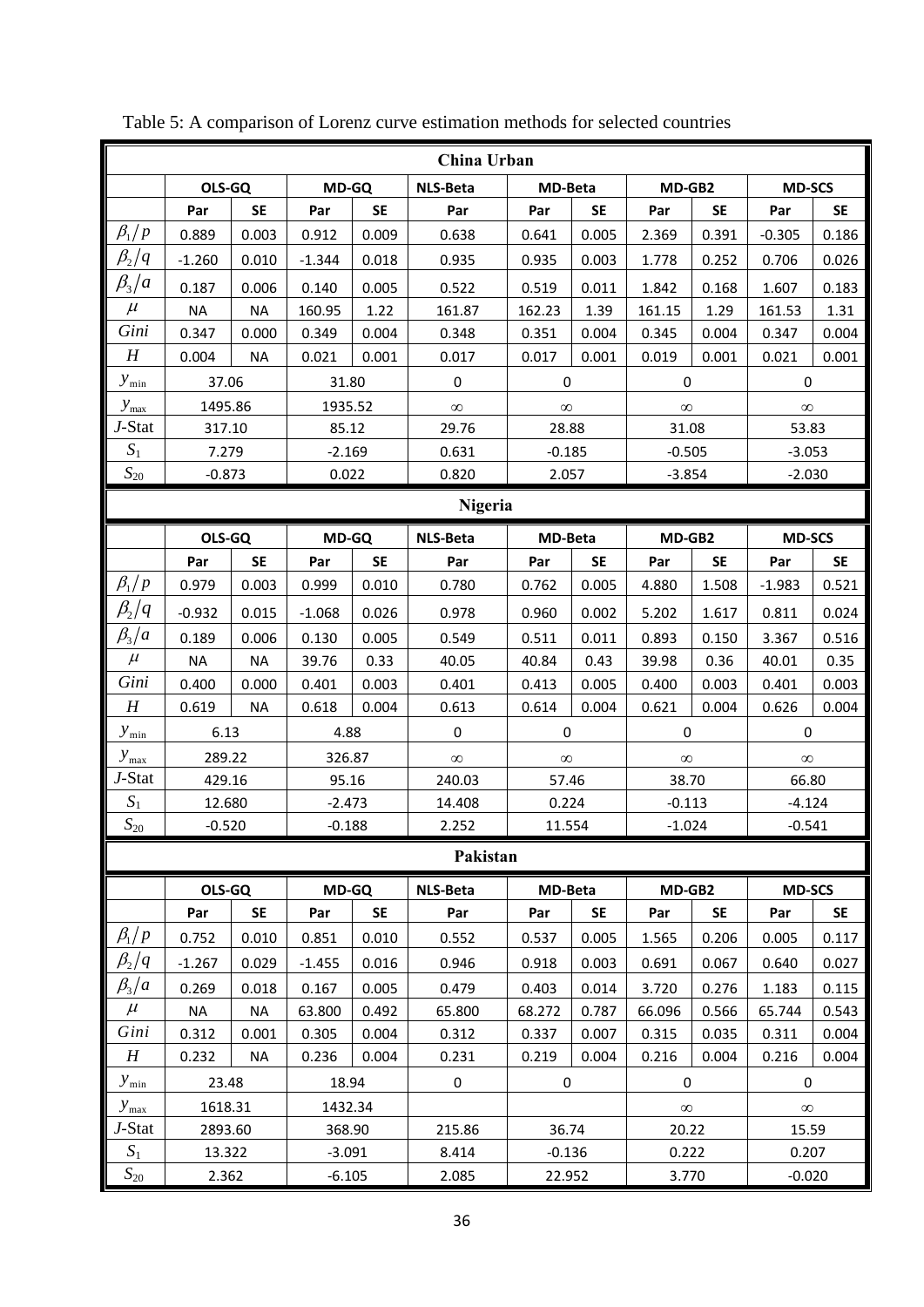| Kenya               |           |                    |                              |           |                 |                |           |             |           |               |           |  |
|---------------------|-----------|--------------------|------------------------------|-----------|-----------------|----------------|-----------|-------------|-----------|---------------|-----------|--|
|                     | OLS-GQ    |                    | <b>MD-GQ</b>                 |           | <b>NLS-Beta</b> | <b>MD-Beta</b> |           | MD-GB2      |           | <b>MD-SCS</b> |           |  |
|                     | Par       | <b>SE</b>          | Par                          | <b>SE</b> | Par             | Par            | <b>SE</b> | Par         | <b>SE</b> | Par           | <b>SE</b> |  |
| $\beta_1/p$         | 0.755     | 0.008              |                              |           | 0.808           | 0.779          | 0.005     | 1.337       | 0.180     | $-0.049$      | 0.147     |  |
| $\beta_2/q$         | $-0.485$  | 0.048              | Infinite second              |           | 0.983           | 0.953          | 0.002     | 1.015       | 0.133     | 0.546         | 0.033     |  |
| $\beta_3/a$         | 0.222     | 0.016              | order moment<br>No estimates |           | 0.417           | 0.326          | 0.014     | 1.970       | 0.172     | 1.443         | 0.142     |  |
| $\mu$               | <b>NA</b> | <b>NA</b>          | are reported                 |           | 65.506          | 71.580         | 1.698     | 66.184      | 1.355     | 65.521        | 1.090     |  |
| Gini                | 0.456     | 0.010              |                              |           | 0.477           | 0.520          | 0.010     | 0.482       | 0.009     | 0.477         | 0.007     |  |
| H                   | 0.438     | <b>NA</b>          |                              |           | 0.441           | 0.438          | 0.004     | 0.437       | 0.004     | 0.439         | 0.005     |  |
| $y_{\text{min}}$    | 9.75      |                    |                              |           | $\pmb{0}$       | $\pmb{0}$      |           | $\mathbf 0$ |           | $\mathbf 0$   |           |  |
| $y_{\rm max}$       | 3546.00   |                    |                              |           |                 |                |           | $\infty$    |           | $\infty$      |           |  |
| J-Stat              | <b>NA</b> |                    |                              |           | <b>NA</b>       | <b>NA</b>      |           | 86.58       |           | 81.28         |           |  |
| $S_1$               | 34.702    |                    |                              |           | 31.272          | $-0.080$       |           | 1.477       |           | 1.988         |           |  |
| $\sqrt{S_{20}}$     | $-6.892$  |                    |                              |           | 1.649           | 35.499         |           | 4.894       |           | 0.313         |           |  |
| Iran                |           |                    |                              |           |                 |                |           |             |           |               |           |  |
|                     | OLS-GQ    |                    | MD-GQ                        |           | <b>NLS-Beta</b> | <b>MD-Beta</b> |           | MD-GB2      |           | <b>MD-SCS</b> |           |  |
|                     | Par       | <b>SE</b>          | Par                          | <b>SE</b> | Par             | Par            | <b>SE</b> | Par         | <b>SE</b> | Par           | <b>SE</b> |  |
| $\beta_{\rm l}/\,p$ | 0.888     | 0.004              | 0.922                        | 0.011     | 0.714           | 0.698          | 0.005     | 3.059       | 0.602     | $-0.803$      | 0.257     |  |
| $\beta_2/q$         | $-1.030$  | 0.018              | $-1.190$                     | 0.022     | 0.962           | 0.947          | 0.003     | 2.258       | 0.377     | 0.732         | 0.026     |  |
| $\beta_3/a$         | 0.212     | 0.008              | 0.135                        | 0.005     | 0.517           | 0.488          | 0.011     | 1.426       | 0.149     | 2.128         | 0.253     |  |
| $\mu$               | <b>NA</b> | <b>NA</b>          | 195.99                       | 1.69      | 197.73          | 200.41         | 2.09      | 196.96      | 1.80      | 197.27        | 1.78      |  |
| Gini                | 0.383     | 0.000              | 0.385                        | 0.004     | 0.384           | 0.391          | 0.005     | 0.381       | 0.004     | 0.383         | 0.004     |  |
| H                   | 0.004     | <b>NA</b><br>0.023 |                              | 0.001     | 0.011           | 0.016          | 0.001     | 0.018       | 0.001     | 0.020         | 0.001     |  |
| $y_{\min}$          | 39.15     |                    | 30.46                        |           | $\pmb{0}$       | $\mathbf 0$    |           | $\mathbf 0$ |           | $\mathbf 0$   |           |  |
| $y_{\text{max}}$    | 1894.01   |                    | 2719.68                      |           |                 |                |           | $\infty$    |           | $\infty$      |           |  |
|                     |           |                    |                              |           |                 |                |           |             |           | 56.63         |           |  |
| J-Stat              | 913.32    |                    | 187.90                       |           | <b>NA</b>       | <b>NA</b>      |           | 33.74       |           |               |           |  |
| $S_1$               | 13.478    |                    | $-3.870$                     |           | 8.505           | 0.158          |           | $-0.468$    |           | $-3.213$      |           |  |

Notes: OLS-GQ parameters and standard errors are obtained by application of OLS to (7.1). In this case we do not estimate  $\mu$ . No estimates are reported for MD-GQ for Kenya because its second moment is infinite. MD-GQ, MD-GB2 and MD-SCS estimates are obtained by applying the minimum distance method (3.17). Their standard errors use (3.18). Since sample sizes are not provided on *PovcalNet*, we assume  $T = 10000$ . NLS-Beta is obtained by application of nonlinear least squares to the beta GLC, but no NLS standard errors are reported since such standard errors do not have a sound statistical basis. MD-Beta is obtained by application of the minimum distance method, but, since the second order moment often turns out to be infinite, we used  $c<sub>N</sub> = 0.99999$  (instead of 1) to make estimation feasible, and to enable us to report some numbers. This alternative is not ideal, but an alternative inference method is not available. A *J*-statistic  $J = T(\tilde{y}_L - G(c, \hat{\phi}))' \hat{\Omega}_{L,22}^{-1} (\tilde{y}_L - G(c, \hat{\phi}))$  is computed for the

minimum distance cases (except for the Beta GLC where it suffered from heavy-tail issues) and also for OLS-GQ and NLS-Beta. In these latter 2 cases we used the estimated parameters to compute a weight matrix as described by MD theory. The critical value for the *J*-statistic at a 0.05 level of significance is 2  $\chi_{16}^2$  = 26.3. S<sub>1</sub> and S<sub>20</sub> are the percentage errors in prediction of the first and last groups' income.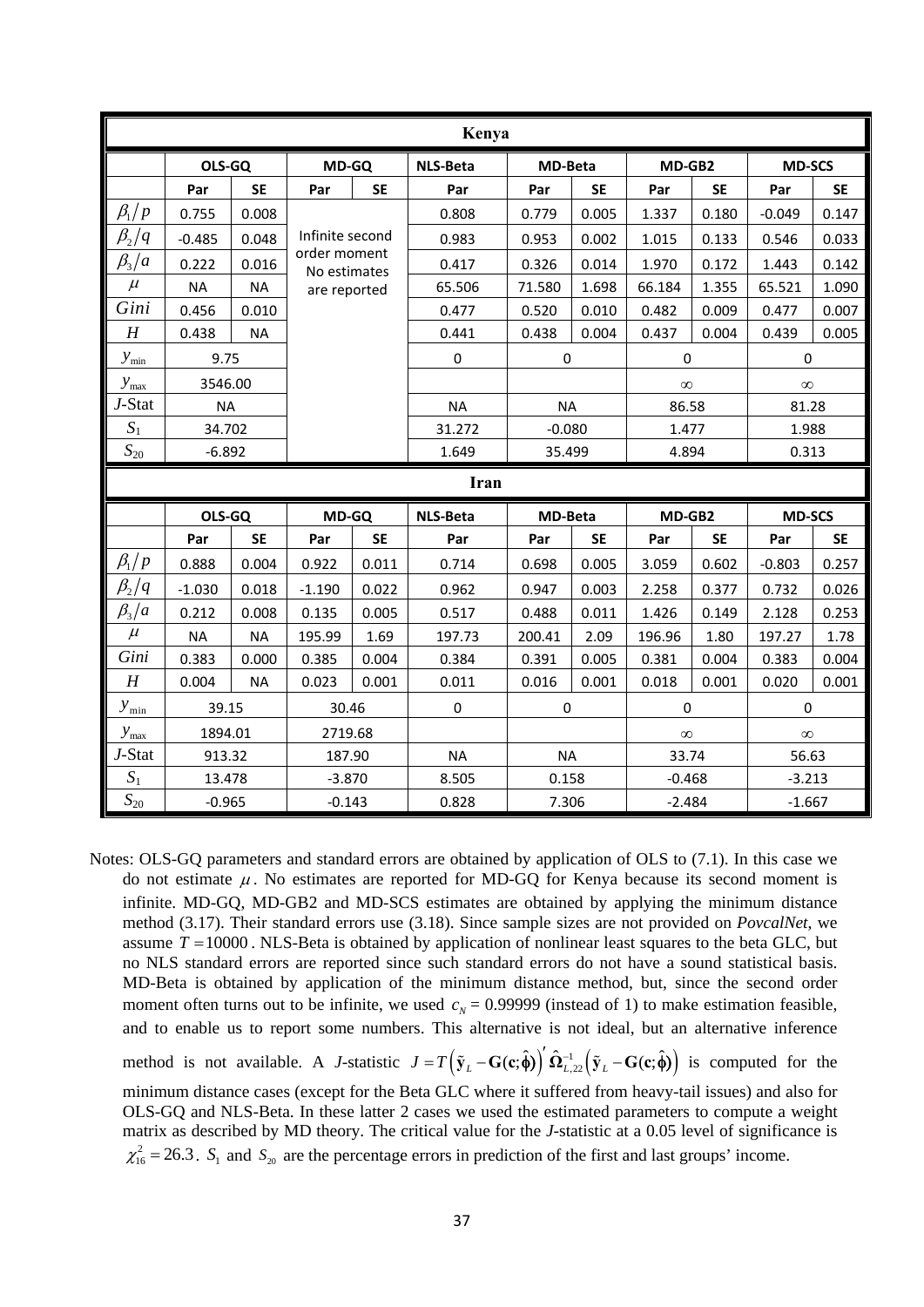- 3. The GQ and especially the beta GLC can suffer from heavy-tail "inflexibility". For example, for Kenya, with a Gini coefficient of 0.47, the GQ second moment becomes infinite and so no MD-GQ estimates can be reported. With the beta GLC we have infinite second order moments for all cases except China Urban. The reported results are from estimating the model using  $c_N = 0.99999$  instead of 1 to ensure the existence of a finite second moment.<sup>26</sup> There were no problems with the GB2 and SCS curves for the examples considered here, but for countries with higher degrees of inequality such as South Africa or Brazil, even these functions suffer from the same issue.<sup>27</sup>
- 4. Unlike the poverty measures, estimates of the Gini coefficient are not overly sensitive to the method of estimation or the model used.
- 5. An overall measure of the goodness of fit of the models is the *J*-statistic given by

$$
J = T(\tilde{\mathbf{y}}_L - \mathbf{G}(\mathbf{c}; \hat{\boldsymbol{\phi}}))' \hat{\mathbf{\Omega}}_{L,22}^{-1} (\tilde{\mathbf{y}}_L - \mathbf{G}(\mathbf{c}; \hat{\boldsymbol{\phi}})).
$$
 If the moment conditions are valid,  $J \sim \chi^2_{(N-d)}$ 

where *d* is the number of estimated parameters and *N* is the number of moment conditions. Smaller values of *J* indicate better fitting Lorenz curves. Using this criterion, GB2 performs better than SCS in three of the cases and is worse for the other two. They both have substantially smaller *J*-statistics compared to the GO model<sup>28</sup>.

Based on our theoretical analyses, the Monte Carlo experiments, and real data estimations we make the following recommendations to improve the current practice of Lorenz curve estimation by the World Bank and others.

1. Both the GQ and beta Lorenz curves have undesirable properties. The GQ has an inflexible bounded support resulting in poor estimates for poverty measures and the beta Lorenz curve has an "inflexible" upper tail. Other Lorenz curve candidates without such

<sup>26</sup> Any finite positive definite weight matrix (instead of the optimal weight matrix **W)** will give a consistent estimator for the parameters, but inference methods still need to be worked out for when the variance is infinite. Exposing this problem reinforces the need for a sound statistical framework to reveal the difficulty and to provide a foundation for investigating a solution.

 $27$  In such cases, we may prefer to use a distribution with more flexible tails such as a mixture of lognormals.

<sup>&</sup>lt;sup>28</sup> *Povcal* decides between GQ and beta Lorenz curves based on their in-sample income share prediction performance where GQ often performs better. The *J*-stat criterion seems to support the beta Lorenz curve over GQ more often.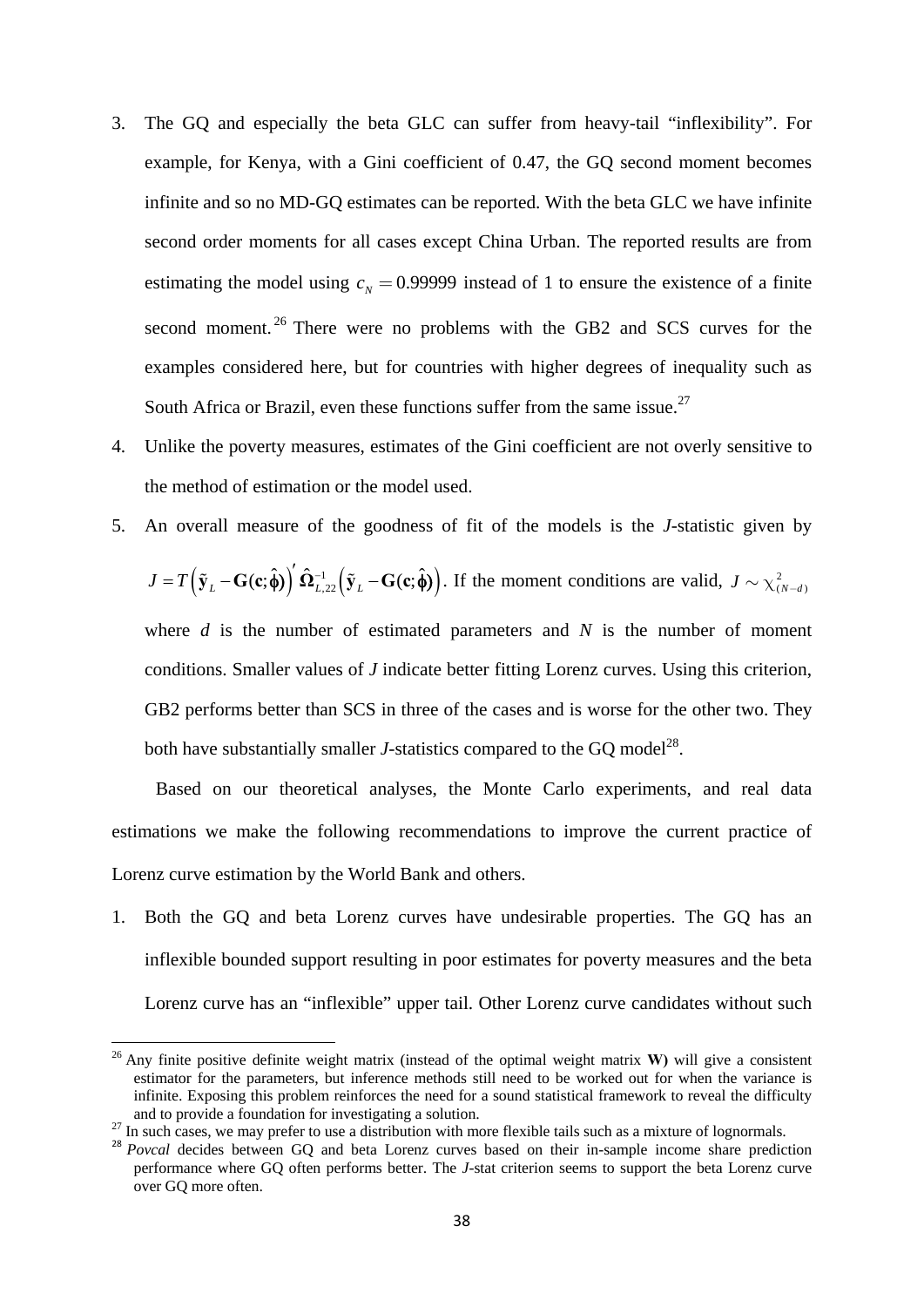problems, such as the GB2 or SCS models, are preferable. These two models, although not linear, are still easy to estimate and exhibit good performance.

- 2. The proposed minimum distance estimation method should be used instead of least squares methods since it is more efficient and provides sound standard errors.
- 3. If the GQ model is being used, say because of its simplicity, the minimum distance estimator should be used instead of least squares. It provides better estimates for the support of the distribution and more accurate poverty measure estimates.
- 4. It might be worthwhile to search for a Lorenz curve specification that can be made linear in parameters but still has good tail properties.
- 5. If possible, published data should include the sample size, and the variance and boundaries of the groups. Having this information makes parametric inference easier and inference using distribution-free approaches feasible.

# 8. CONCLUSION

The Lorenz curve has become one of the main tools for poverty and inequality analysis because of its theoretical appeal and because of data availability. However, so far methods for parametric estimation of Lorenz curves have been ad hoc. In this paper, we developed statistically sound approaches for using grouped data to estimate and make inferences about parametric Lorenz curves. We performed simulation experiments and real data examples to show that the proposed methods work well and can improve on conventional approaches. In particular we showed that World Bank's estimates for poverty and inequality measures can be improved by using the proposed methods. Based on the experiments and the theoretical results some recommendations were made to improve current practices by the World Bank and other institutions. There is also scope for extending the current work by incorporating features such as censoring, trimming, heavy tails, measurement errors, and survey sampling designs that are recognised to have important implications for welfare measurement.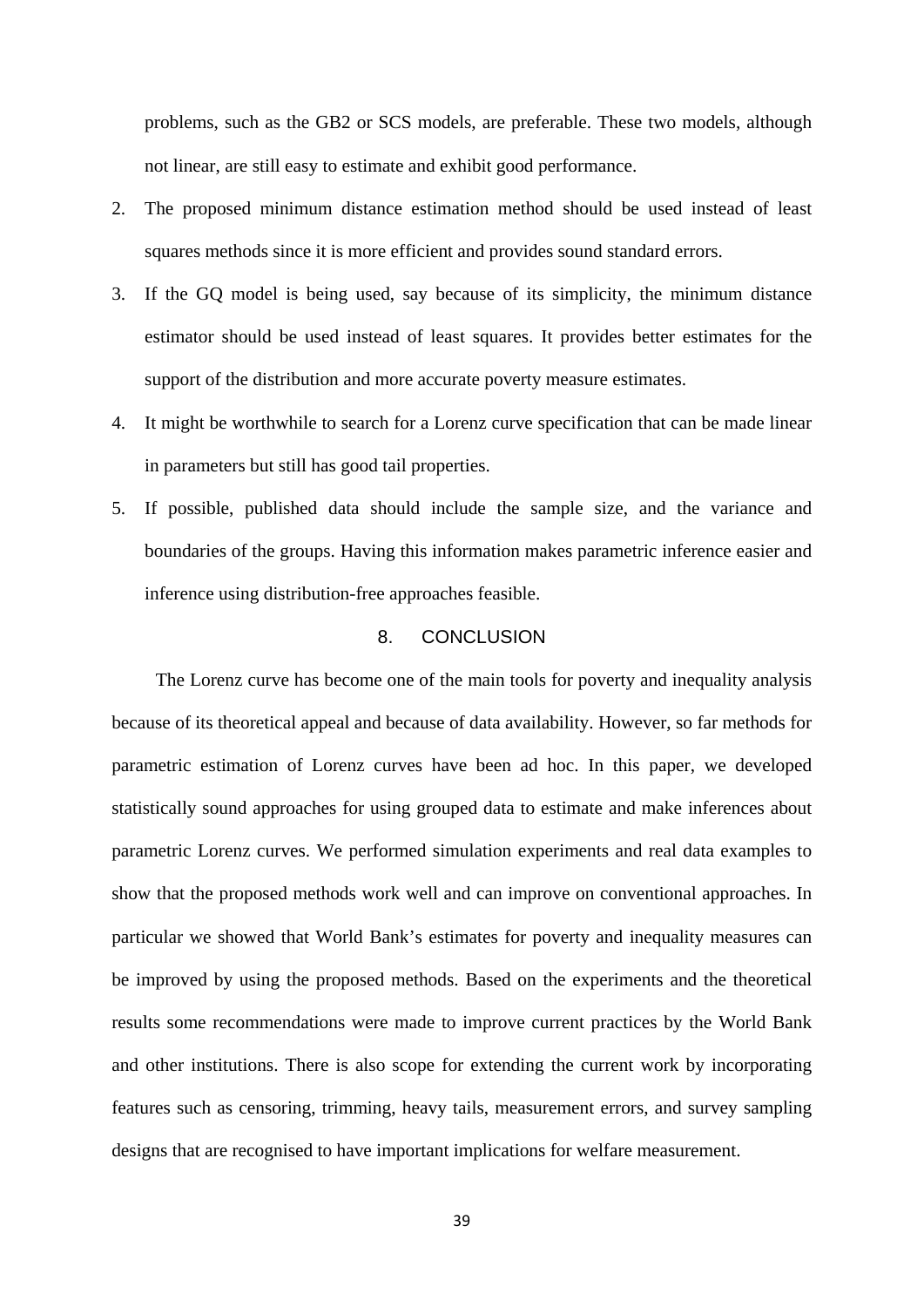#### APPENDIX A

A.1 Derivation of  $\mathbf{\Omega}_{L,12} = \mathsf{cov}\left(\sqrt{\mathbf{\Gamma}}\tilde{\mathbf{z}}, \sqrt{\mathbf{\Gamma}}\tilde{\mathbf{y}}_L\right).$ 

To our knowledge  $cov(\sqrt{T}\tilde{z}, \sqrt{T}\tilde{y}_L)$  has not been provided in the literature although its derivation is straightforward and similar to those for  $var(\sqrt{T}\tilde{\mathbf{z}})$  and  $var(\sqrt{T}\tilde{\mathbf{y}}_L)$ . We follow Cowell and Victoria-Feser (2007) and use influence functions for the derivation. Denoting the influence function corresponding to  $\tilde{z}_i$  by  $IF(y; z_i)$  and that corresponding to  $\tilde{y}_{L, j}$  by  $IF(y; m<sub>i</sub>)$ , we have

$$
cov(\sqrt{T}\tilde{z}_i, \sqrt{T}\tilde{y}_{L,j}) = \int I F(y; z_i) I F(y; m_i) f(y) dy
$$

It has also been shown that (see Cowell and Victoria-Feser 2007)

$$
IF(y; zi) = \frac{c_i - g(y \le z_i)}{f(z_i)}
$$
  

$$
IF(y; m_i) = c_i z_i - m_i + g(y \le z_i)(y - z_i)
$$

where  $m_i = G(c_i)$  and  $g(y \le z_i) = 1$  when  $y \le z_i$ , and is 0 otherwise. Using the above facts, we have, for  $i = 1, ..., N - 1$  and  $j = 1, ..., N$ ,

(a) if 
$$
i \leq j
$$

$$
\text{cov}\left(\sqrt{T}\tilde{z}_i, \sqrt{T}\tilde{y}_{L,j}\right) = \int \frac{c_i - g(y \le z_i)}{f(z_i)} \Big(c_j z_j - m_j + g(y \le z_j)(y - z_j)\Big) f(y) dy
$$

$$
= \frac{c_i (m_j - z_j c_j) - (m_i - z_j c_i)}{f(z_i)}
$$

(b) if  $i \geq j$ 

$$
\text{cov}\left(\sqrt{T}\tilde{z}_i, \sqrt{T}\tilde{y}_{L,j}\right) = \int \frac{c_i - g(y \le z_i)}{f(z_i)} \Big(c_j z_j - m_j + g(y \le z_j)(y - z_j)\Big) f(y) dy
$$

$$
= \frac{(c_i - 1)(m_j - z_j c_j)}{f(z_i)}
$$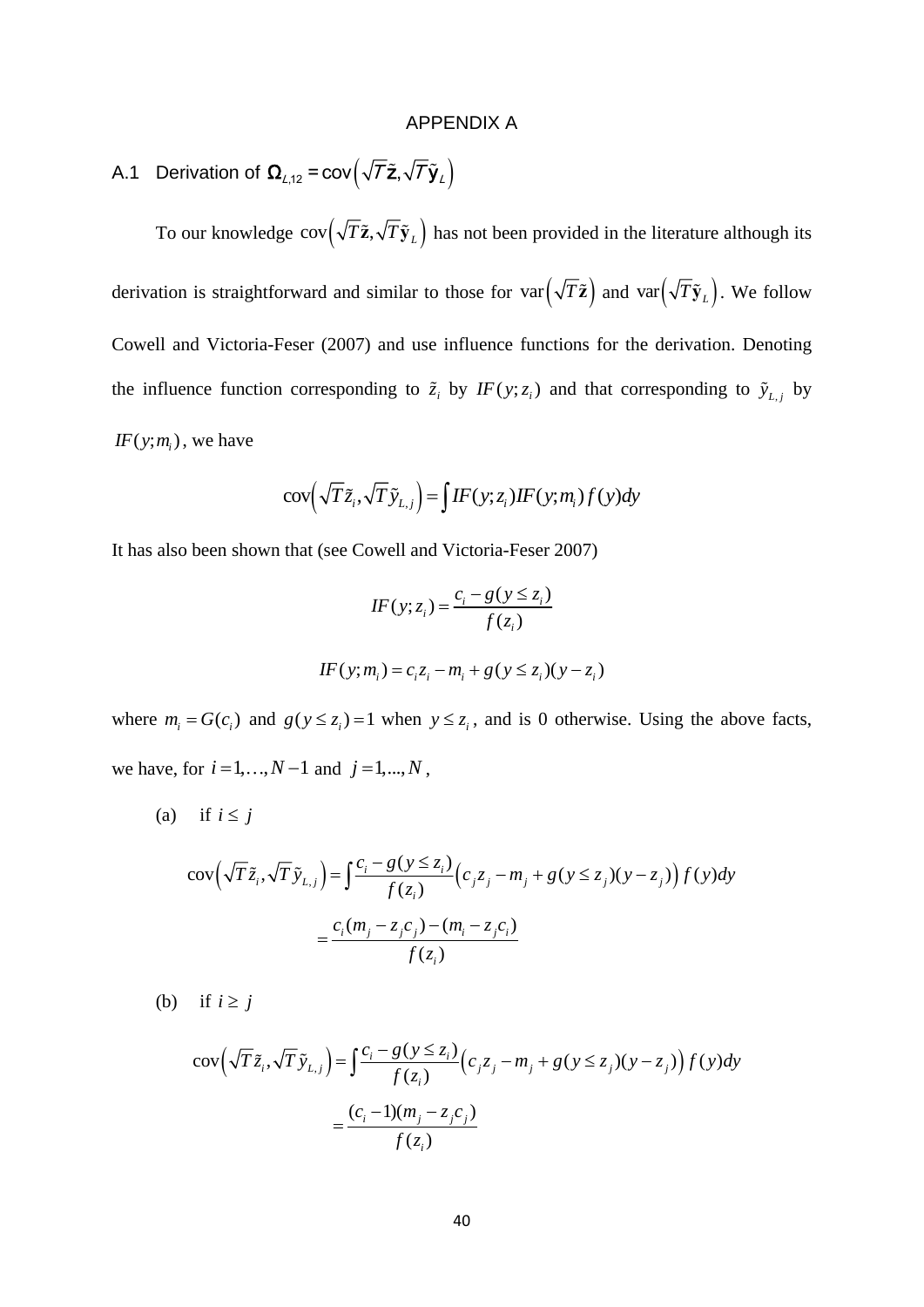#### A.2 Regularity Conditions and Proof of Proposition 1

Suppose we have a random sample of size *T* from a population with GLC  $G(c, \phi_0)$  and that the following assumptions are valid:

1)  $G(c, \phi_0)$  satisfies the conditions of a GLC, is three times differentiable with respect to *c*,

$$
\frac{\partial^2 G(c; \phi_0)}{\partial c^2} > 0
$$
 and  $m^{(2)} = \int_0^1 (\frac{\partial G(x; \phi_0)}{\partial x})^2 dx$  is finite.

2) Compactness:  $\phi_0 \in \Theta$  where the parameter space  $\Theta$  is compact.

3) Identification: 
$$
\mathbf{H}_{L,0} = \begin{bmatrix} \mathbf{z} - \mathbf{F}^{-1}(\mathbf{c}; \phi) \\ \mathbf{y}_0 - \mathbf{G}(\mathbf{c}; \phi) \end{bmatrix} = \begin{bmatrix} \mathbf{0} \\ \mathbf{0} \end{bmatrix} \Rightarrow \phi = \phi_0
$$
 where  $\mathbf{z} = \text{plim } \tilde{\mathbf{z}}$  and  $\mathbf{y}_0 = \text{plim } \tilde{\mathbf{y}}$ .

- 4) Continuity:  $F^{-1}(c; \phi)$  and  $G(c; \phi)$  are continuous over  $\Theta$ .
- 5)  $\Omega_L$  is invertible.
- 6)  $\phi_0$  is an interior point of  $\Theta$ .

7)  $\mathbf{F}^{-1}(\mathbf{c}; \phi)$  and  $\mathbf{G}(\mathbf{c}; \phi)$  are finite and continuously differentiable in a neighbourhood of  $\phi_0$ .

8)  $\frac{\partial \mathbf{H}'_L(\boldsymbol{\phi}_0)}{\partial \mathbf{L}} \mathbf{W}_L \frac{\partial \mathbf{H}_L(\boldsymbol{\phi}_0)}{\partial \mathbf{L'}}$  $\partial H'_L(\phi_0)$   $\partial$  $\partial \phi$   $U^L$   $\partial \phi'$  $\frac{\mathbf{H}_{L}(\phi_0)}{\mathbf{H}_{L}(\phi)} \mathbf{W}_{L} \frac{\partial \mathbf{H}_{L}(\phi)}{\partial \mathbf{H}_{L}(\phi)}$  $\frac{\partial \Psi_0}{\partial \phi'}$   $W_L \frac{\partial \mathbf{H}_L(\Psi_0)}{\partial \phi'}$  is non-singular

Then  $\hat{\phi}_L$  defined by (3.8) is a consistent estimator of  $\phi_0$  and

$$
\sqrt{T}\left(\hat{\phi}_L - \phi_0\right) \xrightarrow{d} N(\mathbf{0}, \mathbf{V}_L) \quad \text{with} \quad \mathbf{V}_L = \left(\frac{\partial \mathbf{H}'_L(\phi_0)}{\partial \phi} \mathbf{W}_L \frac{\partial \mathbf{H}_L(\phi_0)}{\partial \phi'}\right)^{-1}
$$

*Proof*: Assumption (1) implies that the cdf of the distribution is twice differentiable, and strictly monotonic with finite second order moment. This is equivalent to the assumption in Beach and Davidson (1983) or Cowell and Victoria-Feser (2002) guaranteeing  $\tilde{z} \rightarrow z$  and  $\tilde{\mathbf{y}} \to \mathbf{y}_0$  with covariance matrix  $\mathbf{\Omega}_L$  in (3.7).

For any matrix  $\tilde{\mathbf{W}}_L \longrightarrow \mathbf{W}_L$  where  $\mathbf{W}_L$  is a positive semidefinite matrix, assumptions 2 to 4, that is, compactness, identification, and continuity, plus an additional uniform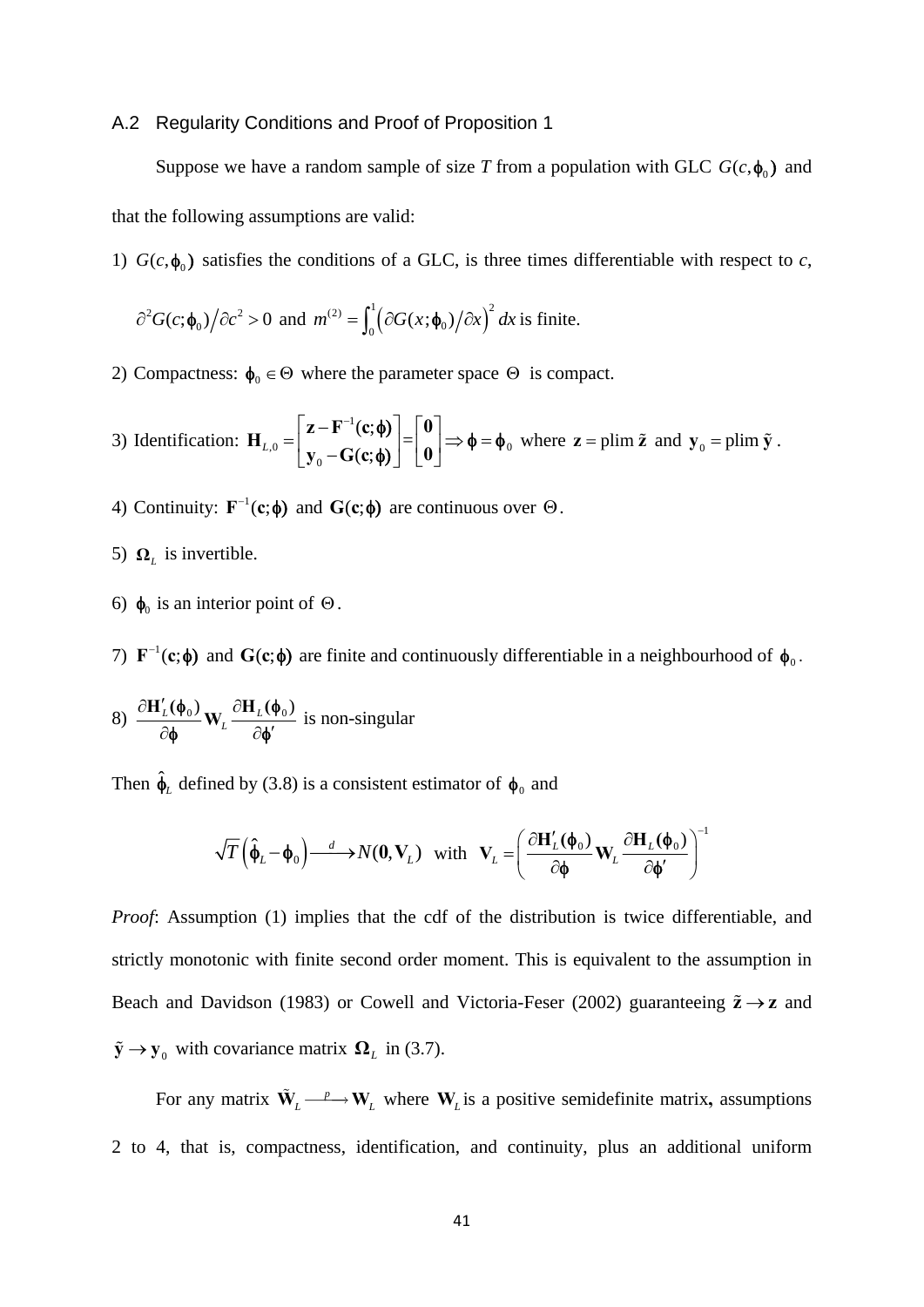convergence assumption, are standard sufficient conditions for consistency of  $\hat{\phi}_L$  (see e.g., Newey and McFadden 1994, Theorem 2.1). For this problem, uniform convergence is satisfied given the other conditions. To show this we need to prove

$$
\sup\nolimits_{\phi\in\Theta} |Q(\phi)| \longrightarrow 0
$$

where 
$$
Q(\phi) = \begin{bmatrix} \tilde{z} - F^{-1}(c; \phi) \\ \tilde{y} - G(c; \phi) \end{bmatrix}' \tilde{W}_L \begin{bmatrix} \tilde{z} - F^{-1}(c; \phi) \\ \tilde{y} - G(c; \phi) \end{bmatrix} - \begin{bmatrix} z - F^{-1}(c; \phi) \\ y_0 - G(c; \phi) \end{bmatrix}' W_L \begin{bmatrix} z - F^{-1}(c; \phi) \\ y_0 - G(c; \phi) \end{bmatrix}
$$

Performing the required multiplications and using the triangular inequality we can write:

$$
|Q(\phi)| \leq \left| \left[ \frac{\tilde{\mathbf{z}} - \mathbf{z}}{\tilde{\mathbf{y}} - \mathbf{y}_0} \right]^2 \tilde{\mathbf{W}}_L \left[ \frac{\tilde{\mathbf{z}} - \mathbf{z}}{\tilde{\mathbf{y}} - \mathbf{y}_0} \right] \right| + 2 \left| \left[ \frac{\mathbf{z} - \mathbf{F}^{-1}(\mathbf{c}; \phi)}{\mathbf{y}_0 - \mathbf{G}(\mathbf{c}; \phi)} \right]^2 \tilde{\mathbf{W}}_L \left[ \frac{\tilde{\mathbf{z}} - \mathbf{z}}{\tilde{\mathbf{y}} - \mathbf{y}_0} \right] \right| + \left| \left[ \frac{\mathbf{F}^{-1}(\mathbf{c}; \phi)}{\mathbf{G}(\mathbf{c}; \phi)} \right]^2 (\tilde{\mathbf{W}}_L - \mathbf{W}_L) \left[ \frac{\mathbf{F}^{-1}(\mathbf{c}; \phi)}{\mathbf{G}(\mathbf{c}; \phi)} \right] \right|
$$

Since each of the right hand side terms converges to zero irrespective of the value of  $\phi$ , we conclude that  $\sup_{\phi \in \Theta} |Q(\phi)| \longrightarrow 0$  and thus uniform convergence is satisfied. Assumptions 4 and 5 are sufficient (through Slutsky's theorem) for showing  $W_L(\hat{\phi}) \longrightarrow W_L$ . Assumptions 6-8 plus  $\sup_{\phi \in N(\phi_0)} \|\partial H_L / \partial \phi - \partial H_{L,0} / \partial \phi\| \to 0$  are sufficient conditions for asymptotic normality of a minimum distance estimator with covariance matrix as specified in (3.9) (see Newey and McFadden 1994, Theorem 3.20). The latter assumption is automatically satisfied because

$$
\frac{\partial H_{\underline{\mathit{L}}}}{\partial \varphi} - \frac{\partial H_{\underline{\mathit{L}},0}}{\partial \varphi} = \left[ \begin{array}{c} \frac{\partial F^{-1}}{\partial \varphi} - \frac{\partial F^{-1}}{\partial \varphi} \\ \frac{\partial G}{\partial \varphi} - \frac{\partial G}{\partial \varphi} \end{array} \right] = 0 \text{ for any } \varphi \in \Theta.
$$

Similar theorems and proofs can be given for the cases where we only have the first  $N-1$ moments (i.e., the quantile moments) or the last *N* moments (i.e., the Lorenz curve moments).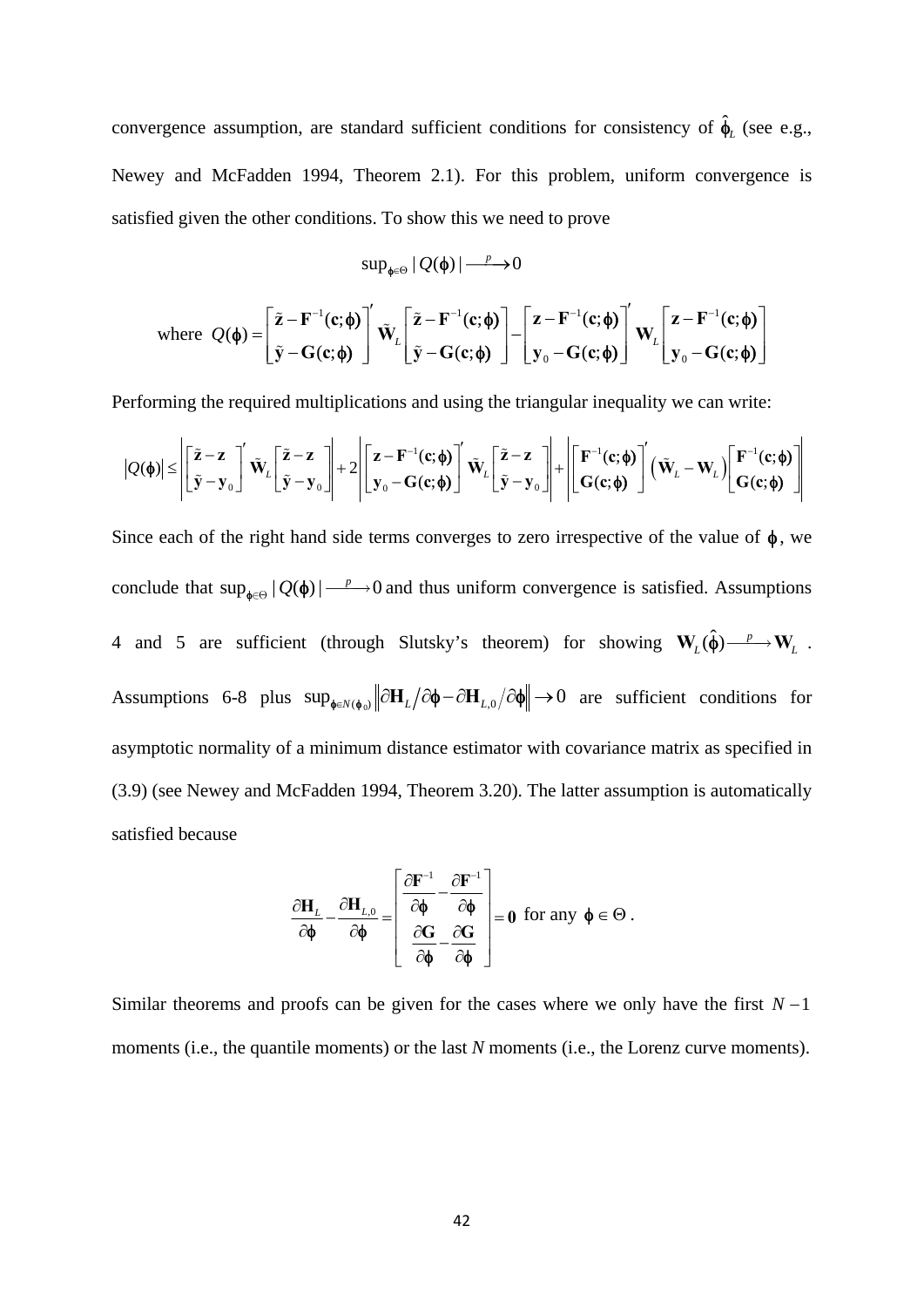A.3  $\mathbf{W}_{L,11}, \mathbf{W}_{L,12}$  and  $\mathbf{W}_{L,22}$  for DGP1 are Tri-diagonal

Denote 
$$
\mathbf{W}_{L} = \begin{pmatrix} \mathbf{W}_{L,11} & \mathbf{W}_{L,12} \\ \mathbf{W}_{L,21} & \mathbf{W}_{L,22} \end{pmatrix} = \begin{pmatrix} \mathbf{\Omega}_{L,11} & \mathbf{\Omega}_{L,12} \\ \mathbf{\Omega}_{L,21} & \mathbf{\Omega}_{L,22} \end{pmatrix}^{-1}
$$

Our aim is to prove that  $W_{L,11}$ ,  $W_{L,22}$  and  $W_{L,12}$  are tri-diagonal.

*Lemma 3*: For any invertible matrix **A** of the following form,  $A^{-1}$  is tri-diagonal

$$
\mathbf{A} = \begin{pmatrix} a_1b_1 & a_1b_2 & \cdots & a_ib_N \\ a_1b_2 & a_2b_2 & \cdots & a_2b_N \\ \vdots & \vdots & \ddots & \vdots \\ a_1b_N & a_2b_N & \cdots & a_nb_N \end{pmatrix}
$$

This lemma can be proved by applying Cramer's rule for inverting matrices. The minors for elements not on the tri-diagonal positions are matrices where at least one of the columns is a multiple of another column and therefore has determinant zero, proving the lemma.

*Proof of Proposition 2*: Using the formula for inverse of partitioned matrices we can write

$$
\mathbf{W}_{L} = \begin{pmatrix} \mathbf{\Omega}_{L,11}^{-1} + \mathbf{\Omega}_{L,11}^{-1} \mathbf{\Omega}_{L,12} (\mathbf{\Omega}_{L,22} - \mathbf{\Omega}_{L,21} \mathbf{\Omega}_{L,11}^{-1} \mathbf{\Omega}_{L,12})^{-1} \mathbf{\Omega}_{L,21} \mathbf{\Omega}_{L,11}^{-1} & -\mathbf{\Omega}_{L,11}^{-1} \mathbf{\Omega}_{L,12} (\mathbf{\Omega}_{L,22} - \mathbf{\Omega}_{L,21} \mathbf{\Omega}_{L,11}^{-1} \mathbf{\Omega}_{L,12})^{-1} \\ -(\mathbf{\Omega}_{L,22} - \mathbf{\Omega}_{L,21} \mathbf{\Omega}_{L,11}^{-1} \mathbf{\Omega}_{L,12})^{-1} \mathbf{\Omega}_{L,21} \mathbf{\Omega}_{L,11}^{-1} & (\mathbf{\Omega}_{L,22} - \mathbf{\Omega}_{L,21} \mathbf{\Omega}_{L,11}^{-1} \mathbf{\Omega}_{L,12})^{-1} \end{pmatrix}
$$

Note that  $\Omega_{L,11}$  is in the form of matrix **A** and therefore its inverse is tri-diagonal. Using this fact and direct multiplication it can be shown that  $(\mathbf{\Omega}_{L,22} - \mathbf{\Omega}_{L,21} \mathbf{\Omega}_{L,11}^{-1} \mathbf{\Omega}_{L,12})$  is in the form of **A** and hence its inverse is also tri-diagonal. Again, using this result and direct multiplication, it can be shown that the other blocks are tri-diagonal as well.

#### A.4 Estimated parameters have smaller asymptotic variance when **z** is observed

First consider the model developed for *DGP* 2 and define  $G_1$  as a  $(2N-1)\times(N-1)$ matrix of derivatives of the moment conditions with respect to **z** and  $\mathbf{G}_2$  as a  $(2N-1)\times d$ matrix of derivatives of the moment conditions with respect to the parameters  $\phi$  of the GLC.

If **z** is unknown the asymptotic covariance matrix for  $\hat{\theta}' = (\hat{\mathbf{z}}', \hat{\phi}'_m)$  is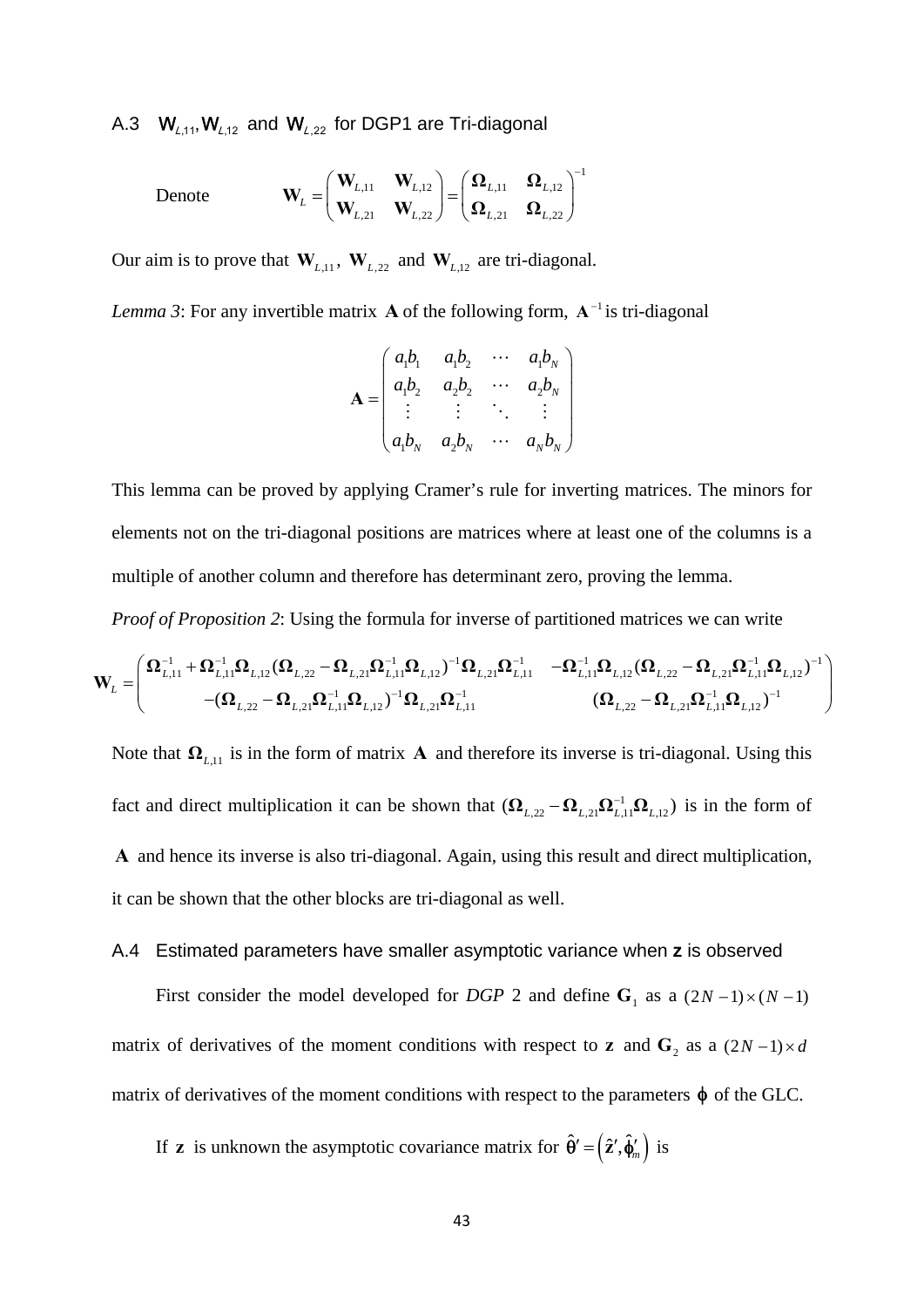$$
cov\left(\hat{\mathbf{z}}, \hat{\boldsymbol{\phi}}_m\right) = \frac{1}{T} \left( \begin{bmatrix} \mathbf{G}'_1 \\ \mathbf{G}'_2 \end{bmatrix} \mathbf{W}_m \begin{bmatrix} \mathbf{G}_1 & \mathbf{G}_2 \end{bmatrix} \right)^{-1} = \frac{1}{T} \begin{bmatrix} \mathbf{G}'_1 \mathbf{W}_m \mathbf{G}_1 & \mathbf{G}'_1 \mathbf{W}_m \mathbf{G}_2 \\ \mathbf{G}'_2 \mathbf{W}_m \mathbf{G}_1 & \mathbf{G}'_2 \mathbf{W}_m \mathbf{G}_2 \end{bmatrix}^{-1}
$$

from which we obtain

$$
cov(\hat{\boldsymbol{\phi}}_m) = \frac{1}{T} (\mathbf{G}'_2 \mathbf{W}_m \mathbf{G}_2 - \mathbf{G}'_2 \mathbf{W}_m \mathbf{G}_1 (\mathbf{G}'_1 \mathbf{W}_m \mathbf{G}_1)^{-1} \mathbf{G}'_1 \mathbf{W}_m \mathbf{G}_2)^{-1}
$$

If **z** is known, the asymptotic covariance matrix for the estimator for  $\phi$ , call it  $\hat{\phi}_z$ , is

$$
cov(\hat{\boldsymbol{\phi}}_z) = \frac{1}{T} (\mathbf{G}'_2 \mathbf{W}_m \mathbf{G}_2)^{-1}
$$

Now,  $cov(\hat{\phi}_m) - cov(\hat{\phi}_z)$  will be positive definite if

$$
\left[\text{cov}\left(\hat{\boldsymbol{\phi}}_{z}\right)\right]^{-1} - \left[\text{cov}\left(\hat{\boldsymbol{\phi}}_{m}\right)\right]^{-1} = T\,\mathbf{G}'_{2}\mathbf{W}_{m}\mathbf{G}_{1}\left(\mathbf{G}'_{1}\mathbf{W}_{m}\mathbf{G}_{1}\right)^{-1}\mathbf{G}'_{1}\mathbf{W}_{m}\mathbf{G}_{2}
$$

is positive definite. Since  $W_m$  is positive definite and  $G_1$  and  $G_2$  are of full rank from the assumed regularity conditions,  $G_2'W_mG_1(G_1'W_mG_1)^{-1}G_1'W_mG_2$  $\mathbf{G}'_2\mathbf{W}_{m}\mathbf{G}_1(\mathbf{G}'_1\mathbf{W}_{m}\mathbf{G}_1)^{-1}\mathbf{G}'_1\mathbf{W}_{m}\mathbf{G}_2$  will be positive definite, and the claim is proved.

 The above result together with Proposition 7 proves a similar result for *DGP 1*. That is, for *DGP 1* the estimator from a model with observed group bounds is more efficient than that from a model with unknown group bounds.

# APPENDIX B

B.1 Proposition 3: Asymptotic Distribution for  $H_m$ 

The result

$$
\sqrt{T}\mathbf{H}_m = \sqrt{T}\begin{bmatrix} \tilde{\mathbf{c}} - \mathbf{F}(\mathbf{z}; \boldsymbol{\phi}) \\ \tilde{\mathbf{y}}_m - \mathbf{m}(\mathbf{z}; \boldsymbol{\phi}) \end{bmatrix} \rightarrow N(\mathbf{0}, \boldsymbol{\Omega}_m)
$$

follows from the Lindeberg-Levy central limit theorem and is well known in the literature, at least for the separate components  $\sqrt{T} (\tilde{\mathbf{c}} - \mathbf{F}(\mathbf{z}; \phi))$  and  $\sqrt{T} (\tilde{\mathbf{y}}_m - \mathbf{m}(\mathbf{z}; \phi))$ . The only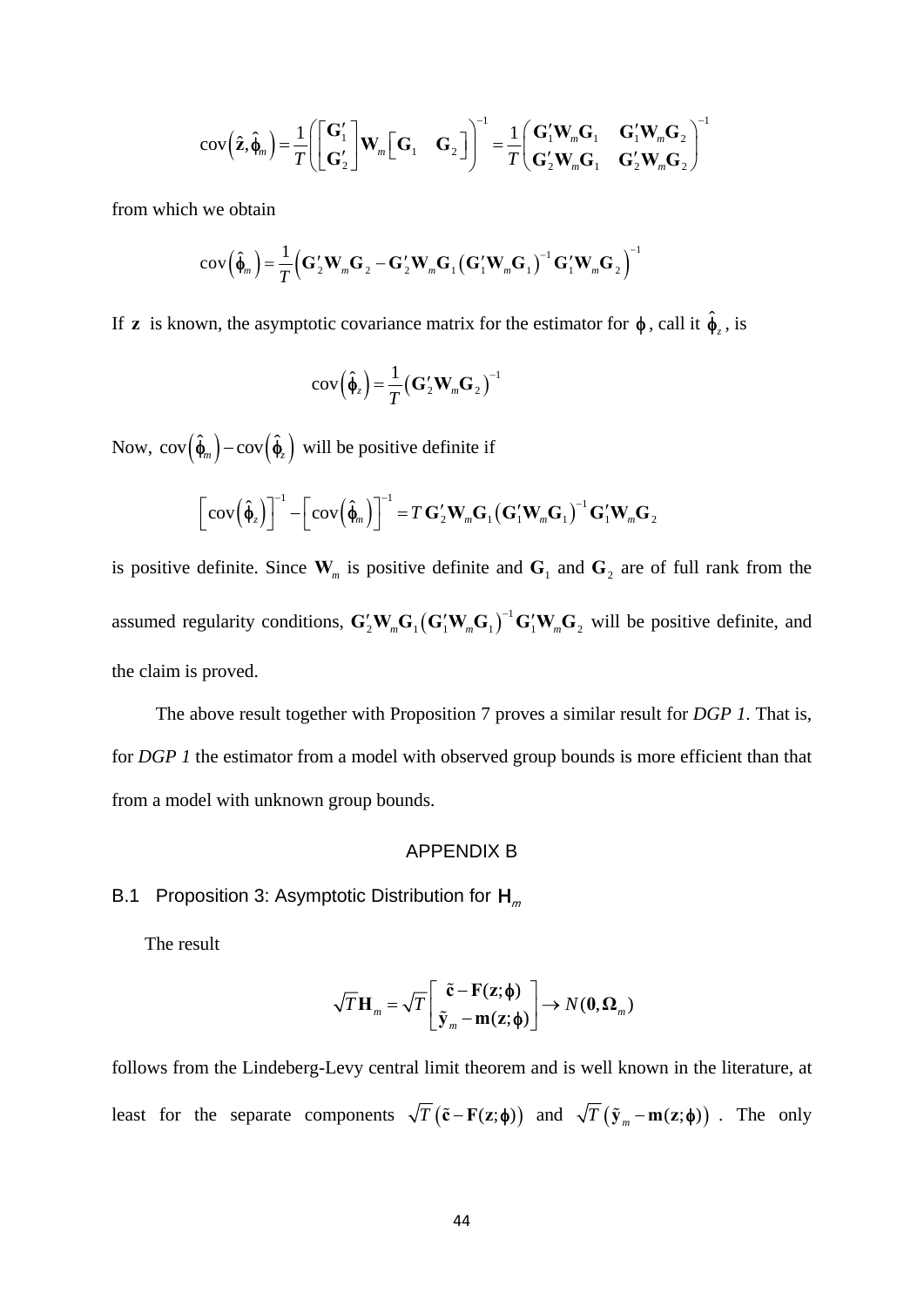requirement is for the distribution to have finite first and second order moments. Here we use influence functions to derive the complete set of elements in the covariance matrix  $\Omega_m$ . *Lemma 4*: Influence function for cumulative proportions and income are

$$
IF(y; Fi) = g(y \le zi) - Fi
$$
  

$$
IF(y; mi) = yg(y \le zi) - mi
$$

This can be proved by applying the result that, if  $\tau$  is a linear functional, that is,  $\tau = \int a(y)f(y)dy$ , then  $IF(y;\tau) = a(y) - \tau$ . Defining  $\tau = \int g(y)f(y)dy$  for  $F_i$  and  $\tau = \int yg(y)f(y)dy$  for  $m_i$  proves the lemma.

 Now, using the relationship between influence functions and asymptotic covariances we can derive the elements of the covariance matrix  $\Omega_m$  given in (4.4) as follows.

$$
\operatorname{var}\left(\sqrt{T}\tilde{c}_{i}\right) = \int I F(y; F_{i})^{2} f(y) dy = \int [g(y \le z_{i}) - F_{i}]^{2} f(y) dy = F_{i} - F_{i}^{2} - F_{i}^{2} + F_{i}^{2} = F_{i}(1 - F_{i})
$$
  
\n
$$
\operatorname{var}\left(\sqrt{T}\tilde{y}_{m,i}\right) = \int I F(y; m_{i})^{2} f(y) dy = \int [yg(y \le z_{i}) - m_{i}]^{2} f(y) dy = m_{i}^{(2)} - m_{i}^{2} - m_{i}^{2} + m_{i}^{2} = m_{i}^{(2)} - m_{i}^{2}
$$
  
\n
$$
\operatorname{cov}\left(\sqrt{T}\tilde{c}_{i}, \sqrt{T}\tilde{y}_{m,i}\right) = \int I F(y; F_{i}) I F(y; m_{i}) f(y) dy = \int [g(y \le z_{i}) - F_{i}] [yg(y \le z_{i}) - m_{i}] f(y) dy
$$
  
\n
$$
= m_{i} - F_{i} m_{i} - F_{i} m_{i} + F_{i} m_{i} = m_{i} (1 - F_{i})
$$

Also, for every *i* and *j* such that  $i \leq j$ 

$$
cov(\sqrt{T}\tilde{c}_i, \sqrt{T}\tilde{c}_j) = \int IF(y; F_i)IF(y; F_j)f(y)dy = \int [g(y \le z_i) - F_i][g(y \le z_j) - F_j]f(y)dy
$$
  
=  $F_i - F_iF_j - F_iF_j + F_iF_j = F_i(1 - F_j)$ 

$$
cov(\sqrt{T}\tilde{y}_{m,i}, \sqrt{T}\tilde{y}_{m,j}) = \int IF(y; m_i)IF(y; m_j)f(y)dy = \int [yg(y \le z_i) - m_i][yg(y \le z_j) - m_j]f(y)dy
$$
  
=  $m_i^{(2)} - m_i m_j - m_i m_j + m_i m_j = m_i^{(2)} - m_i m_j$ 

$$
cov(\sqrt{T}\tilde{c}_i, \sqrt{T}\tilde{y}_{m,j}) = \int IF(y; F_i)IF(y; m_j)f(y)dy = \int [g(y \le z_i) - F_i][yg(y \le z_j) - m_j]f(y)dy
$$
  
=  $m_i - F_i m_j - F_i m_j + F_i m_j = m_i - F_i m_j$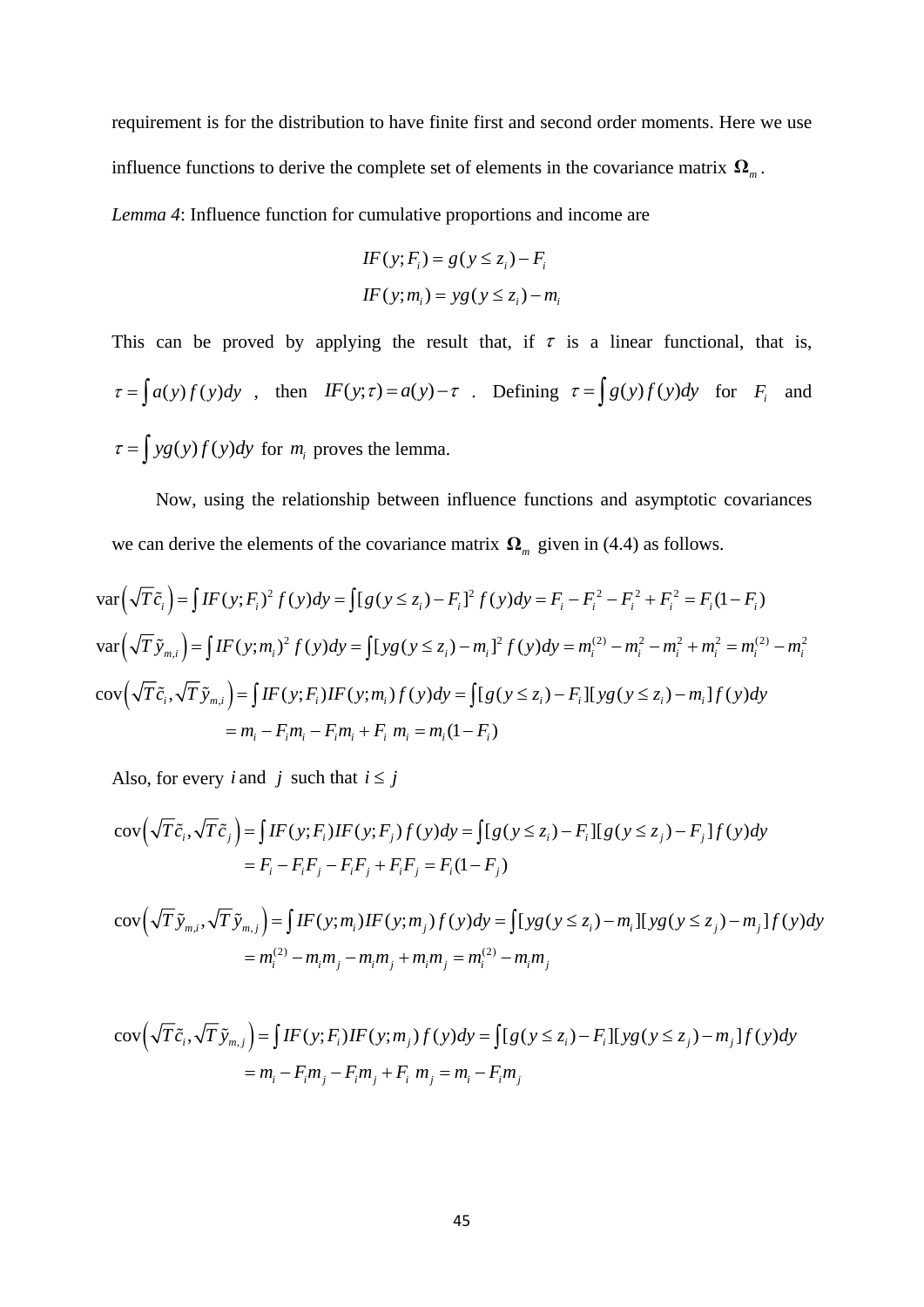### B2 Regularity Conditions and Proof of Proposition 4

Suppose we have a random sample of size *T* from a population with cdf  $F(y, \phi_0)$ , with finite mean and variance, and that the following assumptions are valid.

1) Compactness:  $\theta_0 \in \Theta$  and the parameter space  $\Theta$  is compact.

2) Identification: 
$$
\begin{bmatrix} \mathbf{c} - \mathbf{F}(\mathbf{\theta}) \\ \mathbf{y}_0 - \mathbf{m}(\mathbf{\theta}) \end{bmatrix} = \begin{bmatrix} \mathbf{0} \\ \mathbf{0} \end{bmatrix} \Rightarrow \mathbf{\theta} = \mathbf{\theta}_0
$$
 where  $\mathbf{c} = E(\tilde{\mathbf{c}})$  and  $\mathbf{y}_0 = E(\tilde{\mathbf{y}})$ .

- 3) Finiteness and Continuity:  $F(\theta)$  and  $m(\theta)$  are finite and continuous in  $\theta \in \Theta$ .
- 4)  $\mathbf{m}^{(2)}(\mathbf{\theta}_0) < \infty$  and the elements of  $\mathbf{m}^{(2)}(\mathbf{\theta})$  are continuous for all  $\mathbf{\theta} \in \Theta$ .
- 5)  $\Omega_m$  is invertible.
- 6)  $\theta_0$  is an interior point of  $\Theta$ .

7) **F(** $\theta$ **)** and **m**( $\theta$ ) are finite and continuously differentiable in neighbourhood  $N(\theta_0)$ .

8) 
$$
\frac{\partial \mathbf{H}'_m(\tilde{\mathbf{c}}, \tilde{\mathbf{y}}; \boldsymbol{\theta}_0)}{\partial \boldsymbol{\theta}} \mathbf{W}_m \frac{\partial \mathbf{H}_m(\tilde{\mathbf{c}}, \tilde{\mathbf{y}}; \boldsymbol{\theta}_0)}{\partial \boldsymbol{\theta}'} \text{ is non-singular.}
$$

Then,  $\hat{\theta}$  obtained from (4.5) is a consistent estimator of  $\theta_0$  and

$$
\sqrt{T}\left(\hat{\boldsymbol{\theta}}-\boldsymbol{\theta}_0\right)\longrightarrow N(\boldsymbol{0},\mathbf{V}_m) \text{ with } \mathbf{V}_m = \left(\frac{\partial \mathbf{H}'_m}{\partial \boldsymbol{\theta}}\mathbf{W}_m \frac{\partial \mathbf{H}_m}{\partial \boldsymbol{\theta}'}\right)^{-1}
$$

*Proof*: For any matrix  $\tilde{\mathbf{W}}_m \longrightarrow \mathbf{W}_m$  where  $\mathbf{W}_m$  is a positive semidefinite matrix, assumptions 1-3 i.e. compactness, identification and continuity plus a uniform convergence assumption are standard sufficient conditions for consistency of  $\hat{\theta}$  (see e.g., Newey and McFadden 1994, theorem 2.1). Uniform convergence is also satisfied given assumptions 1-3. To show this, we use theorem 2.6 in Newey and McFadden (1994). From this theorem, uniform convergence is satisfied if we can show

$$
E[\sup_{\theta \in \Theta} \|\mathbf{h}(y;\theta)\|] < \infty
$$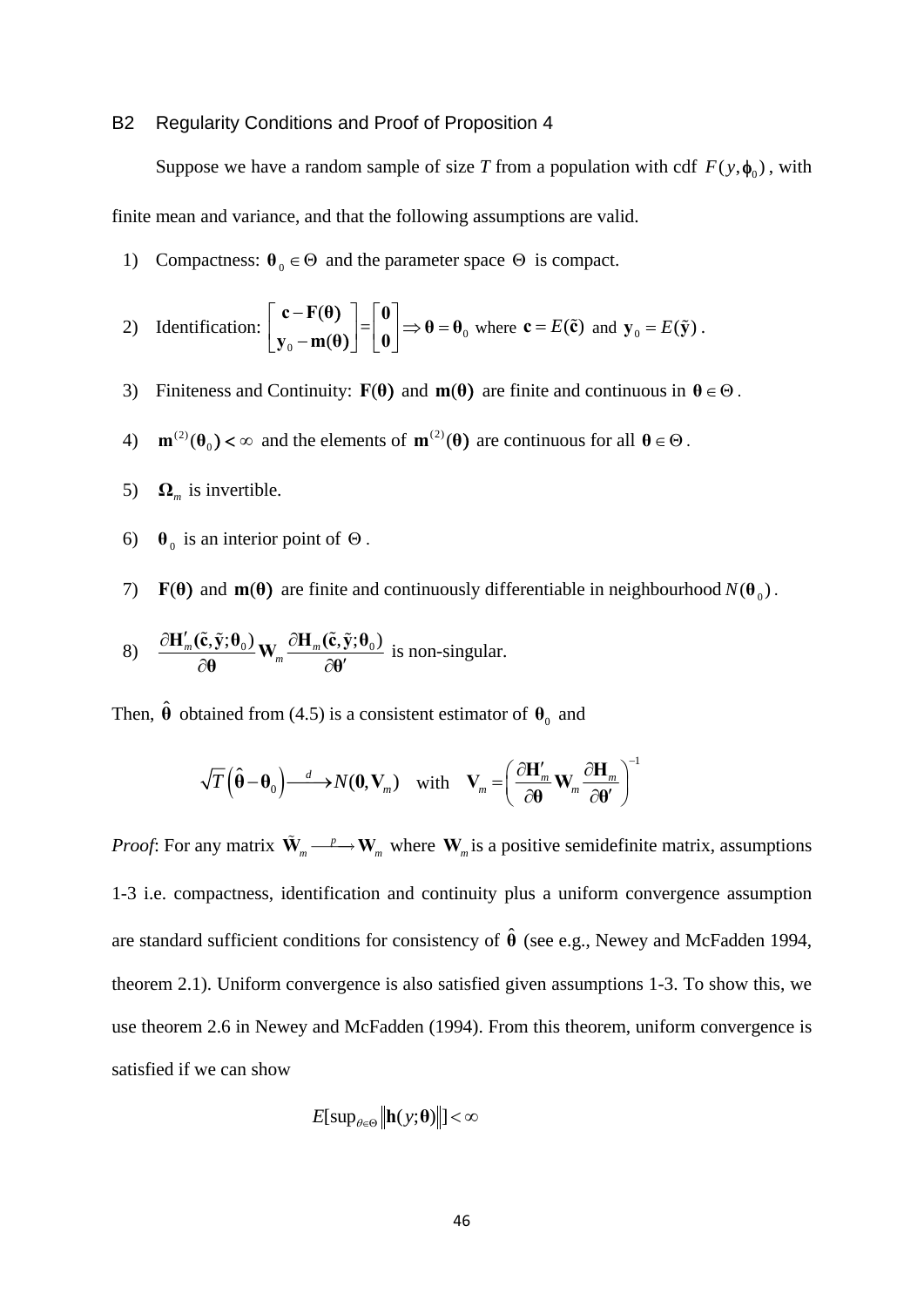where **h**(y; $\theta$ **)** is a (2N-1) dimensional vector with elements  $g_i(y \le z) - F_i(\theta)$  for  $i = 1,..., N-1$ , and  $yg_i(y \le z) - m_i(0)$  for  $i = N,..., 2N-1$ . For some  $j \in \{1,..., N-1\}$ , and  $j' \in \{N, ..., 2N-1\}$ , we can write

$$
\|\mathbf{h}(y;\boldsymbol{\theta})\| \le \max_{i} \sqrt{2N-1} |h_i(y;\boldsymbol{\theta})| = \begin{cases} \text{either } \sqrt{2N-1} |g_j(y \le z) - F_j(\boldsymbol{\theta})| \le \sqrt{2N-1} (1 + F_j(\boldsymbol{\theta})) \\ \text{or } \sqrt{2N-1} |yg_j(y \le z) - m_j(\boldsymbol{\theta})| \le \sqrt{2N-1} (y + m_j(\boldsymbol{\theta})) \end{cases}
$$

The first inequality is a well-known result regarding norms. Note that  $E[\sup_{\theta \in \Theta} \{1 + F_j(\theta)\}] =$  $1 + F_j(\mathbf{\theta}^*)$  and  $E[\sup_{\theta \in \Theta} \{ y + m_j(\mathbf{\theta}) \}] = m + m_j(\mathbf{\theta}^*)$  for some  $\mathbf{\theta}^*, \mathbf{\theta}^* \in \Theta$ .  $F_j(\mathbf{\theta})$  and  $m_j(\mathbf{\theta})$ are assumed finite for all  $\theta \in \Theta$  and thus uniform convergence is satisfied. Assumption 4 is required to show that  $\sqrt{T} \begin{bmatrix} 1 \end{bmatrix} \approx \begin{bmatrix} 1 \end{bmatrix} \rightarrow N(\mathbf{0}, \mathbf{\Omega}_m)$  $\lceil \mathbf{\tilde{c}} - \mathbf{F} \rceil$  $\begin{vmatrix} 1 \\ \tilde{y} & m \end{vmatrix}$   $\rightarrow$  $\lfloor \tilde{\mathbf{y}} - \mathbf{m} \rfloor$  $\tilde{\mathbf{c}} - \mathbf{F}$  $\mathbf{0}, \mathbf{\Omega}$ **y m** ĉ  $\mathbf{v} = \mathbf{w}$   $\rightarrow N(\mathbf{0}, \mathbf{\Omega}_m)$  using the Lindeberg-Levy central limit theorem; due to continuity of **F**( $\theta$ ), **m**( $\theta$ ) and **m**<sup>(2)</sup>( $\theta$ ), we can write  $\mathbf{W}_m(\tilde{\theta}) \longrightarrow \mathbf{W}_m(\theta_0)$ . Assumptions 5-8 plus  $E\left\{\sup_{\theta \in N(\theta_0)} \|\partial h / \partial \theta'\| \right\} < \infty$  are sufficient conditions for asymptotic normality of the GMM estimator with covariance matrix specified in (4.6) (see e.g. Newey and McFadden 1994, theorem 3.4);  $E\left\{\sup_{\theta \in N(\theta_0)} \|\partial \mathbf{h}/\partial \theta'\| \right\}$  is finite because  $\frac{\partial \mathbf{h}}{\partial \theta'} = \begin{bmatrix} \frac{\partial \mathbf{F}}{\partial \theta'} \\ \frac{\partial \mathbf{m}}{\partial \theta'} \end{bmatrix}$ **θ'**  $\int$   $\partial$ **m** $/$  $\partial$ **θ** is finite and not dependent on *y*.

 A similar theorem and proof can be given for the case where the group bounds **z** are known by replacing  $\theta$  with  $\phi$ .

# B.3 Derivation of the Optimal Weight Matrix  $W_m$

 Obtaining the weight matrix given in Proposition 5 requires inverting (4.4). Hajargasht et al. (2012) have derived the weight matrix for a situation where population proportions and income are defined non-cumulatively. To use their result to derive the weight matrix for the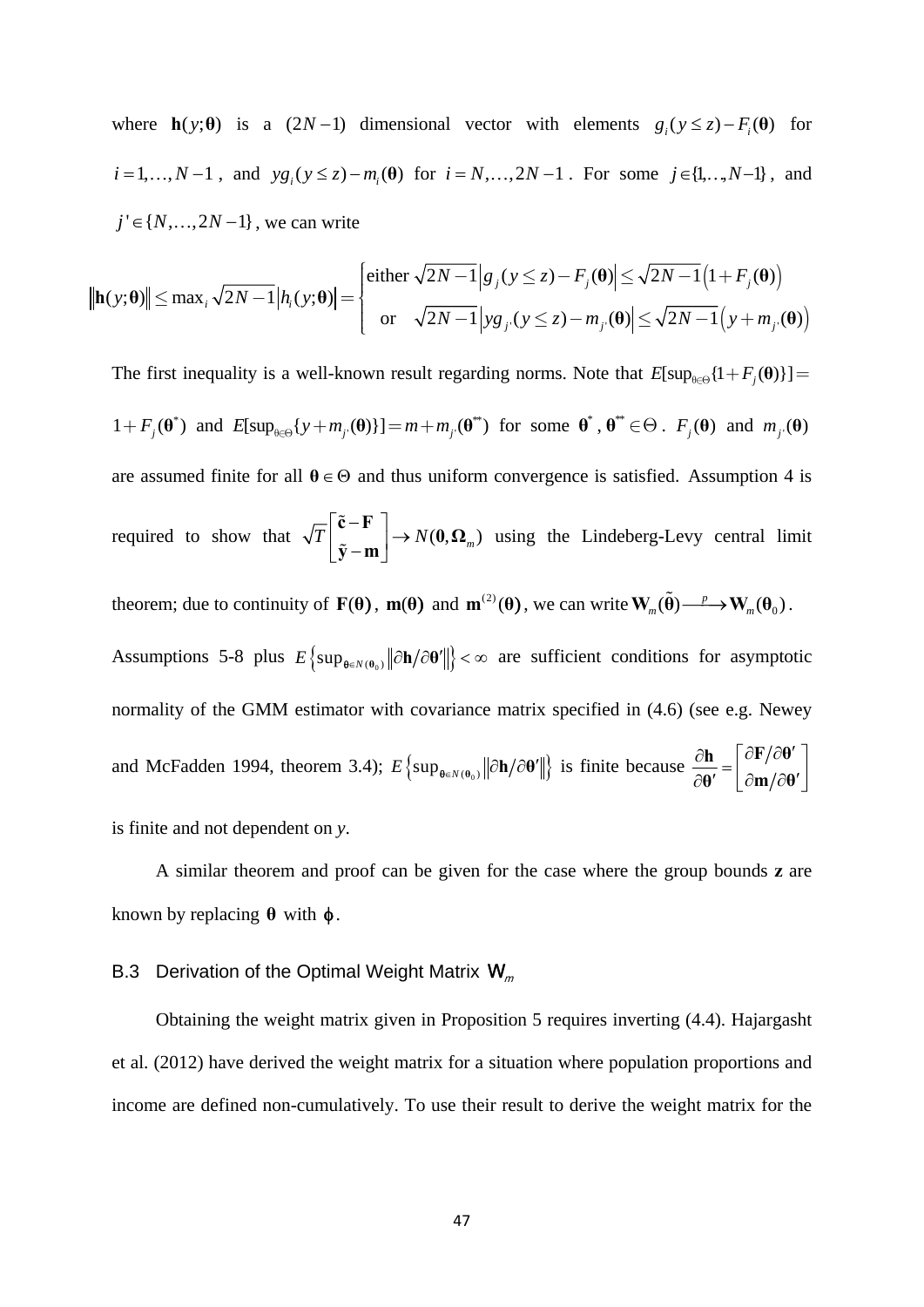cumulative population proportions and income considered here, we begin by defining the  $(N \times N)$  matrix  $\mathbf{A}_N$  and the  $[(2N-1)\times(2N-1)]$  matrix **B** as follows.

$$
\mathbf{A}_{N} = \begin{bmatrix} 1 & & & \\ -1 & 1 & & \\ & \ddots & \ddots & \\ & & -1 & 1 \end{bmatrix} \qquad \qquad \mathbf{B} = \begin{bmatrix} \mathbf{A}_{N-1} & \mathbf{0}_{N-1,N} \\ \mathbf{0}_{N,N-1} & \mathbf{A}_{N} \end{bmatrix}
$$
(B.1)

Let  $\mathbf{H}^*(\theta) = \mathbf{B}\mathbf{H}_m(\theta)$ . The relationship between the asymptotic covariance matrices for  $\mathbf{H}^*(\boldsymbol{\theta})$  and  $\mathbf{H}_m(\boldsymbol{\theta})$  is  $\text{var}\left[T^{1/2}\mathbf{H}^*(\boldsymbol{\theta})\right] = \mathbf{B} \text{var}\left[T^{1/2}\mathbf{H}_m(\boldsymbol{\theta})\right] \mathbf{B}'$  from which we obtain

$$
\text{var}\big[T^{1/2}\mathbf{H}_m(\mathbf{\theta})\big]=\mathbf{B}^{-1}\text{var}\big[T^{1/2}\mathbf{H}^*(\mathbf{\theta})\big]\mathbf{B}'^{-1}
$$
(B.2)

The required weight matrix is

$$
\mathbf{W}_m = \left(\text{var}\left[T^{1/2}\mathbf{H}_m(\boldsymbol{\theta})\right]\right)^{-1} = \mathbf{B}'\left(\text{var}\left[T^{1/2}\mathbf{H}^*(\boldsymbol{\theta})\right]\right)^{-1}\mathbf{B}
$$
(B.3)

In Hajargasht et al. (2012) it is shown that

$$
\left(\operatorname{var}\left[T^{\frac{1}{2}}\mathbf{H}^{*}(\boldsymbol{\theta})\right]\right)^{-1} = \begin{bmatrix} D\left(\boldsymbol{\mu}_{-N}^{(2)}/\mathbf{v}_{-N}\right) + \left(\mu_{N}^{(2)}/\nu_{N}\right)\mathbf{j}_{N-1}\mathbf{j}_{N-1}' & -D\left(\boldsymbol{\mu}_{-N}/\mathbf{v}_{-N}\right) & \left(\mu_{N}/\nu_{N}\right)\mathbf{j}_{N-1} \\ -D\left(\boldsymbol{\mu}_{-N}/\mathbf{v}_{-N}\right) & D\left(\mathbf{\kappa}_{-N}/\mathbf{v}_{-N}\right) & \mathbf{0} \\ \left(\mu_{N}/\nu_{N}\right)\mathbf{j}_{N-1}' & \mathbf{0} & \kappa_{N}/\nu_{N} \end{bmatrix}
$$
(B.4)

where  $\mathbf{\mu}'_{-N} = (\mu_1, \mu_2, ..., \mu_{N-1})$ ,  $\mathbf{\mu}'^{(2)}_{-N} = (\mu_1^{(2)}, \mu_2^{(2)}, ..., \mu_N^{(2)})$ ,  $\mathbf{\kappa}'_{-N} = (\kappa_1, \kappa_2, ..., \kappa_{N-1})$ , and

 ${\bf v}'_{-N} = (v_1, v_2, \dots, v_{N-1})$ . Using (B.1) and (B.4) to carry out the matrix multiplication in (B.3) yields the weight matrix given in Proposition 5.

# APPENDIX C PROOF OF PROPOSITION 7

*(i)* Using Lemma 2, and the matrix **A** defined in Proposition 6, it can be shown that

$$
\left[\begin{array}{cc} \frac{\partial \mathbf{F}'^{-1}}{\partial \boldsymbol{\phi}} & \frac{\partial \mathbf{G}'}{\partial \boldsymbol{\phi}} \end{array}\right] = \left[\begin{array}{cc} \frac{\partial \mathbf{F}'}{\partial \boldsymbol{\phi}} & \frac{\partial \mathbf{m}'}{\partial \boldsymbol{\phi}} \end{array}\right] \mathbf{A}'
$$

From this result and that  $W_L = A^{-1}W_mA^{-1}$  from Proposition 6, we have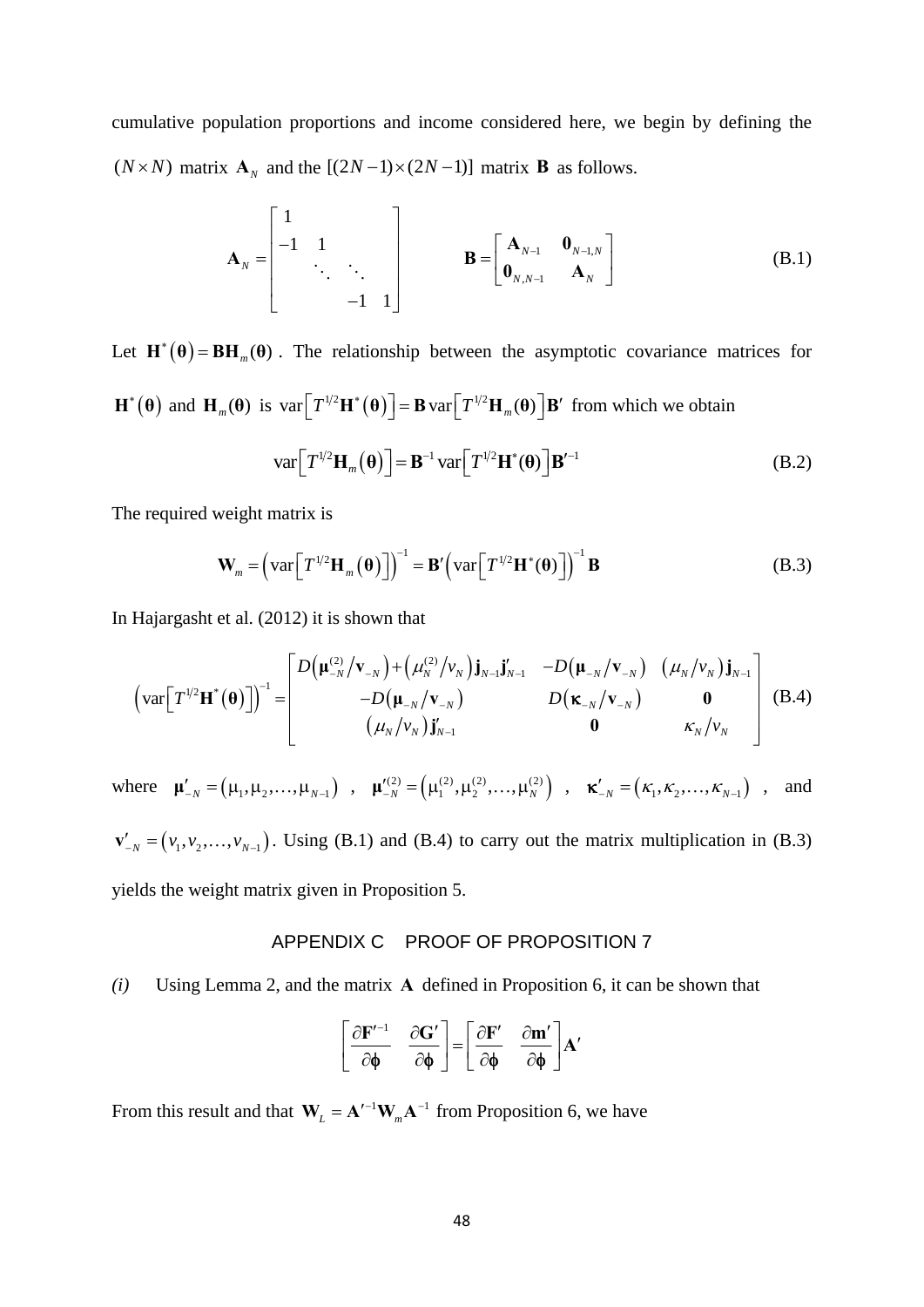$$
\begin{split} \text{cov}\Big(\hat{\boldsymbol{\phi}}_{L}\Big) &= \frac{1}{T} \Bigg[ \Bigg[ \frac{\partial \mathbf{F}'^{-1}}{\partial \boldsymbol{\phi}} \quad \frac{\partial \mathbf{G}'}{\partial \boldsymbol{\phi}} \Bigg] \mathbf{W}_{L}(\boldsymbol{\phi}) \Bigg[ \frac{\partial \mathbf{F}^{-1}}{\partial \mathbf{G}} / \partial \boldsymbol{\phi}^{\prime} \Bigg] \Bigg]^{-1} = \frac{1}{T} \Bigg[ \Bigg[ \frac{\partial \mathbf{F}'}{\partial \boldsymbol{\phi}} \quad \frac{\partial \mathbf{m}^{\prime}}{\partial \boldsymbol{\phi}} \Bigg] \mathbf{A}^{\prime} \mathbf{A}^{\prime -1} \mathbf{W}_{m} \mathbf{A}^{-1} \mathbf{A} \Bigg[ \frac{\partial \mathbf{F}^{\prime} \partial \boldsymbol{\phi}^{\prime}}{\partial \mathbf{m}} \Bigg] \Bigg]^{-1} \\ &= \frac{1}{T} \Bigg[ \Bigg[ \frac{\partial \mathbf{F}^{\prime}}{\partial \boldsymbol{\phi}} \quad \frac{\partial \mathbf{m}^{\prime}}{\partial \boldsymbol{\phi}} \Bigg] \mathbf{W}_{m} \Bigg[ \frac{\partial \mathbf{F}^{\prime} \partial \boldsymbol{\phi}^{\prime}}{\partial \mathbf{m}} \Bigg] \Bigg]^{-1} = \text{cov}(\hat{\boldsymbol{\phi}}_{m}) \end{split}
$$

*(ii)* First note that

$$
cov(\hat{\phi}_L) = \frac{1}{T} \left( \frac{\partial \mathbf{G}'}{\partial \phi} \mathbf{\Omega}_{L,22}^{-1}(\phi) \frac{\partial \mathbf{G}}{\partial \phi'} \right)^{-1}
$$

Recall that  $\partial \mathbf{H}'_m / \partial \phi = (\partial \mathbf{F}'/\partial \phi \ \partial \mathbf{m}'/\partial \phi)$ . From Proposition 6 and Lemma 2(iii), and recognising that  $\partial G_N / \partial \phi = \partial m_N / \partial \phi$ , we can write  $\partial G / \partial \phi' = \mathbf{B} (\partial \mathbf{H}_m / \partial \phi')$ , and

$$
cov(\hat{\phi}_L) = \frac{1}{T} \left( \frac{\partial \mathbf{H}'_m}{\partial \phi} \mathbf{B}' (\mathbf{B} \mathbf{B}')^{-1} \mathbf{B} [\mathbf{W}_m - \mathbf{W}_m \mathbf{C} (\mathbf{C}' \mathbf{W}_m \mathbf{C})^{-1} \mathbf{C}' \mathbf{W}_m] \mathbf{B}' (\mathbf{B} \mathbf{B}')^{-1} \mathbf{B} \frac{\partial \mathbf{H}_m}{\partial \phi'} \right)^{-1}
$$

$$
= \frac{1}{T} \left( \frac{\partial \mathbf{H}'_m}{\partial \phi} [\mathbf{W}_m - \mathbf{W}_m \mathbf{C} (\mathbf{C}' \mathbf{W}_m \mathbf{C})^{-1} \mathbf{C}' \mathbf{W}_m] \frac{\partial \mathbf{H}_m}{\partial \phi'} \right)^{-1}
$$

The last equality comes from a result established in Proposition 6, namely,

$$
\left[\mathbf{I} - \mathbf{C}(\mathbf{C}'\mathbf{W}_{m}\mathbf{C})^{-1}\mathbf{C}'\mathbf{W}_{m}\right]\mathbf{B}'(\mathbf{B}\mathbf{B}')^{-1}\mathbf{B} = \left[\mathbf{I} - \mathbf{C}(\mathbf{C}'\mathbf{W}_{m}\mathbf{C})^{-1}\mathbf{C}'\mathbf{W}_{m}\right]
$$

Using Proposition 4,

$$
\text{cov}\left(\begin{matrix} \hat{\mathbf{z}} \\ \hat{\boldsymbol{\phi}}_m \end{matrix}\right) = \frac{1}{T} \left( \begin{matrix} (\partial \mathbf{H}'_m / \partial \mathbf{z}) \mathbf{W}_m (\partial \mathbf{H}_m / \partial \mathbf{z}') & (\partial \mathbf{H}'_m / \partial \mathbf{z}) \mathbf{W}_m (\partial \mathbf{H}_m / \partial \boldsymbol{\phi}') \\ (\partial \mathbf{H}'_m / \partial \boldsymbol{\phi}) \mathbf{W}_m (\partial \mathbf{H}_m / \partial \mathbf{z}') & (\partial \mathbf{H}'_m / \partial \boldsymbol{\phi}) \mathbf{W}_m (\partial \mathbf{H}_m / \partial \boldsymbol{\phi}') \end{matrix} \right)^{-1}
$$

Using the formula for the inverse of a partitioned matrix, we have

$$
\text{cov}\left(\hat{\phi}_m\right) = \frac{1}{T} \left( \frac{\partial \mathbf{H}'_m}{\partial \phi} \mathbf{W}_m \frac{\partial \mathbf{H}_m}{\partial \phi'} - \frac{\partial \mathbf{H}'_m}{\partial \phi} \mathbf{W}_m \frac{\partial \mathbf{H}_m}{\partial \mathbf{z}'} \left( \frac{\partial \mathbf{H}'_m}{\partial \mathbf{z}} \mathbf{W}_m \frac{\partial \mathbf{H}_m}{\partial \mathbf{z}'} \right)^{-1} \frac{\partial \mathbf{H}'_m}{\partial \mathbf{z}} \mathbf{W}_m \frac{\partial \mathbf{H}_m}{\partial \phi'} \right)^{-1}
$$

Now,

$$
\frac{\partial \mathbf{H}'_m}{\partial \mathbf{z}} = \left[ D(\mathbf{f}(\mathbf{z})) \quad D(\mathbf{z}.\mathbf{f}(\mathbf{z})) \quad 0 \right] = D(\mathbf{f}(\mathbf{z})) \mathbf{C}'
$$

and thus,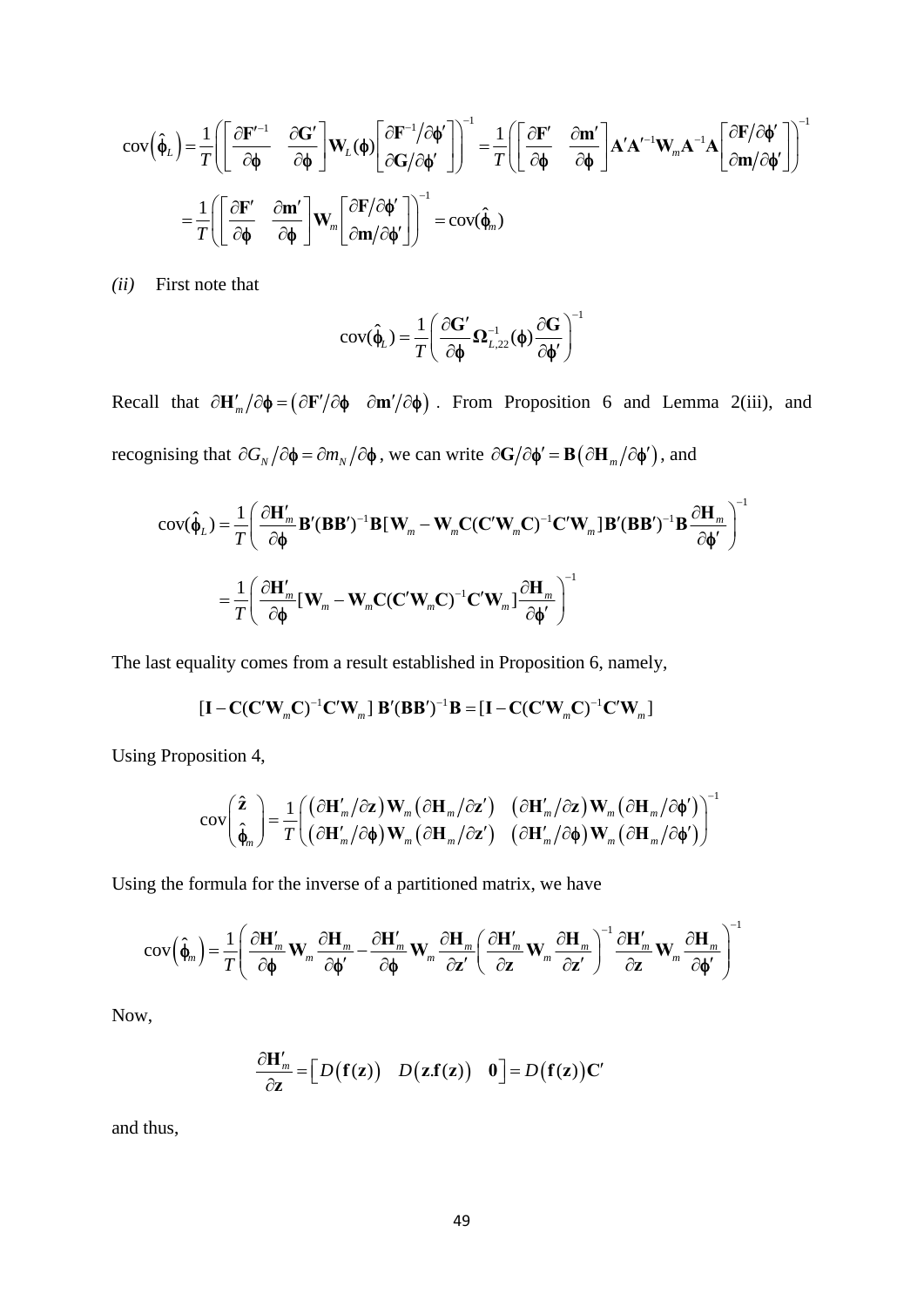$$
\begin{split} \text{cov}\Big(\hat{\phi}_{m}\Big) &= \frac{1}{T} \Bigg(\frac{\partial \mathbf{H}'_{m}}{\partial \phi} \Big\{\mathbf{W}_{m} - \mathbf{W}_{m} \mathbf{C} D\big(\mathbf{f}(\mathbf{z})\big) \Big[D\big(\mathbf{f}(\mathbf{z})\big) \mathbf{C}' \mathbf{W}_{m} \mathbf{C} D\big(\mathbf{f}(\mathbf{z})\big)\Big]^{-1} D\big(\mathbf{f}(\mathbf{z})\big) \mathbf{C}' \mathbf{W}_{m}\Big\} \frac{\partial \mathbf{H}_{m}}{\partial \phi'}\Bigg)^{-1} \\ &= \frac{1}{T} \Bigg(\frac{\partial \mathbf{H}'_{m}}{\partial \phi} \big[\mathbf{W}_{m} - \mathbf{W}_{m} \mathbf{C} (\mathbf{C}' \mathbf{W}_{m} \mathbf{C})^{-1} \mathbf{C}' \mathbf{W}_{m}\big] \frac{\partial \mathbf{H}_{m}}{\partial \phi'}\Bigg)^{-1} \end{split}
$$

which proves the proposition.

# APPENDIX D INFERENCE FOR STANDARD LORENZ CURVES

The above results can be used to provide inference based on the standard Lorenz curve. We can define the moment conditions for the standard Lorenz curve by

DGP1:

\n
$$
\mathbf{P}_{L} = \begin{bmatrix}\n\tilde{z}_{1} - F^{-1}(c_{1}) \\
\vdots \\
\tilde{z}_{N-1} - F^{-1}(c_{N-1}) \\
\tilde{y}_{L,1} / \tilde{y}_{L,N} - G_{1} / m_{N} \\
\vdots \\
\tilde{y}_{L,N-1} / \tilde{y}_{L,N} - G_{N-1} / m_{N}\n\end{bmatrix}
$$
\nDGP2:

\n
$$
\mathbf{P}_{m} = \begin{bmatrix}\nc_{1} - F_{1} \\
\vdots \\
c_{N-1} - F_{N-1} \\
\tilde{y}_{m,1} / \tilde{y}_{m,N} - m_{1} / m_{N} \\
\vdots \\
\tilde{y}_{m,N-1} / \tilde{y}_{m,N} - m_{N-1} / m_{N}\n\end{bmatrix}
$$

For DGP1, let

$$
\mathbf{\eta} = \begin{bmatrix} \tilde{z}_{1} \\ \vdots \\ \tilde{z}_{N-1} \\ \tilde{y}_{L,1} / \tilde{y}_{L,N} \\ \vdots \\ \tilde{y}_{L,N-1} / \tilde{y}_{L,N} \end{bmatrix} \text{ and } \tilde{\mathbf{\eta}} = \begin{bmatrix} \tilde{z}_{1} \\ \vdots \\ \tilde{z}_{N-1} \\ \tilde{y}_{L,1} \\ \vdots \\ \tilde{y}_{L,N} \end{bmatrix} \text{ so that } \mathbf{\eta} = \begin{bmatrix} \tilde{\eta}_{1} \\ \vdots \\ \tilde{\eta}_{N-1} \\ \tilde{\eta}_{N} / \tilde{\eta}_{2N-1} \\ \vdots \\ \tilde{\eta}_{2N-2} / \tilde{\eta}_{2N-1} \end{bmatrix} \tag{D.1}
$$

Then, using the delta method, the covariance matrix of the limiting distribution can be written as

cov
$$
\left[T^{1/2}\mathbf{P}_L\right]
$$
 = plim $\left(\frac{\partial \mathbf{\eta}}{\partial \tilde{\mathbf{\eta}}'}\right)$ cov $\left(T^{1/2}\tilde{\mathbf{\eta}}\right)$ plim $\left(\frac{\partial \mathbf{\eta}'}{\partial \tilde{\mathbf{\eta}}}\right)$  (D.2)

Differentiating and taking probability limits, yields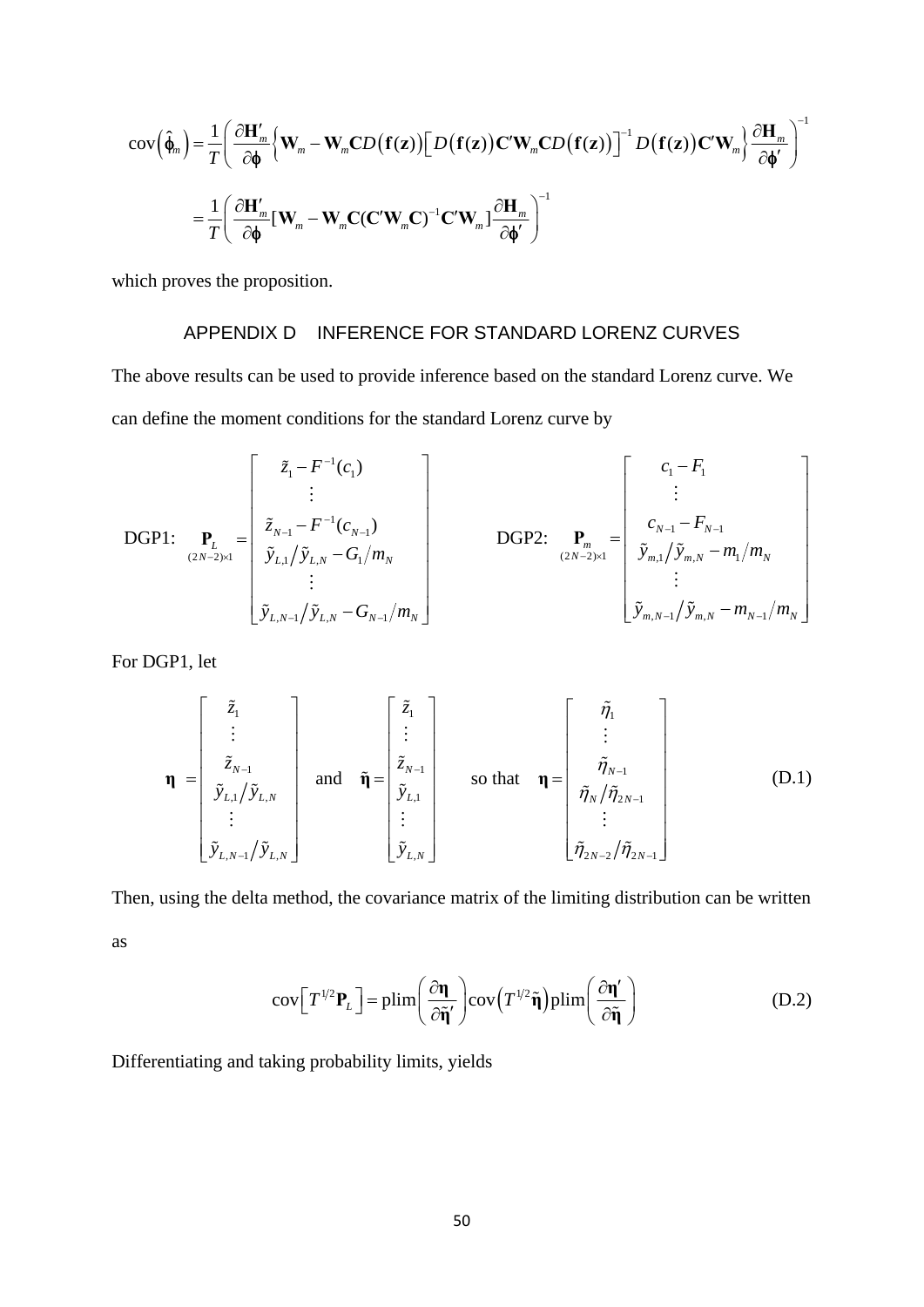$$
\text{plim}\left(\frac{\partial \mathbf{\eta}}{\partial \mathbf{\tilde{\eta}}'}\right) = \begin{pmatrix} \mathbf{I}_{N-1} & \mathbf{0}_{N-1 \times N} \\ \mathbf{0}_{N-1} & \begin{bmatrix} \mathbf{I}_{N-1} & -\mathbf{m}_{-N} \\ m_N & m_N^2 \end{bmatrix} \end{pmatrix}_{(2N-2)\times(2N-1)}
$$
(D.3)

A similar result can be obtained for DGP2. Nothing that  $cov(T^{1/2}\tilde{\eta})$  is given in (3.7), the required asymptotic variance can be computed from (D.2) and (D.3). For the weight matrix in minimum distance estimation  $cov[T^{1/2}P_L]$  needs to be inverted.

# **REFERENCES**

- Arnold, B. (1987). *Majorization and the Lorenz Order*, Lecture Notes in Statistics 43, Berlin and New York: Springer.
- Basmann, R., Hayes, K., Slottje, D. and Johnson J. (1990) A General Functional Form for Approximating the Lorenz Curve, *Journal of Econometrics*, 43, 77-90.
- Beach, C. and R. Davidson (1983). Distribution-Free Statistical Inference with Lorenz Curves and Income Shares. *Review of Economic Studies* 50, 723-725.
- Bishop, J., S. Chakraborti, and P. Thistle (1989). Asymptotically Distribution-Free Statistical Inference for Generalized Lorenz Curves, *Review of Economics and Statistics*, 71, 725- 727.
- Castillo, E., Hadi, A.S., Sarabia, J.M. (1998). A Method for Estimating Lorenz Curves, *Communications in Statistics, Theory and Methods*, 27, 2037-2063.
- Chen, S. and M. Ravallion, (2011). The Developing World is Poorer than we Thought, but no Less Successful in the Fight against Poverty, *Quarterly Journal of Economics*, 125, 1577-1625.
- Chotikapanich, D. (1993). A Comparison of Alternative Functional Forms for the Lorenz Curve, *Economics Letters*, 41, 129-138.
- Chotikapanich, D. and W. Griffiths (2002). Estimating Lorenz Curves Using a Dirichlet Distribution, *Journal of Business and Economic Statistics*, 20, 290-295.
- Chotikapanich, D., W. Griffiths, and D.S.P. Rao (2007). Estimating and Combining National Income Distributions using Limited Data, *Journal of Business and Economic Statistics*, 25, 97-109.
- Cowell, F. and M. Victoria-Feser (2002). Welfare Rankings in the Presence of Contaminated Data, *Econometrica, 70*, 1221–1233.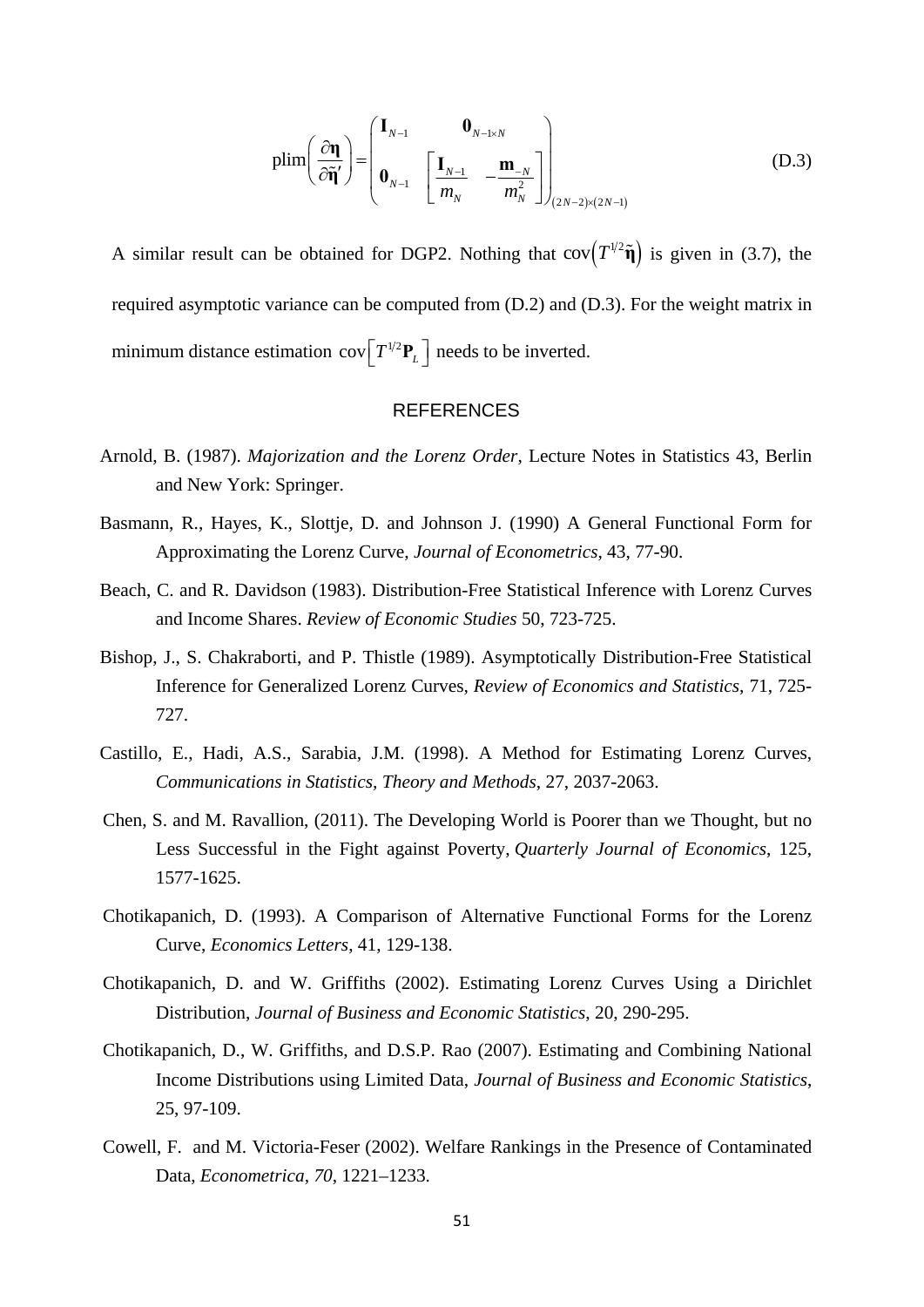- Cowell, F. and M. Victoria-Feser (2007). Robust Stochastic Dominance: A Semi-Parametric Approach, *Journal of Economic Inequality,* 5, 21–37.
- Cowell, F. and M. Victoria-Feser (2008). Modelling Lorenz Curves: Robust and Semi-Parametric Issues, in *Modeling Income Distribuions and Lorenz Curves*, ed. by D. Chotikapanich, pp. 241–225. Springer, New-York.
- Datt, G. (1998). Computational Tools for Poverty Measurement and Analysis. Washington D.C.: International Food Policy Research Institute (IFPRI) Discussion Paper No.50 (Food Consumption and Nutrition Division).
- Gastwirth, J. (1971). A General Definition of the Lorenz Curve. *Econometrica*, 39, 1037– 1039.
- Gastwirth, J. (1972). The Estimation of the Lorenz Curve and Gini Index. *The Review of Economics and Statistics*, 54, 306–316
- Gastwirth, J. and M. Gail. (1985). Simple Asymptotically Distribution-Free Methods Comparing Lorenz Curves and Gini Indices Obtained from Complete Data, in R. Basmann and G. Rhodes, Jr., editors, *Advances in Econometrics*, 4, JAI Press, Greenwich, CT.
- Goldie, C. (1977). Convergence Theorems for Empirical Lorenz Curves and Their Inverses, *Advances in Applied Probability*, 9, 765–791.
- Gupta, M. (1984). Functional Form for Estimating the Lorenz Curve, *Econometrica*, 52, 1313- 1314.
- Hajargasht, G., Griffiths, W., Brice, J., Rao, D. S. P. and Chotikapanich, D. (2012). Inference for Income Distributions Using Grouped Data. *Journal of Business of Economic Statistics*, 30, 563-575.
- Iritani, J., and Kuga, K. (1983). Duality between the Lorenz Curves and the Income Distribution Functions. *Economic Studies Quarterly*, 34, 9–21.
- Kakwani, N. and N. Podder (1973). On the Estimation of Lorenz Curves from Grouped Observations, *International Economic Review*, 14, 278-292.
- Kakwani, N. and N. Podder (1976). Efficient Estimation of the Lorenz Curve and Associated Inequality Measures from Grouped Observations, *Econometrica*, 44, 137-148.
- Kakwani, N. (1980). On a Class of Poverty Measures, *Econometrica*, 48, 437–446.
- Kleiber, C. and S. Kotz, (2003). *Statistical Size Distributions in Economics and Actuarial Sciences*, John Wiley and Sons, New York.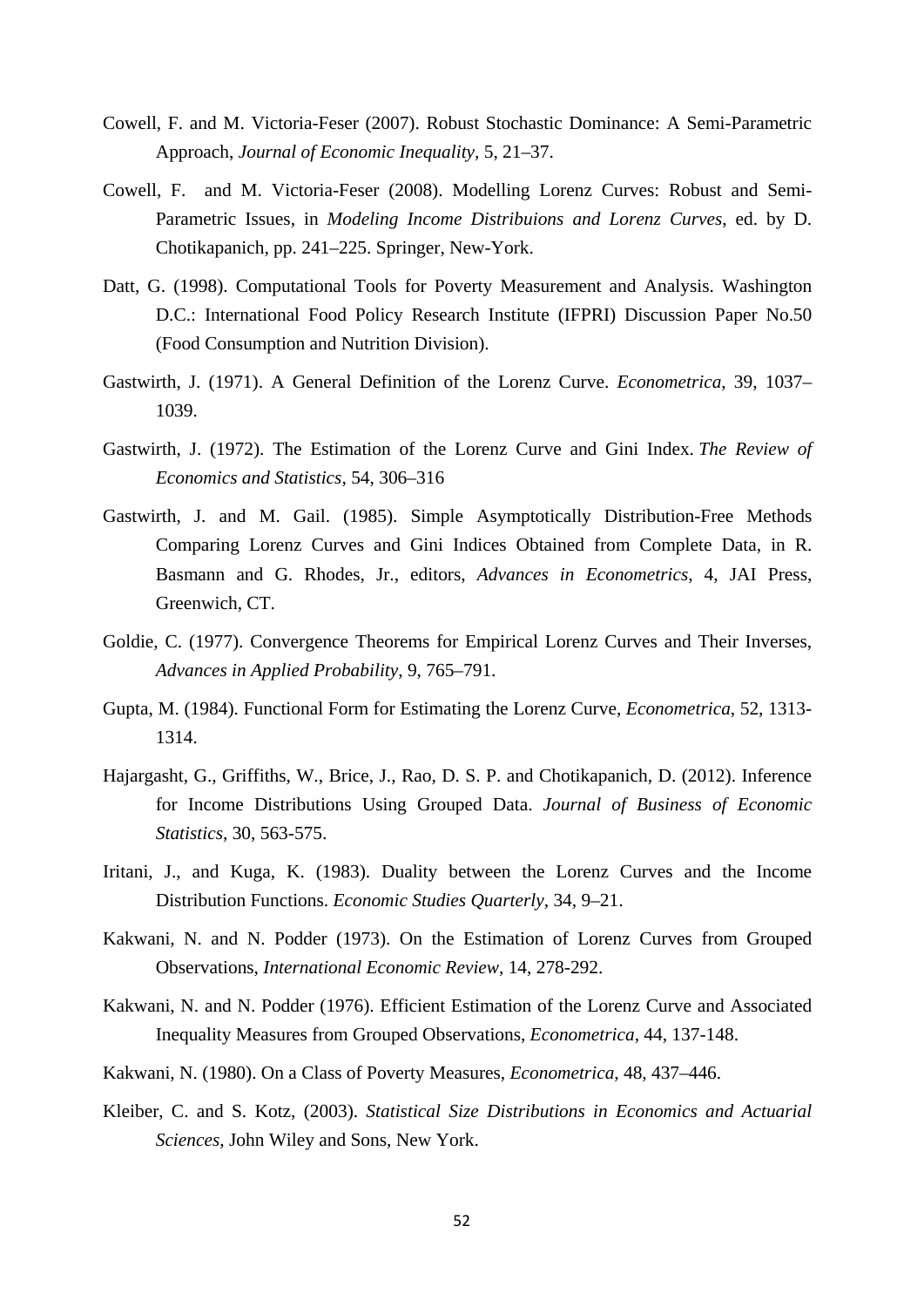- Lorenz, M.O. (1905). Methods of Measuring the Concentration of Wealth, *Quarterly Publications of the American Statistical Association*, 9 (New Series, No. 70), 209–219.
- McDonald, J. (1984). Some Generalized Functions of the Size Distribution of Income. *Econometrica* 52, 647-663.
- McDonald, J. and M. Ransom (2008). The Generalized Beta Distribution as a Model for the Distribution of Income: Estimation of Related Measures of Inequality. In D. Chotikapanich (ed.), *Modeling Income Distributions and Lorenz Curves*, Springer, New York, 147-166.
- Newey W. and D. McFadden (1994), Large Sample Estimation and Hypothesis Testing, *Ch 36 in Handbook of Econometrics*, Amsterdam, Elsevier, Vol 4, 2113-2245.
- Ortega, P., A. Fernández, A. Ladoux, and A. García (1991). A New Functional Form for Estimating Lorenz Curves, *Review of Income and Wealth,* 37, 447-452.
- Rasche, R., J. Gaffney, A. Koo, and N. Obst (1980). Functional Forms for Estimating the Lorenz Curve, *Econometrica*, 48, 1061-1064.
- Ryu, H. and D. Slottje. (1996). Two Flexible Functional Form Approaches for Approximating the Lorenz Curve, *Journal of Econometrics* 72: 251-274.
- Ryu, H and D. Slottje (1998). Parametric Approximation of the Lorenz Curve, in *Handbook on Income Inequality Measurement* (Kluwer, Boston), 291-314.
- Sarabia, J. (2008). Parametric Lorenz Curves: Models and Applications, in *Modeling Income Distribuions and Lorenz Curves*, ed. by D. Chotikapanich, pp. 167–190. Springer, New-York.
- Sarabia, J., E. Castillo and D. Slottje (1999). An Ordered Family of Lorenz Curves, *Journal of Econometrics*, 91, 43-60.
- Sarabia, J., F. Prieto and V. Jordá (2015). About the Hyperbolic Lorenz Curve, *Economics Letters*, 136, 42-45.
- Shorrocks, A. (1983). Ranking Income Distributions, *Economica,* 50, 3–17.
- Thistle, P.D. (1989). Duality between Generalized Lorenz Curves and Distribution Functions, *Economic Studies Quarterly*, 40, 183–187.
- Villasenor, J., and B. Arnold (1989). Elliptical Lorenz curves. *Journal of Econometrics,* 40 327–338.
- Wang, Z., Y.-K. Ng and R. Smyth (2011). A General Method for Creating Lorenz Curves, *The Review of Income and Wealth*, 57, 561-582.